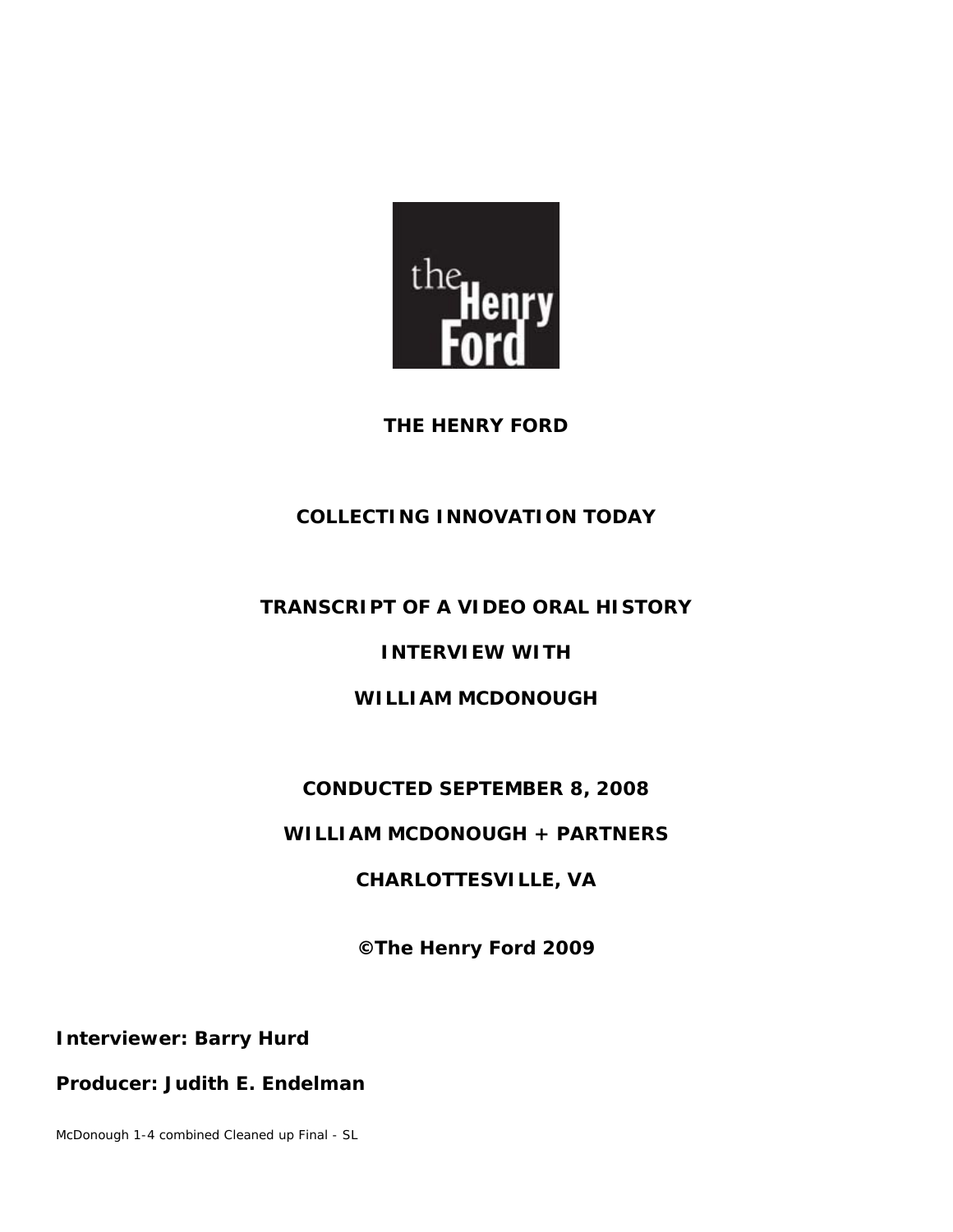01:00:33;07 You were inventing a new water bottle downstairs.

WILLIAM MCDONOUGH:

01:00:36;01 Right.

QUESTION:

- 01:00:36;10 What's that? Can you tell us anything about that? WILLIAM MCDONOUGH:
- 01:00:39;12 They'd shoot me if I did.

QUESTION:

01:00:40;13 Oh, (CHUCKLE) okay. Well, could they shoot you after the interview? That way we'll have the information plus. Just tell me what you do around here. This is an amazing place. We were walking around. Just in general what goes on around here.

WILLIAM MCDONOUGH:

01:00:51;07 Well, what we have here is an architecture practice on the second floor that does relatively conventional architecture with a sort of green bias. And then up here we have what's called McDonough Consulting which is general consulting to C.E.O.s and to leaders of industry on the Cradle to Cradle ideas, how that works. So that's really pretty much my time and how it's managed, and my book writing, and things like that.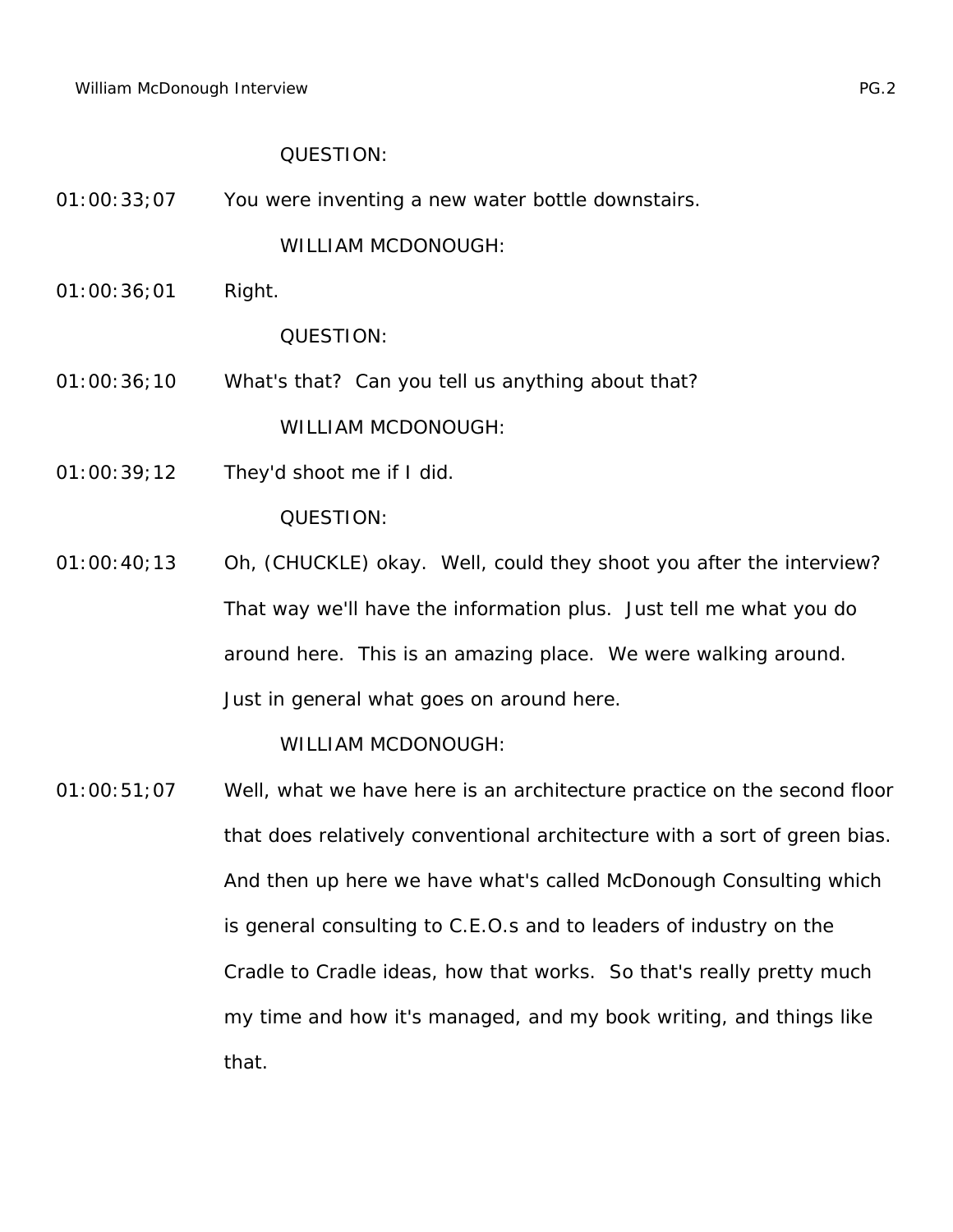01:01:24;12 Are you actually drawing blueprints or anything like that? Is that from year's past? Or how does that work?

WILLIAM MCDONOUGH:

01:01:29;04 I still sketch on tracing paper.

QUESTION:

01:01:31;21 And then you hand it off to a staff?

WILLIAM MCDONOUGH:

01:01:33;13 Right. I work with a whole cadre of people who draw on the computers and do it very fast.

QUESTION:

01:01:38;10 And I assume it's a growing business 'cause everybody gets more attuned to the ecological plans?

WILLIAM MCDONOUGH:

01:01:42;17 Yeah, definitely. There's more and more interest in what we've been talking about.

QUESTION:

01:01:46;21 Is this something all your life you've been into? Or just--

WILLIAM MCDONOUGH:

01:01:49;12 Yeah.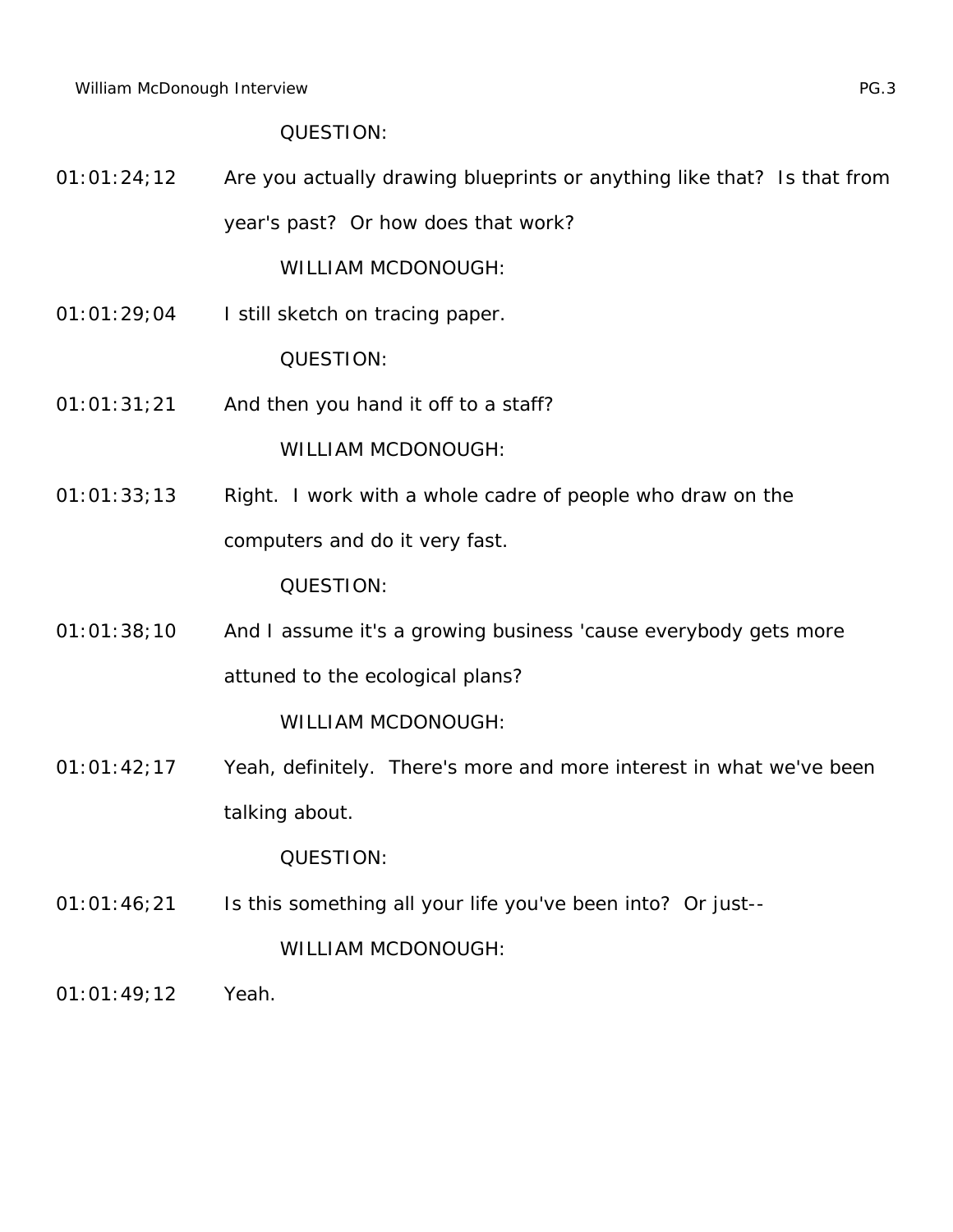01:01:49;16 How did that all start? Did you-- I know you were born in-- in-- was it Tokyo?

WILLIAM MCDONOUGH:

01:01:53;26 Tokyo.

QUESTION:

01:01:54;04 Tell me a little bit about that, and then when you grew up and how that might have influenced-- what you do now.

WILLIAM MCDONOUGH:

01:02:00;08 Well, when I was a baby, I remember hearing the oxcarts come in at 2:00 in the morning to collect our sewage and take it out to the farmer. So my mother called it the night soil, and they called them the honey buckets and the honey wagons. And so, you know, when you're little kid, stories about poop are always fun. So we always knew that our waste went out to become food and soil. And so when the oxcarts came back in with the tofu and the vegetables and all the meats and things, you know, that was directly connected to our waste. We knew that. So waste equals food has been sort of ingrained in me ever since I was a little baby. That was the way it was. One thing's waste was another thing's food.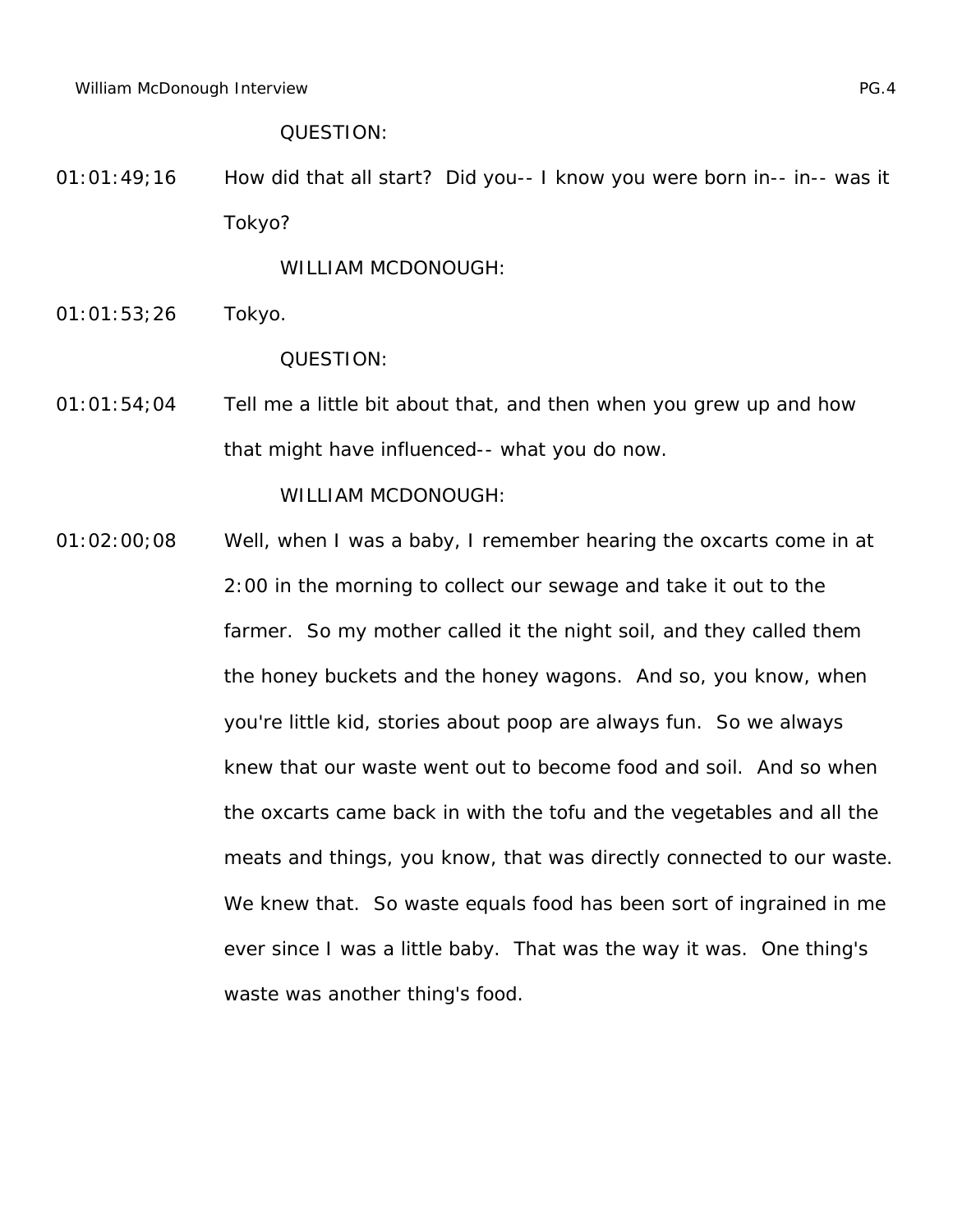01:02:47;10 So in terms of growing up, we moved to Hong Kong, and then I was in a place with six million people on 40 square miles with no water during the dry season. And so we had four hours of water every fourth day, and that was normal life. And then coming to the states and seeing this world of abundance in contrast to the world of limits made me very sensitive to the fact of waste here in the western culture. And so this development of a design strategy around waste equals food using the sun for power and celebrating diversity had a lot to do with the fact that I grew up overseas in different conditions.

QUESTION:

01:03:34;07 I'll bet your originally it wasn't a very popular notion, was it, years ago?

WILLIAM MCDONOUGH:

01:03:39;03 Well, I was the kid who was running around turning off the showers after gym 'cause the kids would leave them running hot water, and it just used to freak me out. So I was considered eccentric.

QUESTION:

01:03:48;24 And then how did you translate from the kid turning off the showers to what you're doing now? Something obviously happened. You decided to go to school? Or I mean give us that transition.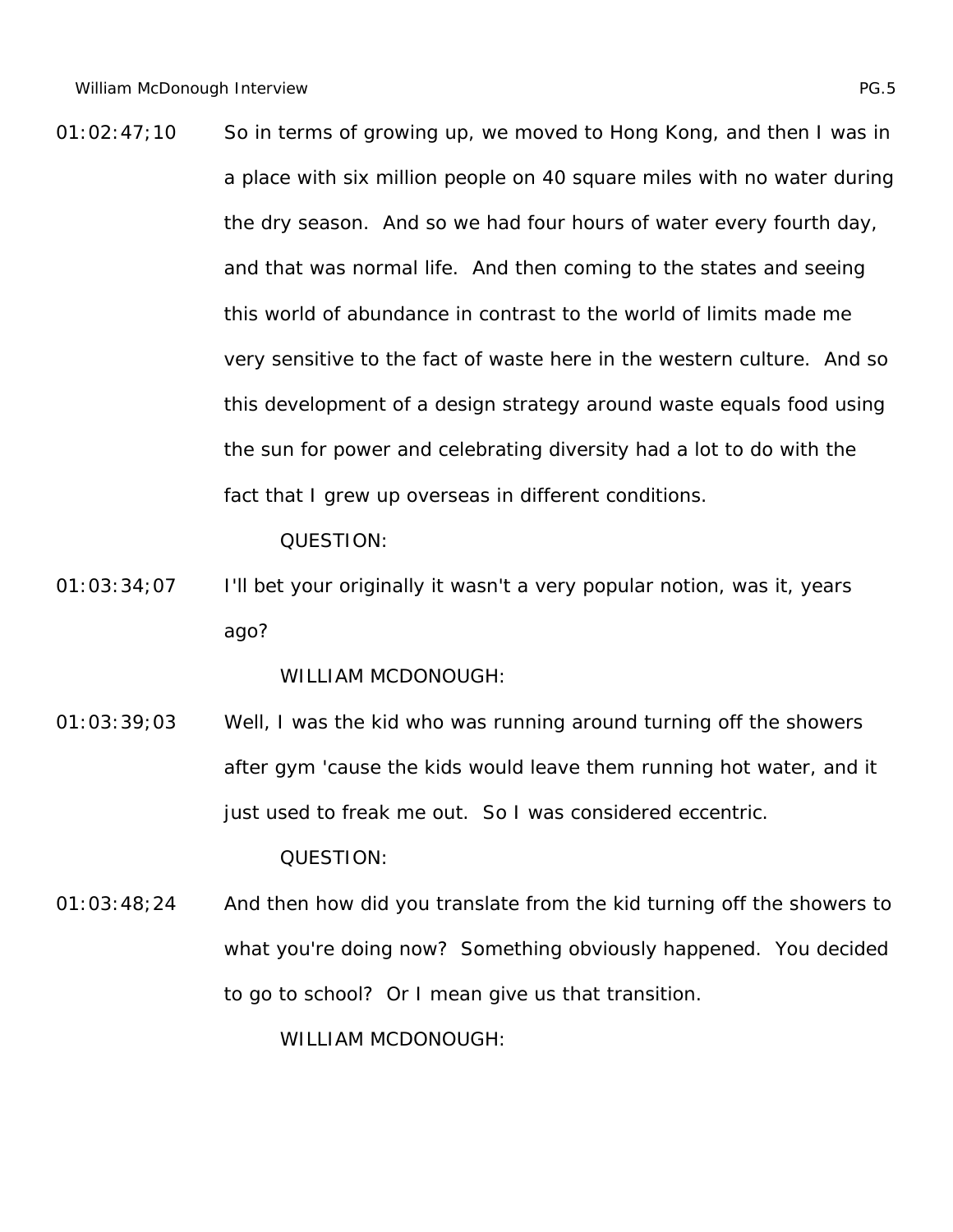- 01:03:58;11 Well, I think the big transition occurred when I went to architecture school at Yale in 1973 because that's when we had the first oil shock. And so as a designer, as an aspiring architect, I realized that I really wanted to deal with this question, and that the time had come, and that the consciousness was ready to be promulgated because of the oil shocks.
- 01:04:28;13 QUESTION:

So that was the impetus to….

WILLIAM MCDONOUGH:

- 01:04:30;05 Yeah, to integrate it into my design work. QUESTION:
- 01:04:31;17 Were there people that influenced you? Parents, other architects, thought leaders that you kinda looked up to when you were in your formative years?

WILLIAM MCDONOUGH:

01:04:41;18 There were a lot of people I looked up to in the formative years. My parents certainly 'cause they were very fair, and very open, and very delighted at showing us other cultures. So they gave us a broad education. I went to 19 schools before college. So we traveled around a lot and saw a lot of different things. My dad was in business. And then, in architecture school I had great teachers there, Charles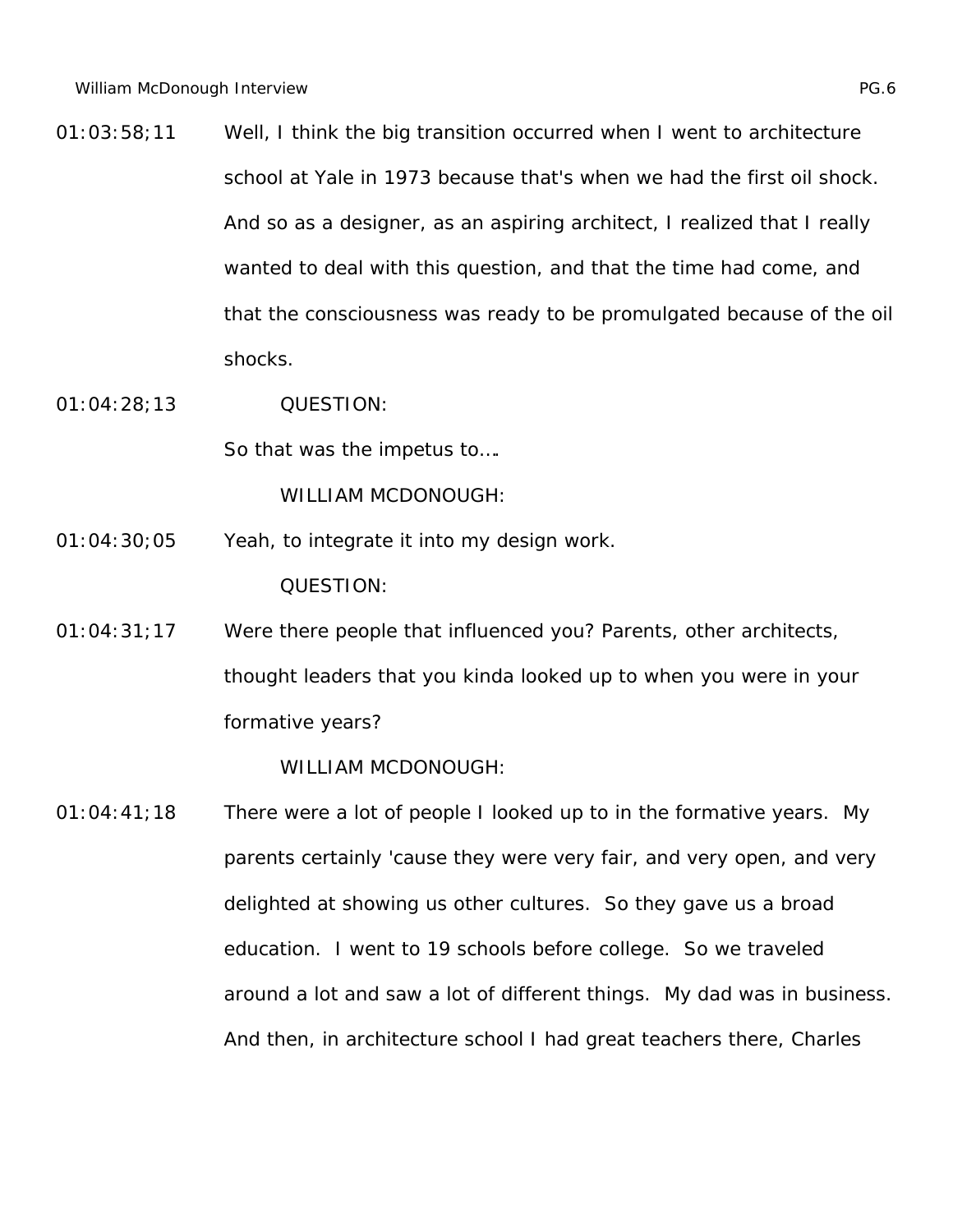Moore, James Sterling, Harry Cobb really well-known architects who you know, were great inspirations to me.

- 01:05:21;28 But I was also inspired by the work of Frank Lloyd Wright, and the Modernists, Le Corbusier and so on, and the ancient writers like Vitruvius who understood exactly where the sun was and how it moved around the building and things like that. But I'd say the most moving mentor I had was Walker Evans, the photographer. I got to know him very well, and we used to take pictures together and trade photographs and things like that. And he really, I think, invented pop art. And yet in a way that was deeply enriched messaging for our culture.
- 01:06:05;08 And so the idea of light that transmitted a message became part of the architecture strategy for me. That it wasn't simply just light upon mass and composition, it was also meaning that was inside the effect of that you'd be creating. So I moved from photography to architecture, but with Walker's sensibility in me.

QUESTION:

- 01:06:35;07 Do you remember any conversation you had with him? You know, one of those agendas where he said something and it stuck with you? WILLIAM MCDONOUGH:
- 01:06:42;06 Well, I remember him looking at one of my pictures for about half an hour. And after half an hour of staring at it, which is a really long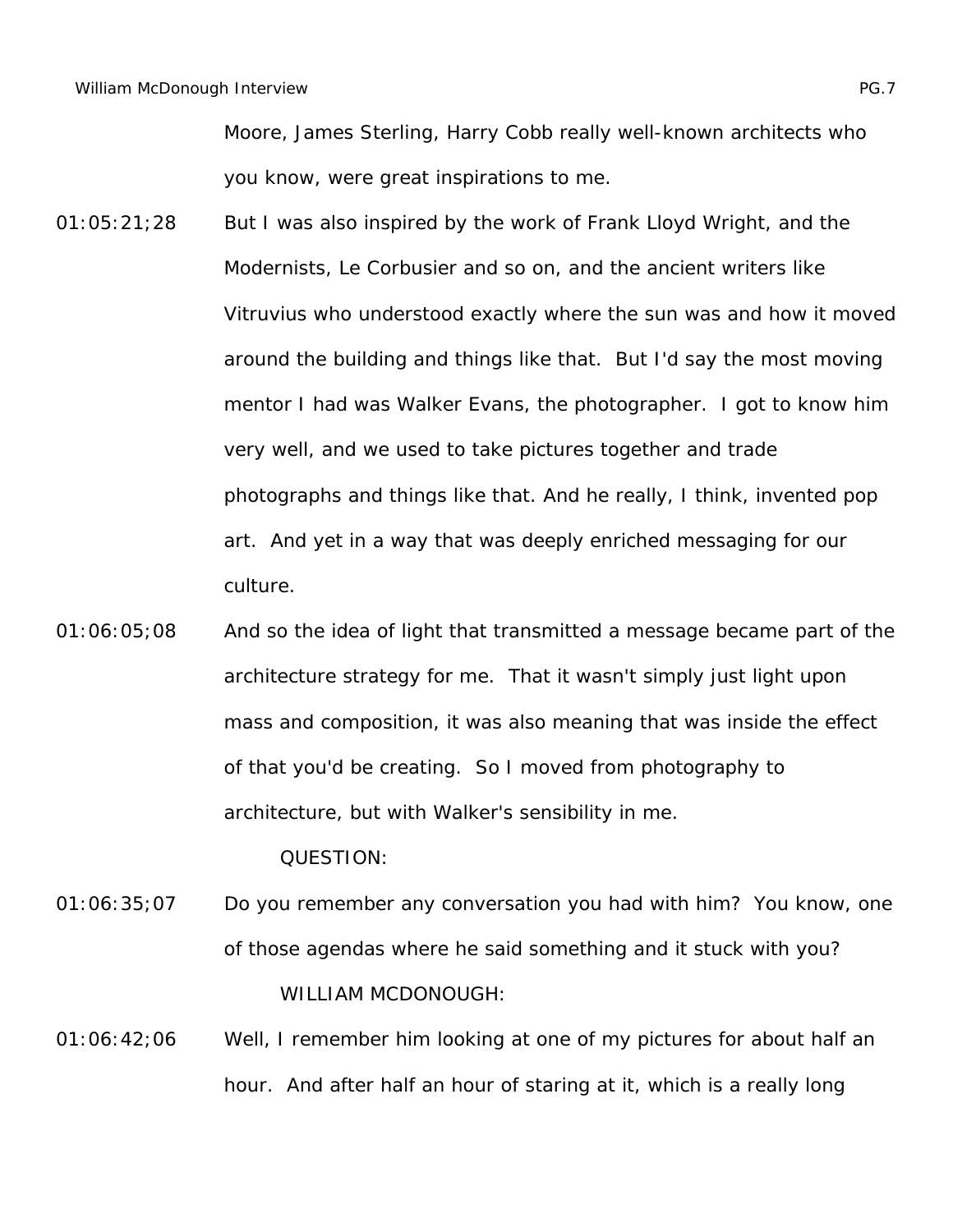time, he was in the hospital, so I think he was medicated you know, drifting in and out of awareness, but he looked at this picture and he said, "You know, this isn't great, but it's very close." And then asked me to bring pictures every night for him to look at. And that started our friendship.

QUESTION:

01:07:14;11 Now did you get some sense that this idea that you were into the light, and the food, and the waste, was something innovative happening at the time in society? Was it not being done other places?

WILLIAM MCDONOUGH:

01:07:29;27 Well, I think the real recognition of the innovation in what we do happened a little bit later. I built a solar-heated house in Ireland as an experiment as a student. And you know, in innovation it's been said that you don't glide from success to success. You lurch from failure to failure. If you think about Edison and how many experiments he did, you know, while you're searching for something. So, you know, I piled up lots of rocks in this solar house to store heat, and then realized after I had piled up 30 tons of rocks that the house itself was actually quite massive, and I didn't need all these rocks. You know, so it's like, "Oh, shucks, that was not necessary." Large scale effort on my part. But I did it myself and I learned from it.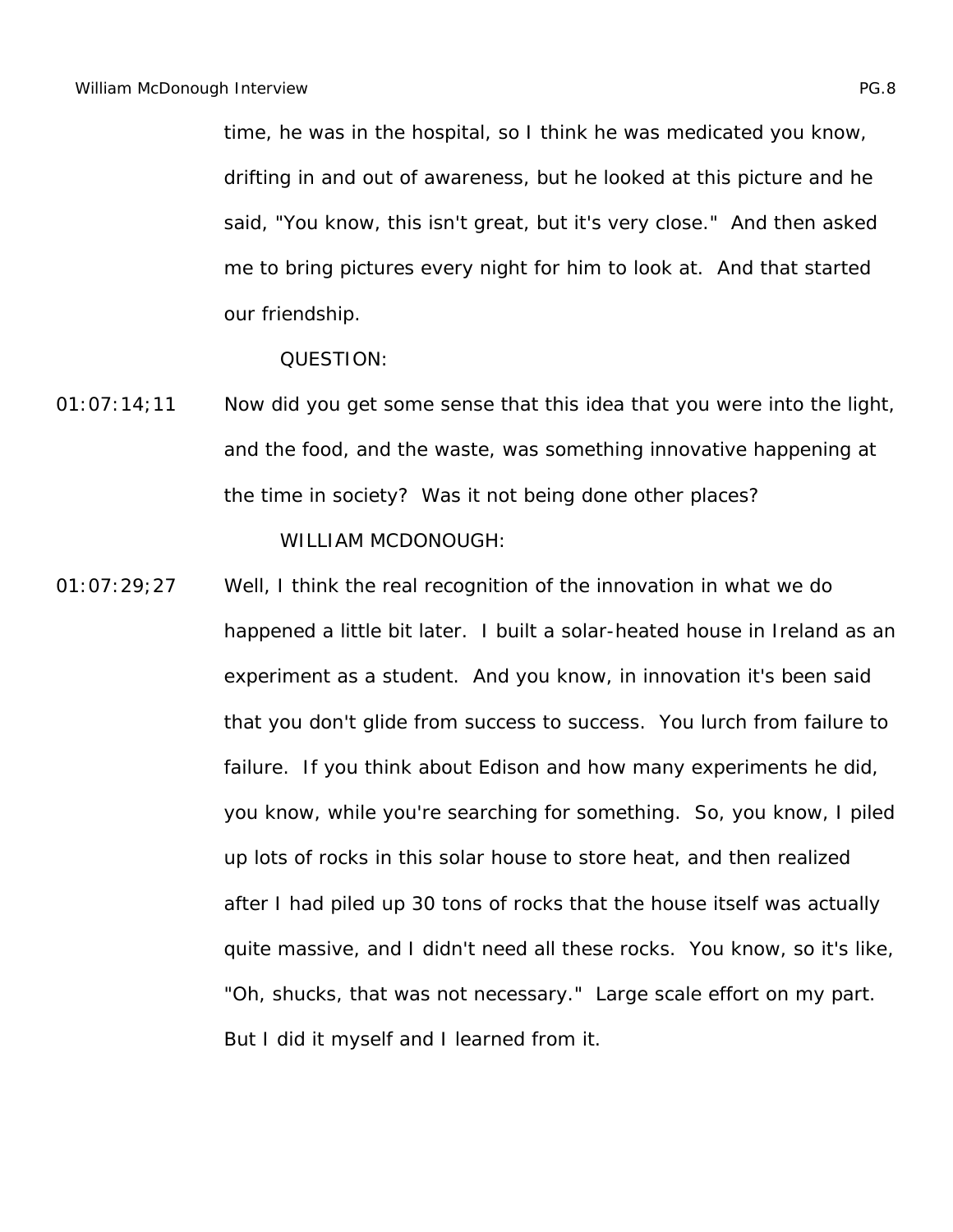- 01:08:20;15 So, you know, learning is really what tells you that you're innovating, when you're learning. And so, when we did the offices for environmental defense fund in New York and found out that we were the only people we could find that were actually dealing with indoor air quality issues as architects, you know, there were very few people involved in the commercial sector then looking at materials and what they were off casting and things like that. There were a few scientists. There were a few architects. There were a few engineers. But it was really an area where people weren't active.
- 01:09:02;11 And we found ourselves really having to do the work from scratch and learning as we went. And so lots of innovation occurred then and still occurs now based on those original searches for information about the health of materials and the health of systems. And we're still at it, and there's still a huge new frontier, so the innovation continues.

01:09:32;28 Okay, let me ask you about a couple of people here. Let's have your impressions. Amory Lovins tells us a little about your impression of him.

WILLIAM MCDONOUGH:

01:09:43;08 Well, Amory is a physicist. And he's a genius, and is a generous genius. He sees whole systems, very sophisticated, in very sophisticated ways. And puts them together and does synthetic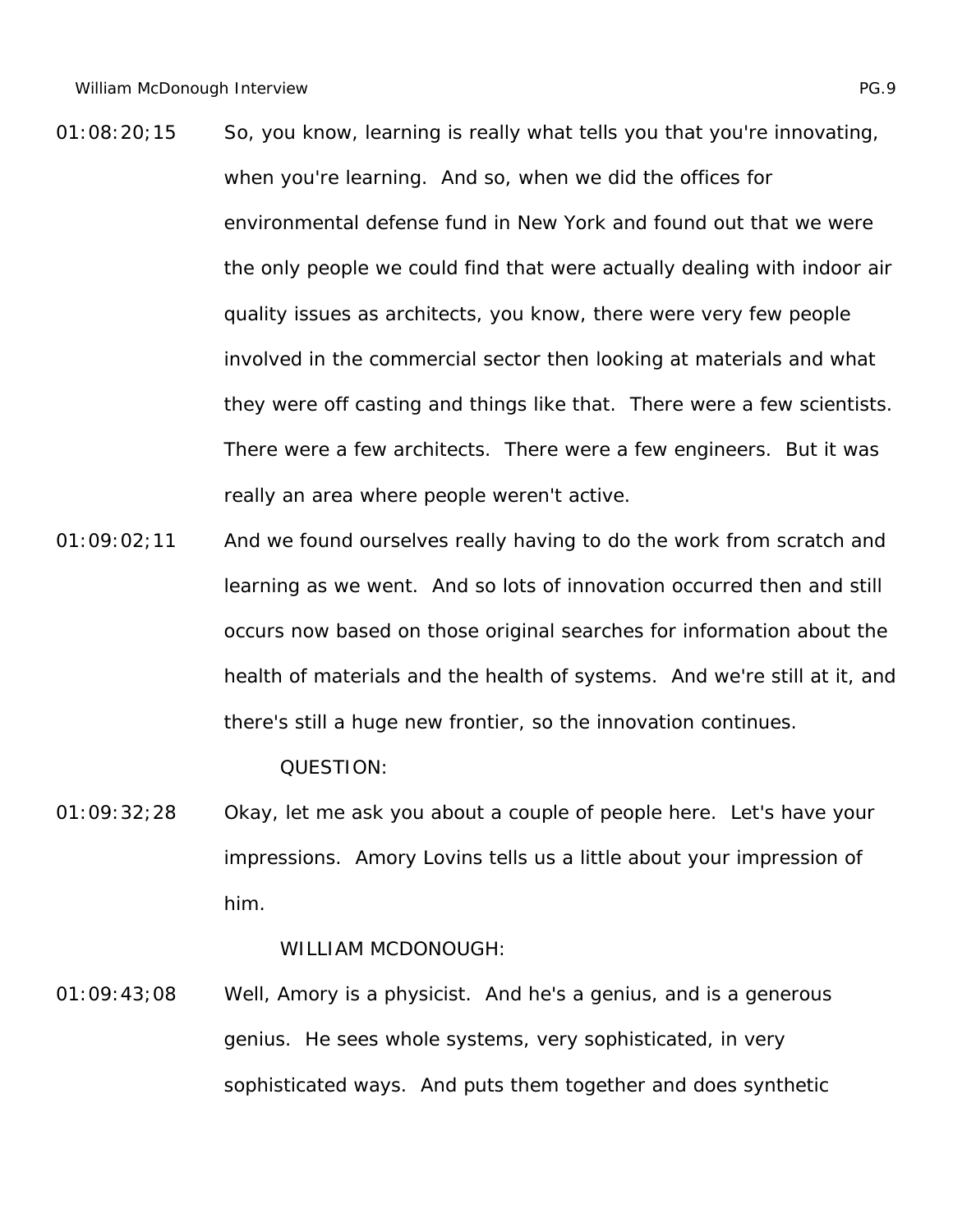optimizations of large scale circumstances. And so I find, you know,

it's always delightful to see whatever it is he's working on.

QUESTION:

01:10:21;08 Is he innovative in his field, do you think, by doing something new and useful or peeling back the frontier?

WILLIAM MCDONOUGH:

01:10:25;00 I think he's very innovative. And I think he's also got the ability to explain what he's talking about in ways that are accessible and fun. I think that's an important part of the innovation is that he's found a way to communicate what he's innovating with in a way that's effective.

QUESTION:

01:10:44;03 What about Paul Hawken?

WILLIAM MCDONOUGH:

01:10:46;23 Paul Hawken is another one of the sort of real serious contributors to the environmental movement. You know, he has a deep understanding of systems and of society. And puts those two together in innovative ways.

QUESTION:

01:11:09;12 Is this whole idea that you sort of gave birth to growing? Are people starting to get more keyed into it. Is it taken off? Or is still an uphill fight? Or how does that work?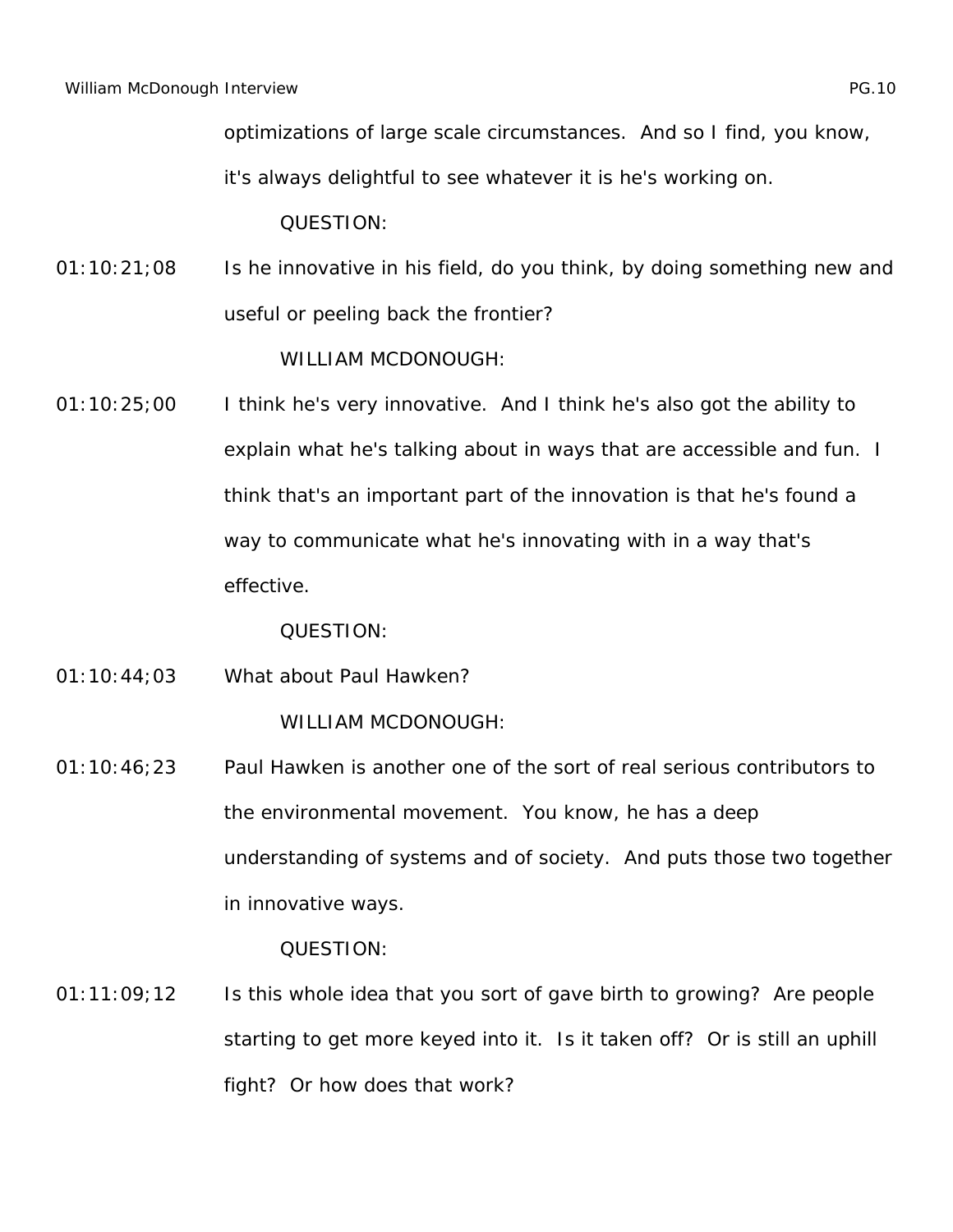WILLIAM MCDONOUGH:

- 01:11:21;00 Oh, it's taken off tremendously. There are people everywhere, I think, looking for ways to deal with the modern world that answer some of the most serious questions we might have as a culture and as a species. You know, what are we going to do about climate change? This is a fundamental question. It's gonna require innovation because, you know, it's been said that insanity is doing the same thing over and over again and expecting a different result.
- 01:11:52;21 Well, if we see the results of climate change, or endocrine disruption, or plastics in the oceans, or heavy metal contamination, I mean you name the current design protocol isn't gonna be adequate to the task. We're gonna need a new design protocol, new way of going about things. And that's gonna require massive innovation.

QUESTION:

01:12:15;13 All righty. Here's one a little broad. Tell us a little bit about your design philosophy and just in general. I mean if you were to explain it quickly to somebody, I mean I know it's very broad and very specific. But how would you put it? Like, if we were talking to younger people trying to sum up what you were really doing, that philosophy behind the design of what you do?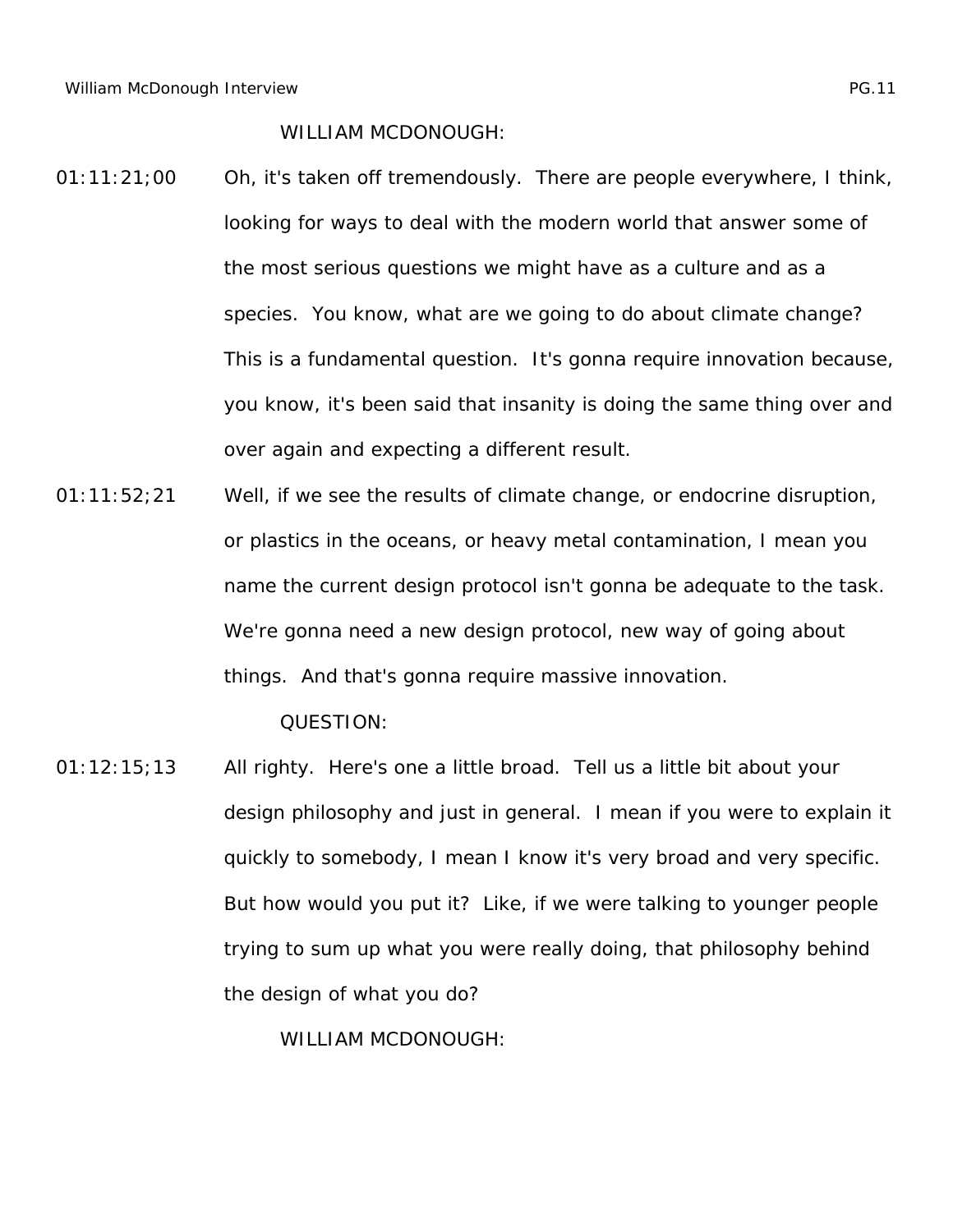- 01:12:38;15 Well, I work with a philosophy we call Cradle to Cradle. And I've developed it with Dr. Michael Braungart from Germany, who's a chemist. So you have an architect and a chemist. And the way we look at the world is design and chemistry. And so we say, "Wouldn't it be wonderful if everything that we designed was like a living thing where you could be happy that it's growing. Instead of being worried that it's getting bigger, you're happy that it's getting bigger." Whereas for most environmentalists, growth is of concern because it's growing asphalt or, you know, growing destruction. But if we grew things that were good, wouldn't that be wonderful?
- 01:13:20;24 Secondly, nature uses the sun for its source of energy. Wouldn't it be wonderful if human artifice used sun as the source of energy. And thirdly, in nature, we have an open system of chemicals operating for the benefit of the organisms and their reproduction. And wouldn't it be great if human-designed things were operating for the benefit of the organisms instead of their destruction or causing adverse effects and things like that?
- 01:13:48;14 So we designed Cradle to Cradle. We work with the idea that waste equals food, use current solar income, and respect diversity. And those are the three design guidelines we use. And the simple question we ask when we start the design of a project is how do we love all the children of all species for all time? That's the first question. It's not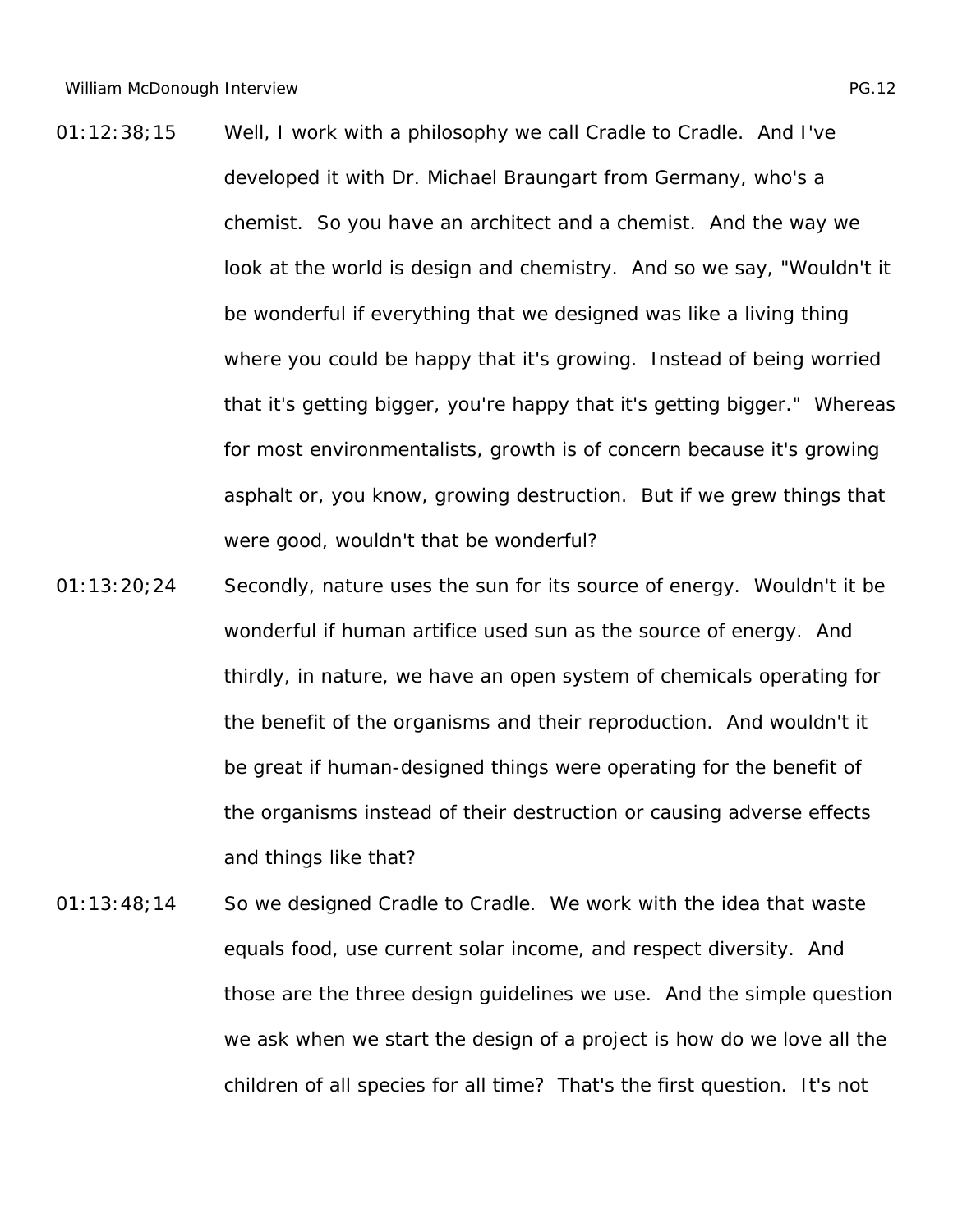just our children. It's not just our species. And then we set a goal which is a delightfully diverse, safe, healthy, and just world with clean air, water, soil, and power, economically, equitably, ecologically, and elegantly enjoyed period. And then we got to start our work.

QUESTION:

01:14:43;04 So you told us your real hero was a photographer, not an architect. Tell us how you met him and a little bit more about that.

WILLIAM MCDONOUGH:

01:14:47;27 Well, when I was a senior fellow at Dartmouth in 1972, Walker Evans came to New Hampshire to be the artist in residence there. And he had surgery, then went into the hospital immediately. So I had a captive audience. I used to bring photographs from the darkroom to him in the hospital. And so he would have time to look at them and time to talk to me. So we got to know each other because I became part of his comfort keeping.

QUESTION:

01:15:20;12 But you just knew he was in the hospital and walked up and introduced yourself?

WILLIAM MCDONOUGH:

01:15:23;10 Yeah, I was contrary to the instructions of the head of the department, but I figured I had to pay my respects. So I went to pay my respects to him. And he invited me in and said, "If you're a photographer,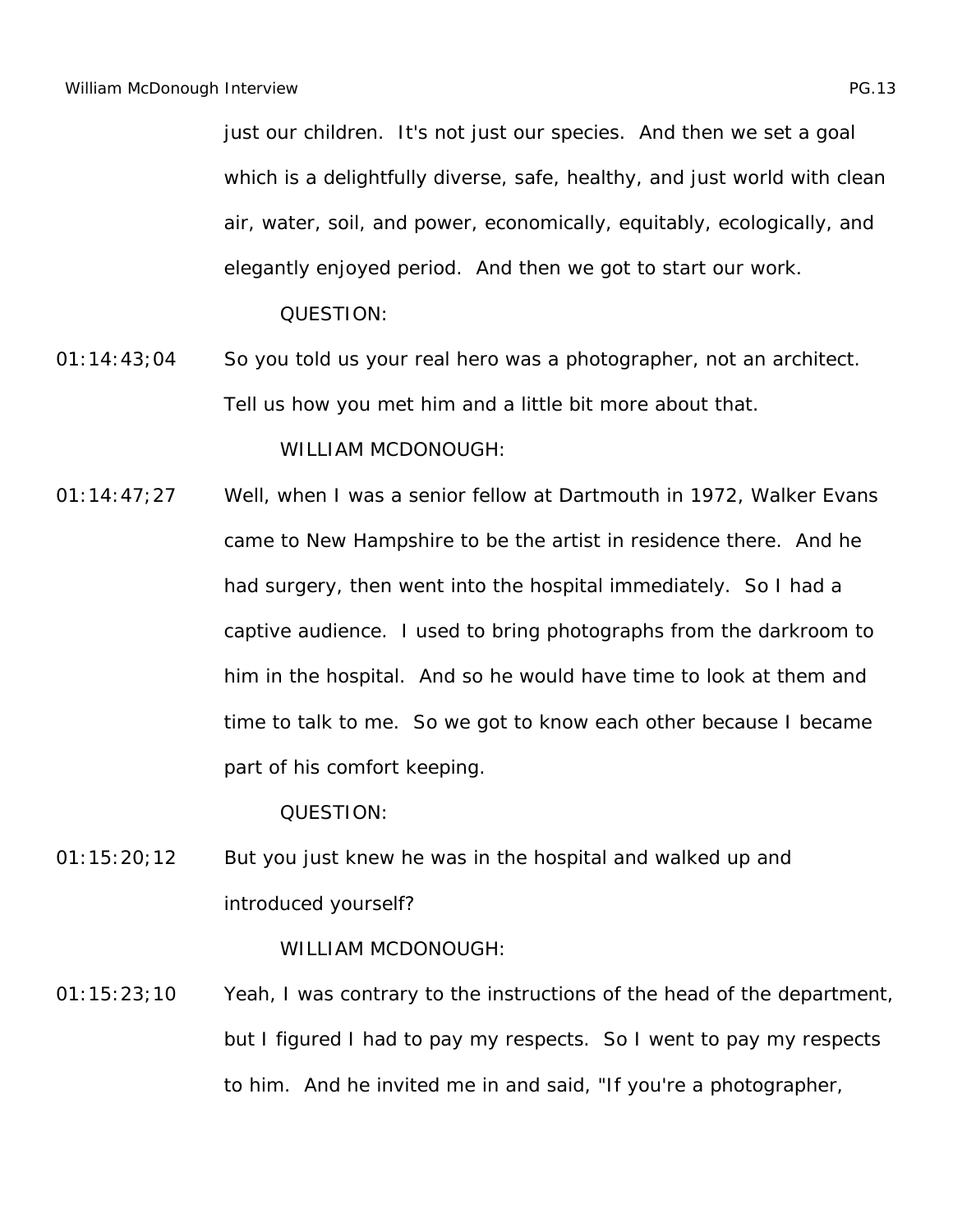where are your pictures?" And so I brought out this picture. He looked at it a long time and said, "It's, you know, it's not great, but it's very close. Now bring me a picture every night, and we'll look at pictures together." So every night I would sneak into the hospital and visit with Walker, and we would look at photographs together.

QUESTION:

01:15:56;29 Interesting.

WILLIAM MCDONOUGH:

01:15:57;04 That's how I got to know him.

QUESTION:

01:15:58;12 And you mentioned you had attended 19 schools as you grew from a small lad to a larger. Tell us about those 19 schools, and where they were, and some of the reflections on those.

WILLIAM MCDONOUGH:

01:16:08;28 Well, my mother informed me of this because when I turned 40, she called me and said, "I'm sending you your box." And the box was all the things she had collected from my childhood. It included all my report cards. And so she had sifted through them and noticed that there were 19 different schools before college. And so they were in Japan where I went to kindergarten and first grade. They were in Hong Kong, and three different schools, four different schools in Hong Kong as I grew up, got older. And then as we traveled, I went to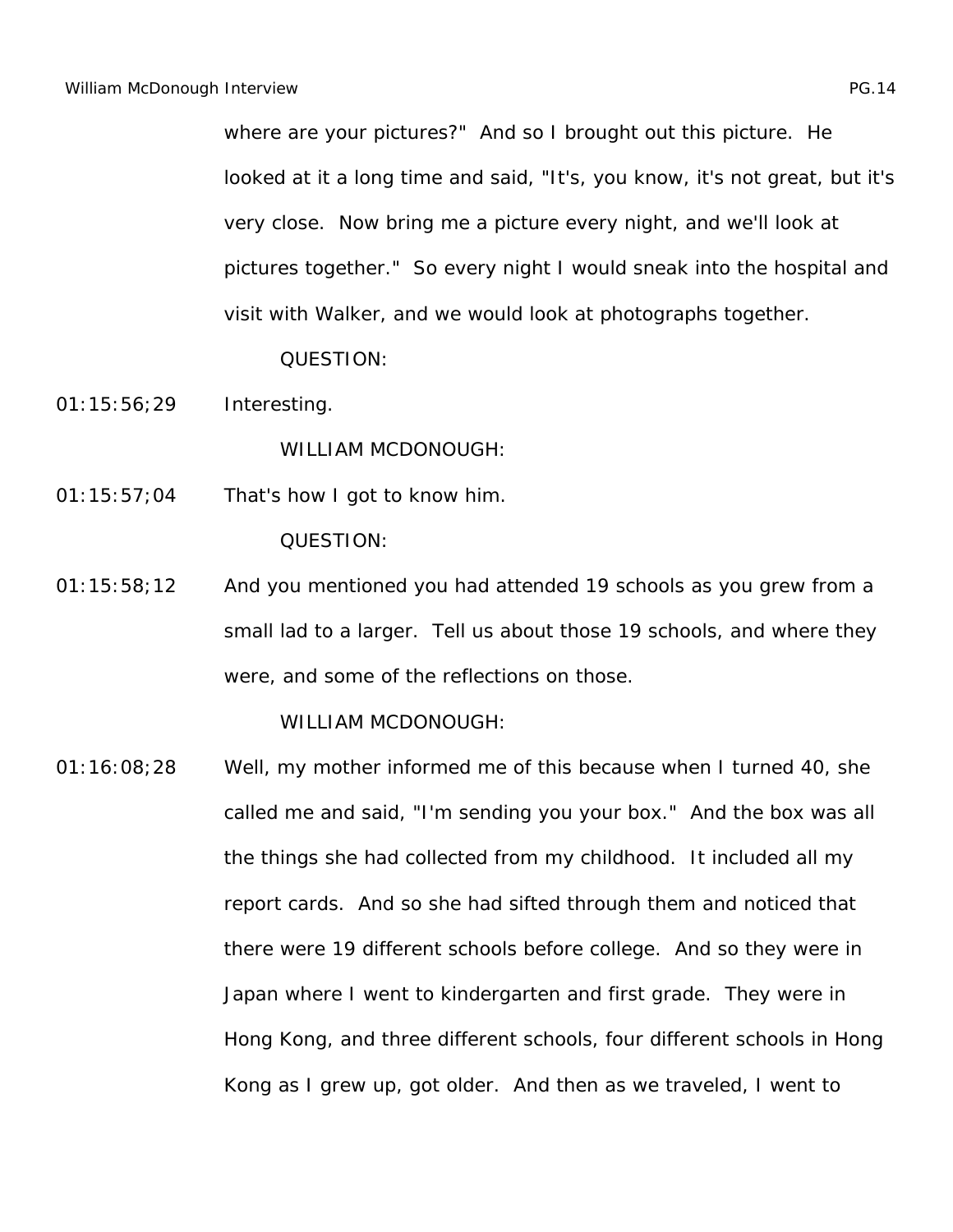school in Cleveland for three months. I went to school in Washington State, in rural Washington State in the Puget Sound. So I went to school in Seattle twice, two different times.

QUESTION:

- 01:16:57;08 Well, why did you move around so much? WILLIAM MCDONOUGH:
- 01:16:59;16 No, my father was a Japanese language officer during the second World War for McArthur and stayed in Japan after the war and my mother came over. And so he went in the import/export business in Japan. And then one of his clients was Seagram and they asked him to take up their Far Eastern operations, so we moved to Hong Kong. And in those days, living overseas was considered hardship. So you would come back to the states for three months at a time. So my parents would send us kids with my mom back to the states to be with her mother and father or with my dad's mother and father and in Seattle or Cleveland and things like that.
- 01:17:44;24 And then once we all took off as a family and traveled around America. Went to Detroit. Got a car made. Got in the car and drove around America just so we could see what America held for us as Americans 'cause we didn't grow up here.

QUESTION: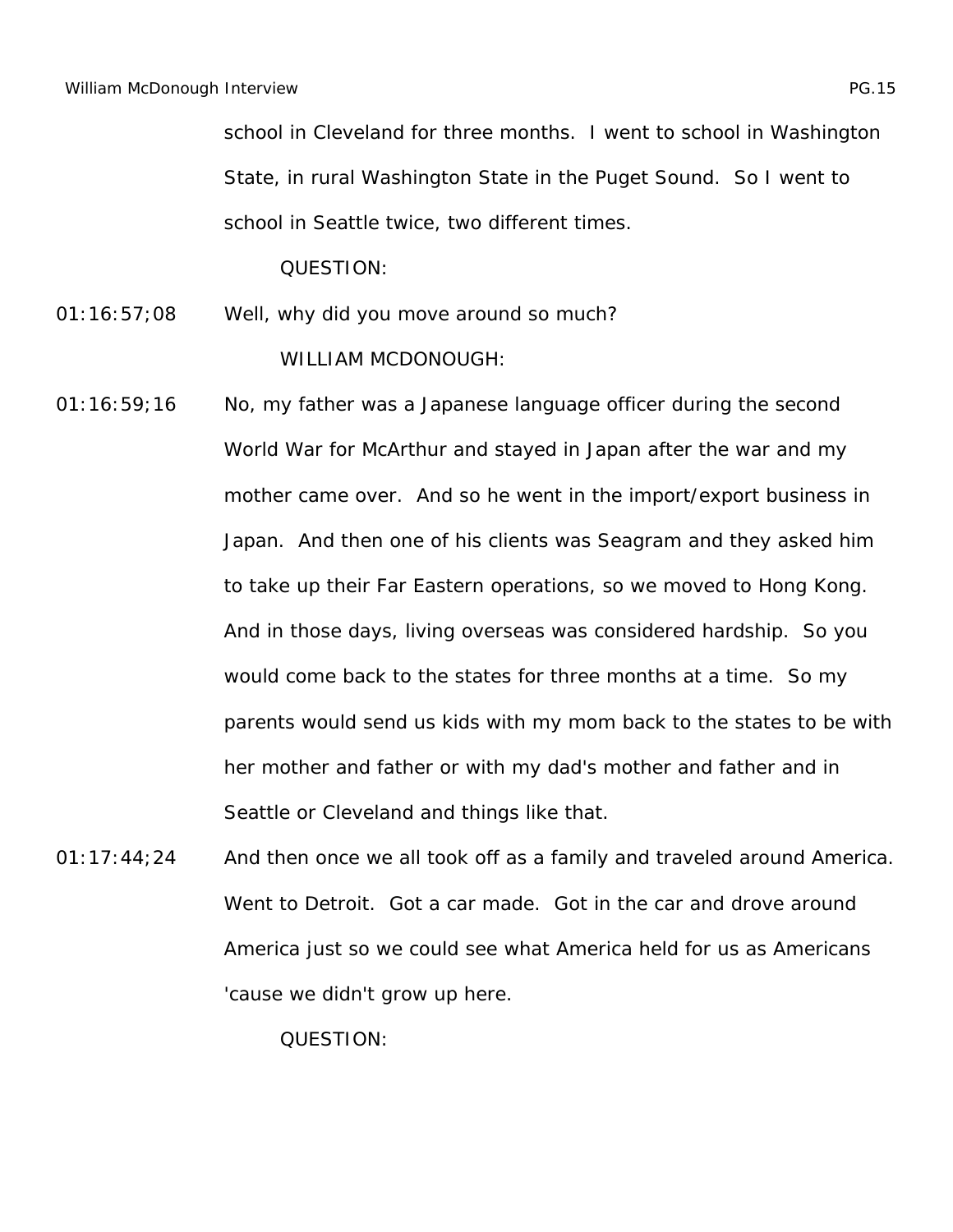01:17:58;22 At that time, did America seem like the land of opportunity? The place you could really hitch your wagon to a star and be a great, something or other? Did you sense that at all?

WILLIAM MCDONOUGH:

- 01:18:08;27 Yeah, we definitely sensed that. I mean as a, whatever, nine-year old, I was only interested in getting to Disneyland or something. But the United States held out such great promise growing up overseas. We were really curious about the culture. And clearly almost anything could happen. So it was a land of special opportunity that we could see.
- 01:18:35;24 When you're growing up in Hong Kong and you're living with people who are either dying of hunger, or disease, or are destitute as people were there, especially after the fall of or the rise of the communist regime in China, we had a lot of refugees. And so you had desperately poor people living in cardboard boxes and eating beetles that they knocked out of the sky and street lamps for food. I mean it was pretty rough stuff. And so you felt really blessed to be an American and have the opportunities that were ahead of us.

QUESTION:

01:19:15;11 Okay, tell me, over your shoulder there, there's a couple of Buckminster Fuller sculptures. Tell us a little bit about those, and why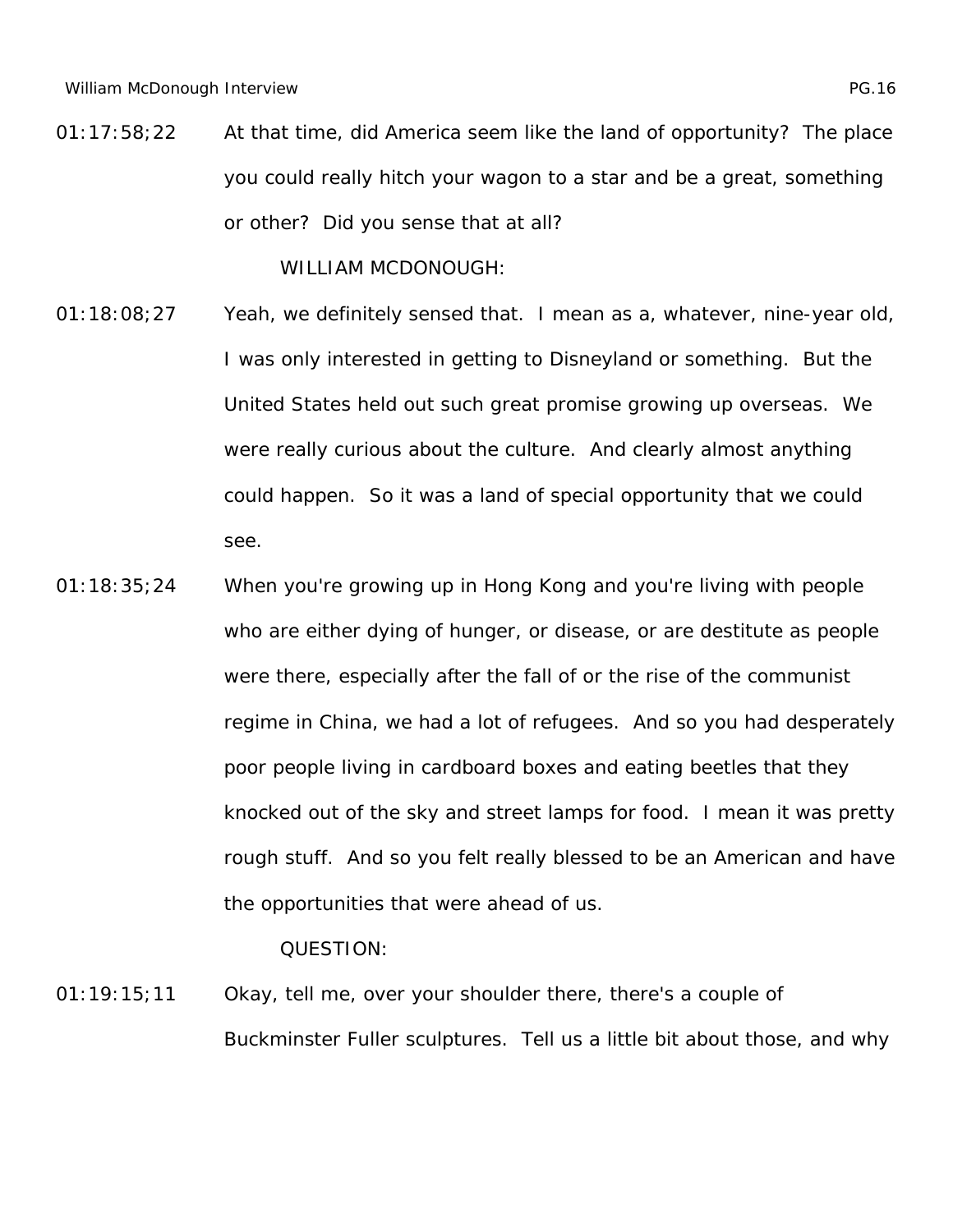they're here, and how they sort of fit in. If they do, what you do and or what your impressions of them are.

WILLIAM MCDONOUGH:

- 01:19:55;29 These are gifts that I received from Thomas WILLIAM MCDONOUGH:
- 01:20:08;08 These are gifts I received from Thomas Zung. WILLIAM MCDONOUGH:
- 01:20:13;13 These are gifts I received from Thomas Zung who is a partner of Buckminster Fuller. And what's interesting about this one is that it's what he called a tensegrity structure. So it's a compression and tension. And these struts are in compression. The cables are in tension. But they hold in tension a ball at the center of this tetrahedron. And so it identifies a single point in space held in tension, which is quite amazing when you think about it. QUESTION:
- 01:20:50;23 Now to an average guy like me, what am I supposed to think about? WILLIAM MCDONOUGH:
- 01:20:53;25 You're just supposed to look at it and say, "Isn't that beautiful." QUESTION:
- 01:20:56;14 But does it somehow fit into…?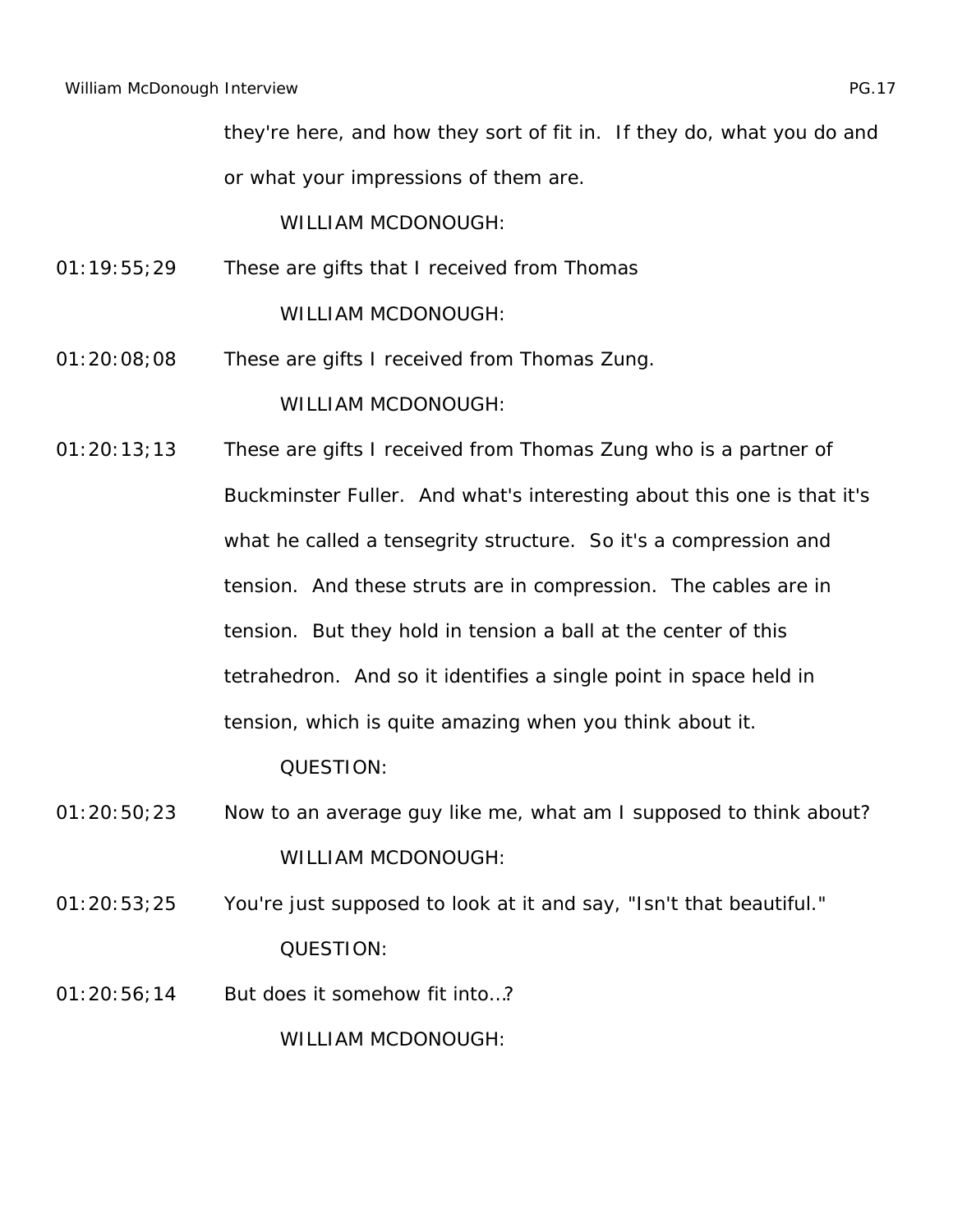01:20:58;17 I look at it as a poetic experience because I look at it as the oneness of dispersed energy. You know, when you look at this whole thing being in tension and this being in compression and this point being identified as a point, you can think about the different aspects of life that bring together, you know, a single point of perspective. So this, you know, this could be the economy. This could be social equity. This could be the environment and so on. This could be energy. And all these things brought together, collide and hold in place a single point of view, which I think is quite beautiful. So I think that's one thing. Bucky Fuller was working on this when he died. Another quite astonishing object is this one, which…

WILLIAM MCDONOUGH:

- 01:22:07;11 This is another astonishing object which uses this fractal triangle. You see that triangle made up out of three pieces? QUESTION:
- 01:22:16;02 Yeah.

WILLIAM MCDONOUGH:

01:22:15;20 And so it's a fractal triangle, self-similar. And then it folds up by itself to form the tetrahedron.

QUESTION: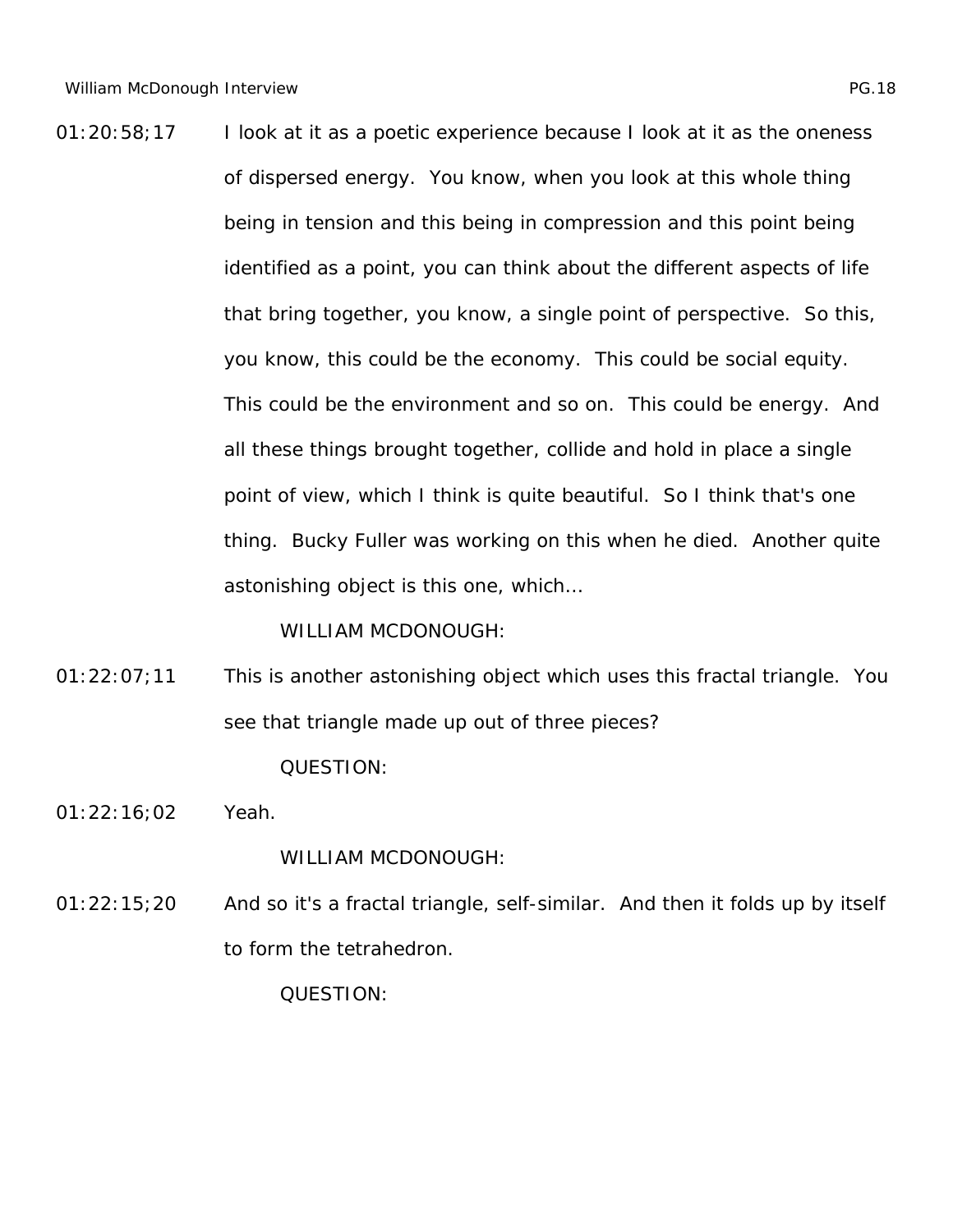01:22:31;18 Now tell us a little bit about Fuller. Was he a sort of a, he had a system. Like, you've got this system you think in. Did he have a system he was thinking in from what he did?

- 01:22:41;17 He absolutely had a system. He was one of the first thinkers, from a design perspective to go from the scale of the molecule to the scale of the galaxy and try and come up with a sort of a unified design theory that could transcend, you know, dimension like that. So if you stop and think about it, the fact is he dealt with something he called synergetics which was how the whole world worked. And then he had his tensegrity in his geodesics for the earthbound objects.
- 01:23:27;06 And if you then watch history unfold, you find nanotechnology creating the very first human constructed molecules out of carbon and called the Buckminster Fullerenes. Right? So, he really did see things at all these different scales and all those different scales together. So, he had a unified theory. And for us, we see the chemistry of the making of things, and we see the physics of the making of things, and we see the biology of the making of things.
- 01:24:10;25 And so for us, we look at energy comes from the sun because that's our physics. And we have more energy than we need to operate human systems coming from the sun. It's eight minutes. It's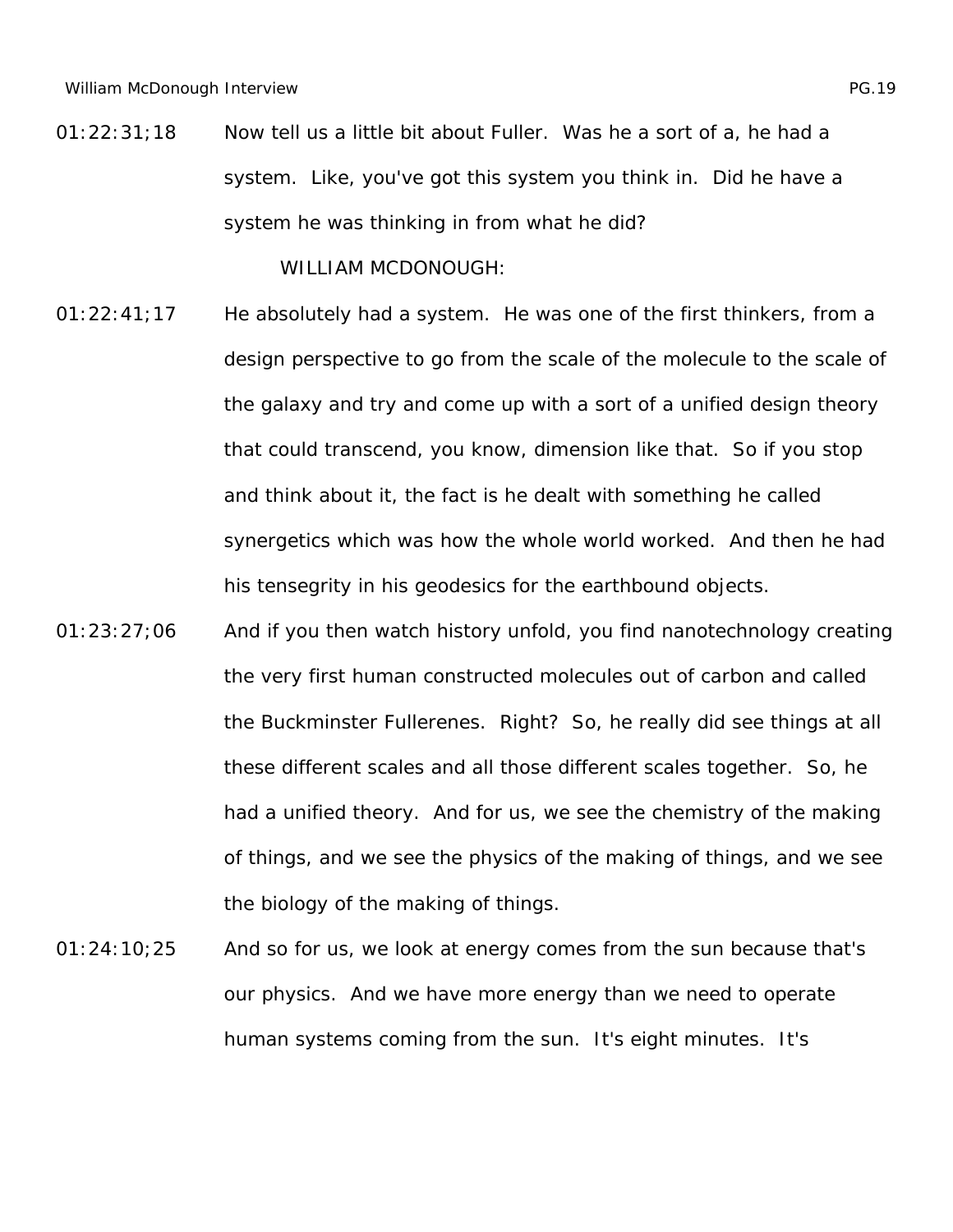wireless. You know, what's out problem? So we can use solar energy to power our systems, and so that's a design philosophy.

- 01:24:33;06 We then look at the mass which is chemistry. And you can look at inorganic chemistry and ask the question, "Why would you take all the chromium out of South Africa, put it in products, sprinkle it, little holes in the world, you know, through waste management that makes it unavailable to future generations and toxify the planet?" Why would you do that? That's a bad design. So we have chemistry, which is mass. And then l think about Einstein. He did energy and mass equals MC squared. So he had energy, physics, and mass chemistry. But what he didn't do was biology.
- 01:25:11;13 And so we have to look at Francis Crick and James Watson for biology when the discovery of D.N.A. in 1953. And then see that biology was the celebration of energy and mass coming together in the sunshine, with water, to form biology, which is phenomenal. So you have physics, chemistry, and biology. And so we design things to either go back to nature and back to biology safely. We call them biological nutrients. Or we design things as what we call technical nutrients, things that go back to technology in a coherent way, like these metals, for example. And a computer, or a car, or something like that we call technical nutrition. So we have biological and technical nutrition. So that becomes our worldview.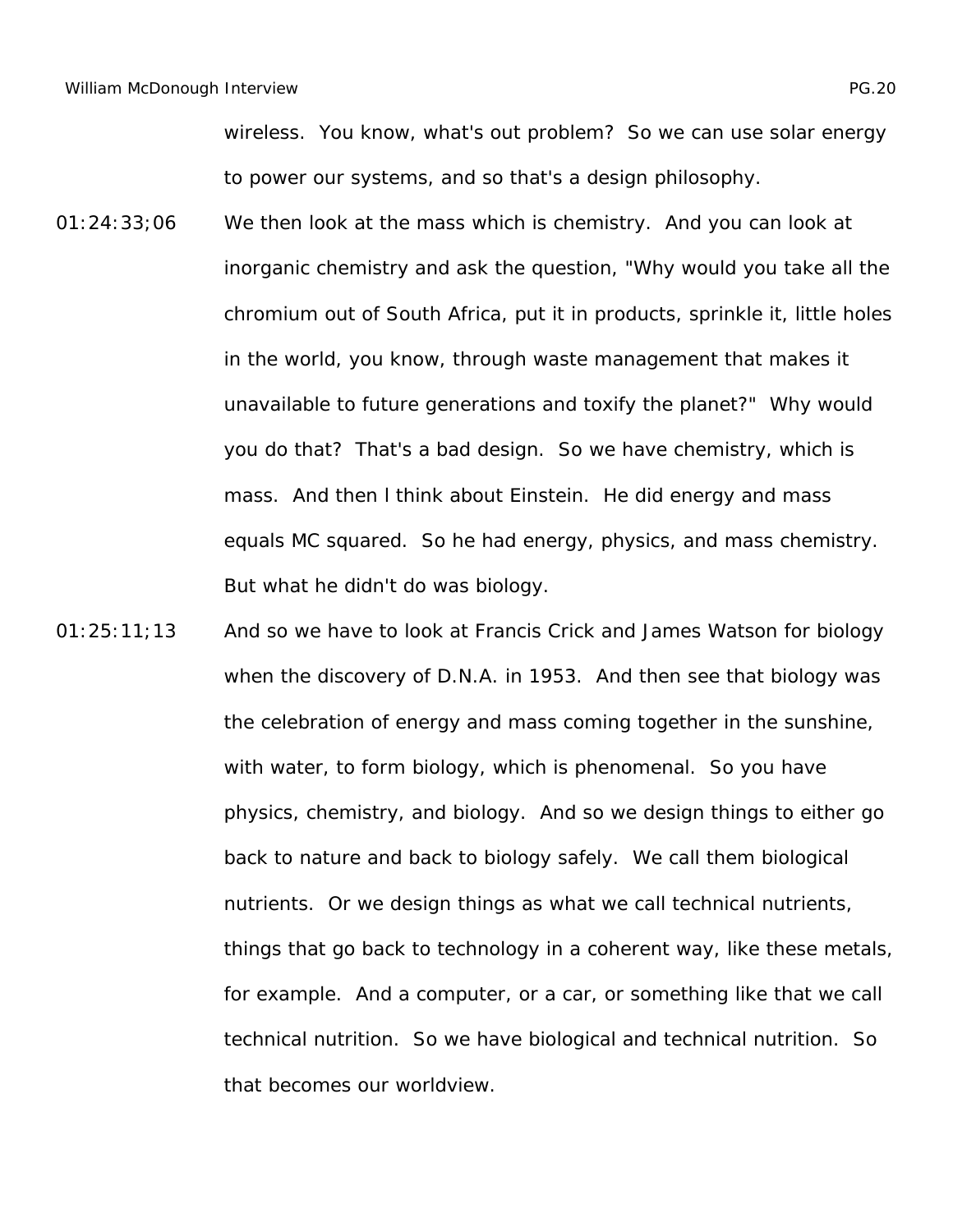01:26:02;11 You said Bucky's thing was almost poetic. What you're describing sounds poetic just the words you use. Do you sense it's artistic as well as the physical things you describe?

- 01:26:15;14 There's no question that our scientific view of the design work yields a poetic dimension because if you look at E equals MC squared as a small poem, you know, then it's energy equals mass times the speed of light squared. You realize that we're dealing with this unbelievable force that has poetic dimension and involves the creative spirit of the human being. When you ask, like, "Why was Einstein afraid? Well, why was he afraid?" Well, because if you square C, which is a really big number, you get an almost infinite number, which means that M, if it's in any way positive, and it can be very small it yields an E that's almost infinite. So a small amount of mass, one atom, can yield an immense amount of energy. That's why Einstein was afraid.
- $01:27:17;16$  So the question has to become a poetic one for the culture because what are we gonna do with that power is a question of culture, not a question of just science. With science we can use it to destroy Hiroshima or to generate electricity or do whatever we want with it. But what do we want to do with it, and how are we meant to deal with it is a cultural question and a creative question.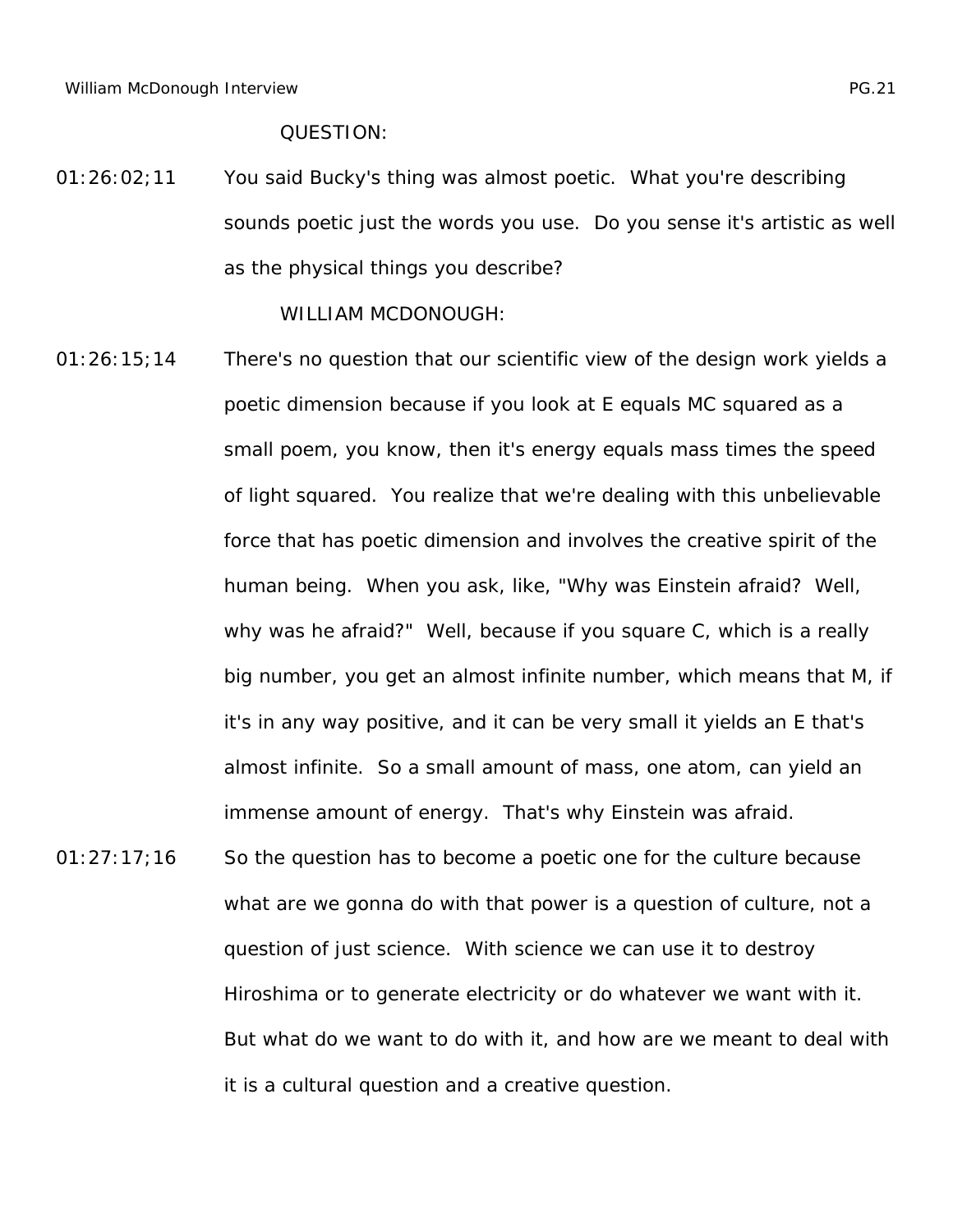01:27:44;05 One final question of this section. You were talking about this sort of recycling approach. How do you get rid of the trash around here? Do you have some special systems?

WILLIAM MCDONOUGH:

01:27:53;16 We're simple-minded recyclers like most people. We have composting, and we have worm bins, and things like that for composting the soil things like compost that are compostable. And then we have recycling for metal and plastic, and then we have trash, which we can't do anything with. So we're just like being in a house that does recycling.

QUESTION:

- 01:59:59;24 We're gonna talk a little bit about innovation. So, just to start: when you think about it, how would you define innovation? WILLIAM MCDONOUGH:
- 02:00:07;29 Well, I think the first thing I would do (in defining innovation) is distinguish it from invention in the same way that I would distinguish a discovery from an invention. So, innovation is taking the things at hand and reorganizing them to a fundamental purpose in ways that are new and refreshing and effective. And invention is similar, except that it requires the creation of things that we've never really seen before. It's a sort of surprising element that something that we didn't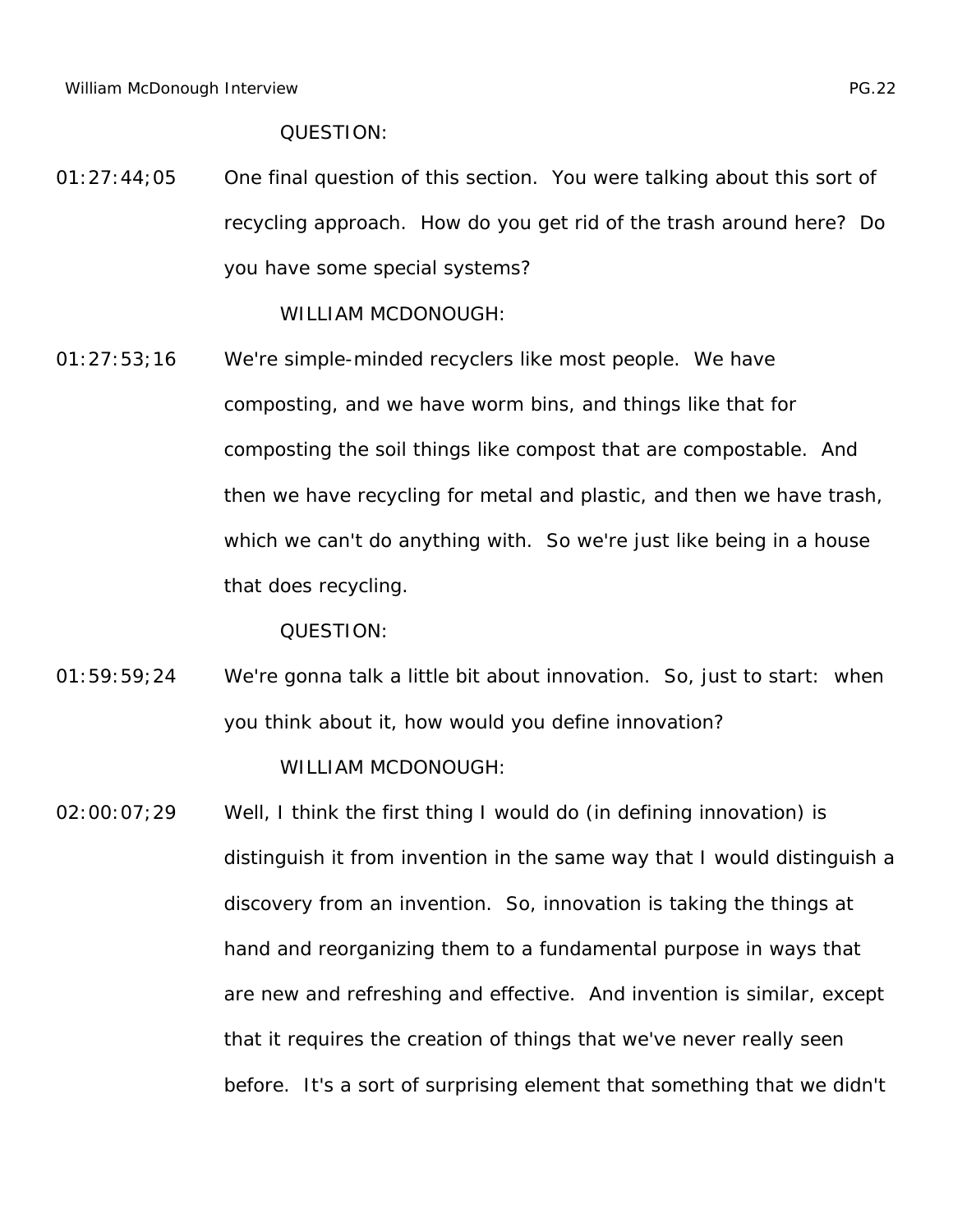recognize, even, needed to be solved got put forward, like the light bulb. You know, it was an invention, not an innovation. A compact fluorescent is an innovation on the electric light bulb.

- 02:01:08;23 A discovery, I think, is really where I look for the platform for innovation is under discovery. So, when we looked at Cradle to Cradle, what we recognized is not that we had innovated a new system, or that we had invented something fresh and different.
- 02:01:33;23 We simply had found something that exists in the world, which is that materials can be seen as nutrients and can go through nutrient cycles. So, instead of being more efficient with something, we were trying to find a way to be effective with something. It's the difference between efficiency and effectiveness. When you look at a manager: it's a manager's job to be efficient with something and to do something the right way; and that might involve a lot of innovation. But it's an executive's job to be effective and do the right thing. The discovery is really the platform for the innovation and invention. And that's why I think when you look at people discovering, you know, electricity or discovering, you know gravity things like that, they're just there but they still have this sort of wonderful magic to them Copernicus, you know, seeing that the heavens were arranged, you know, in a different way you know, even though once perception might lead them in a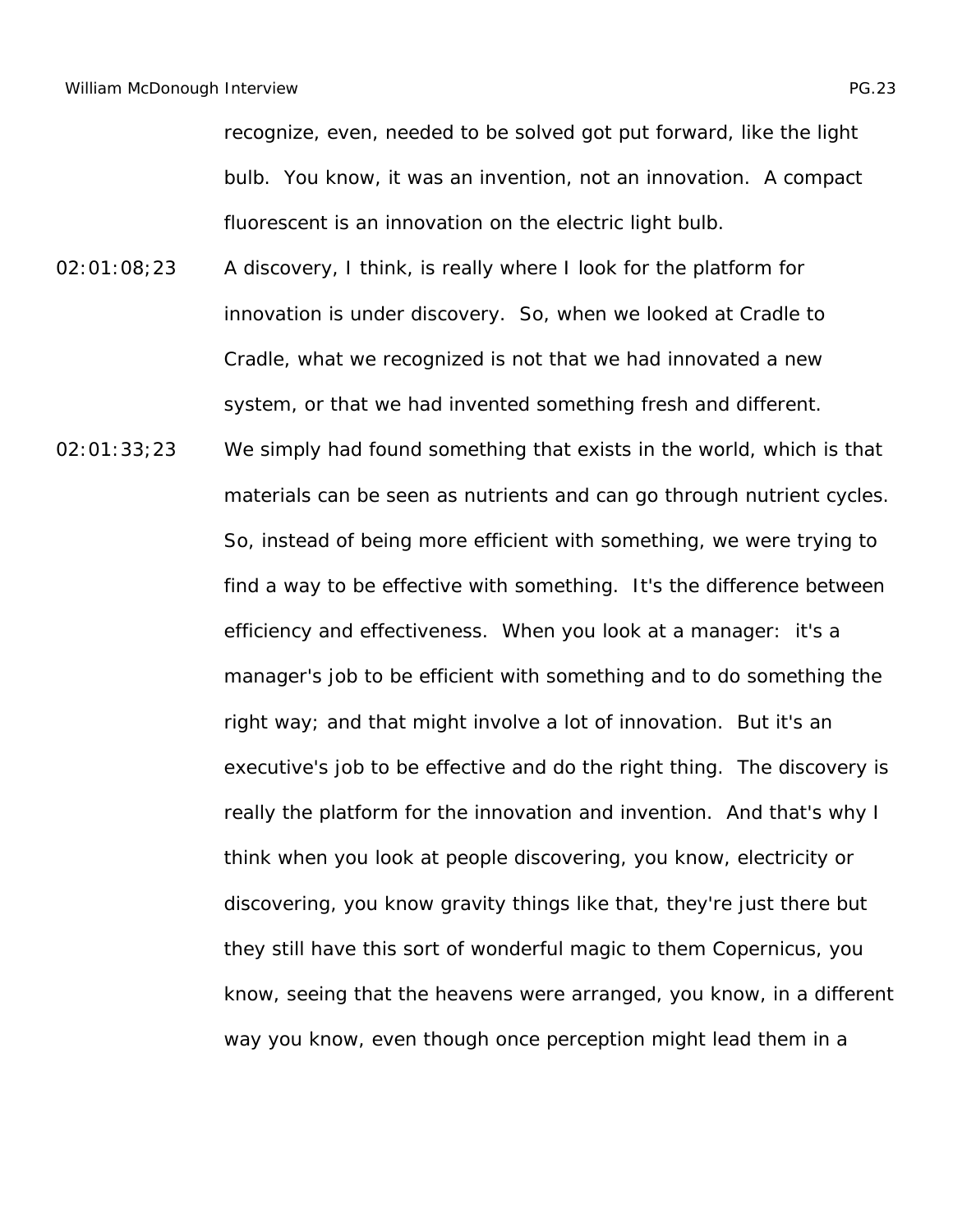different direction. So I'm really excited about the idea that we innovate, we invent, and we have discovered in all three territories. QUESTION:

02:03:07;21 Okay sort of a broad question, but tell us what kind of architect you are. I mean, they're classified in different ways. And how would you describe what kind of architect you are? We've covered a little bit, but go through that again for me.

WILLIAM MCDONOUGH:

02:03:20;00 Well, I would be characterized as a modern architect basing our work on the traditions of the 20th Century. We would be considered sort of green architects, because we care about the environment. But we're mostly worried about developing delightful places in the sunshine, where people can celebrate human creativity. That's our fundamental strategy. So, we design places that are delightful for children delightful for other species. If you look at the Ford Rouge project, for example the ten and a half acre green roof is a habitat. So, when we started the design, one of the questions was, "How do you love all the children of all species?" Well, how would you love the birds that fly overhead, then migrate across the site? Well, if you could come up with a cost effective solution for a storm water problem, and at the same time produce an immense amount of habitat for a large number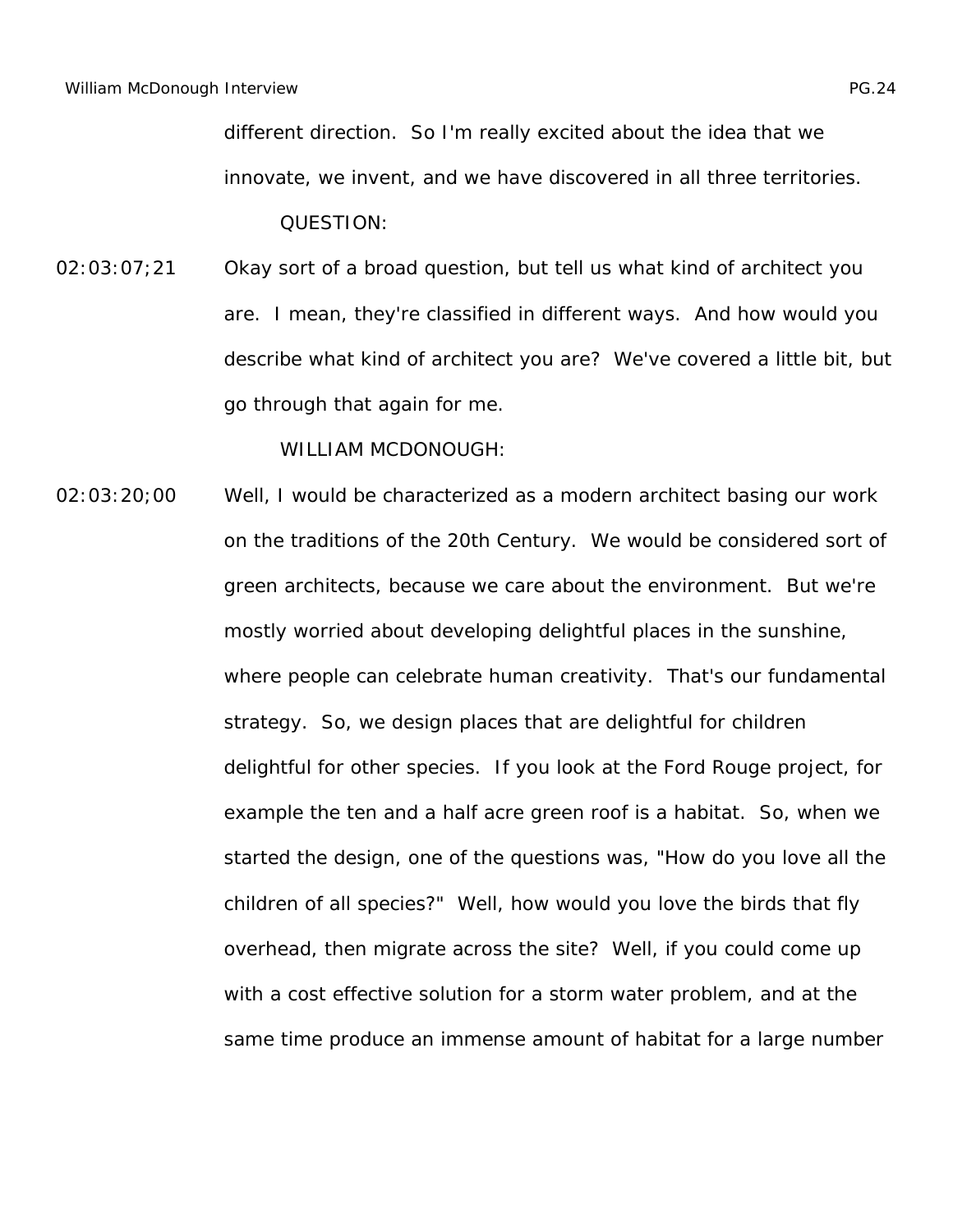of species: why not? You know, maybe you consider it innovative, but it's really not a very complicated idea, when you think about it. QUESTION:

02:04:40;09 It's also the what you do as a business. So, I mean you gotta sell your ideas to people, and they may wanna modify them. Tell us how in the Rouge project, how you met Bill Ford, how you decided to do this, and that sort of process, and how you were able to sort of (if it's true) protect some of these new ideas when you're working with a big company that might have had maybe some of their own ideas that whole process that you sort of get all the way through it.

WILLIAM MCDONOUGH:

- 02:05:03;04 Okay. This will take awhile. (LAUGHTER) QUESTION:
- 02:05:05;16 Not in real time.

WILLIAM MCDONOUGH:

02:05:06;12 Okay

QUESTION:

02:05:08;02 The highlights.

WILLIAM MCDONOUGH:

02:05:08;18 I met Bill Ford on January 14th, 1999, and we went up to his office which was on the top floor, and looked out. It was under construction and looked out at the Rouge in the distance. And he asked me, "Do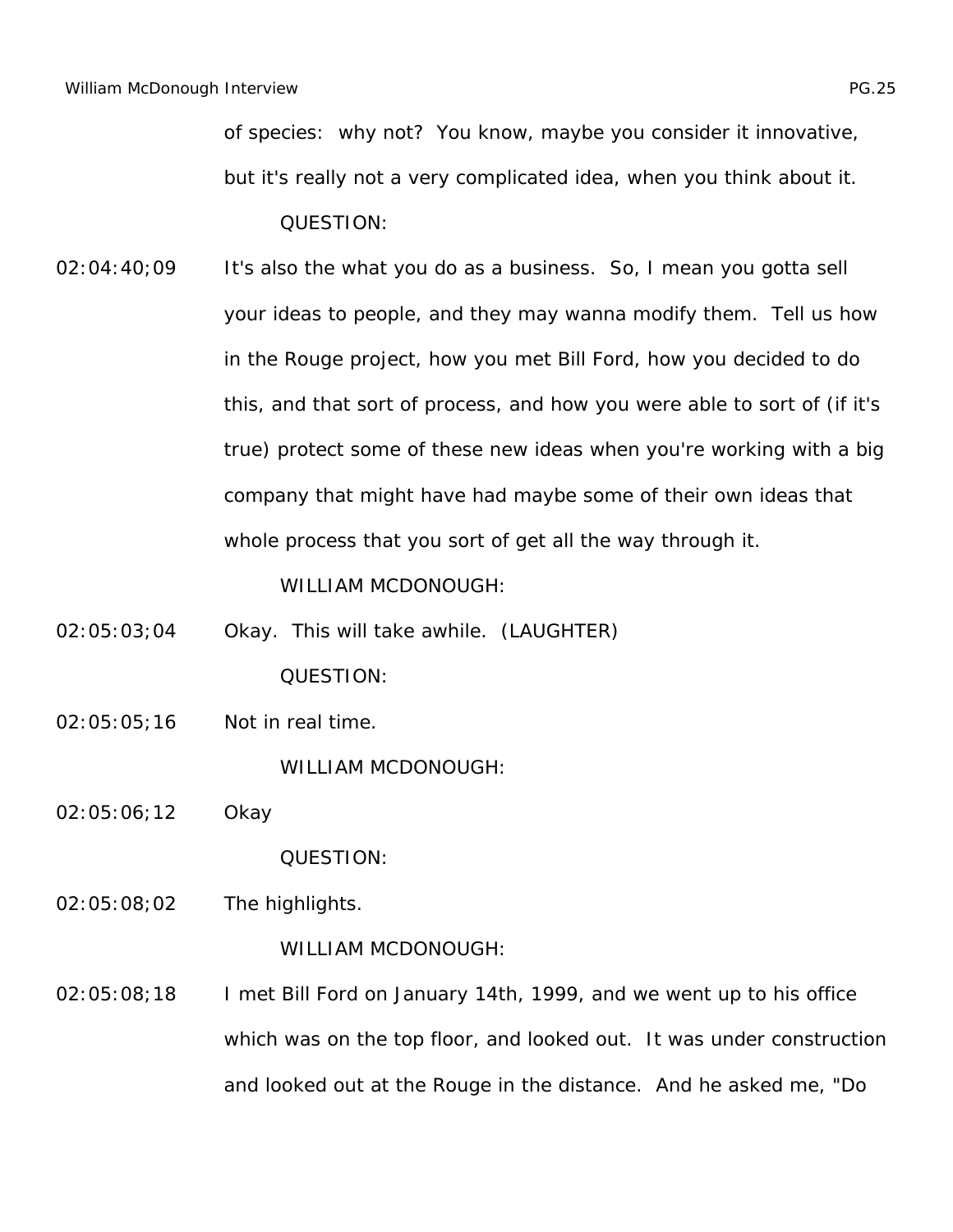you think you can apply your ideas to that place?" And I remember thinking, "If we can't, you know, we're all dead", because this has to become a living thing, instead of a dead and dirty thing. And it's a whole new strategy. Well, when we got the chance to actually work on it, the key to the whole project was what we call "the Rouge Room", which I asked to form in the basement at the bottom of the service elevator from Bill Ford's office. So, we created the Rouge Room. And I would be surprised if it a thousand people didn't go through that room. And what we put up were principles, goals, strategies, tactics, and metrics. So, we basically asked the question "What are the principles that we're gonna use to design this place?" And the quality of workplace became the guiding principle. This is a quality workplace. And then the questions became things like quality soil, quality water, quality environments, and so on; and once we had that, we could then set the goals.

- 02:06:41;08 And I'll give you an example on the soils. When we said, "What is quality soil", we decided it wasn't a certain parts per billion of a certain heavy metal, and things like that. It was when would we allow our children to play in the dirt. That became the goal.
- 02:06:57;25 The goal was children could play at the Rouge safely, and their parents could be confident and comfortable with their children playing there.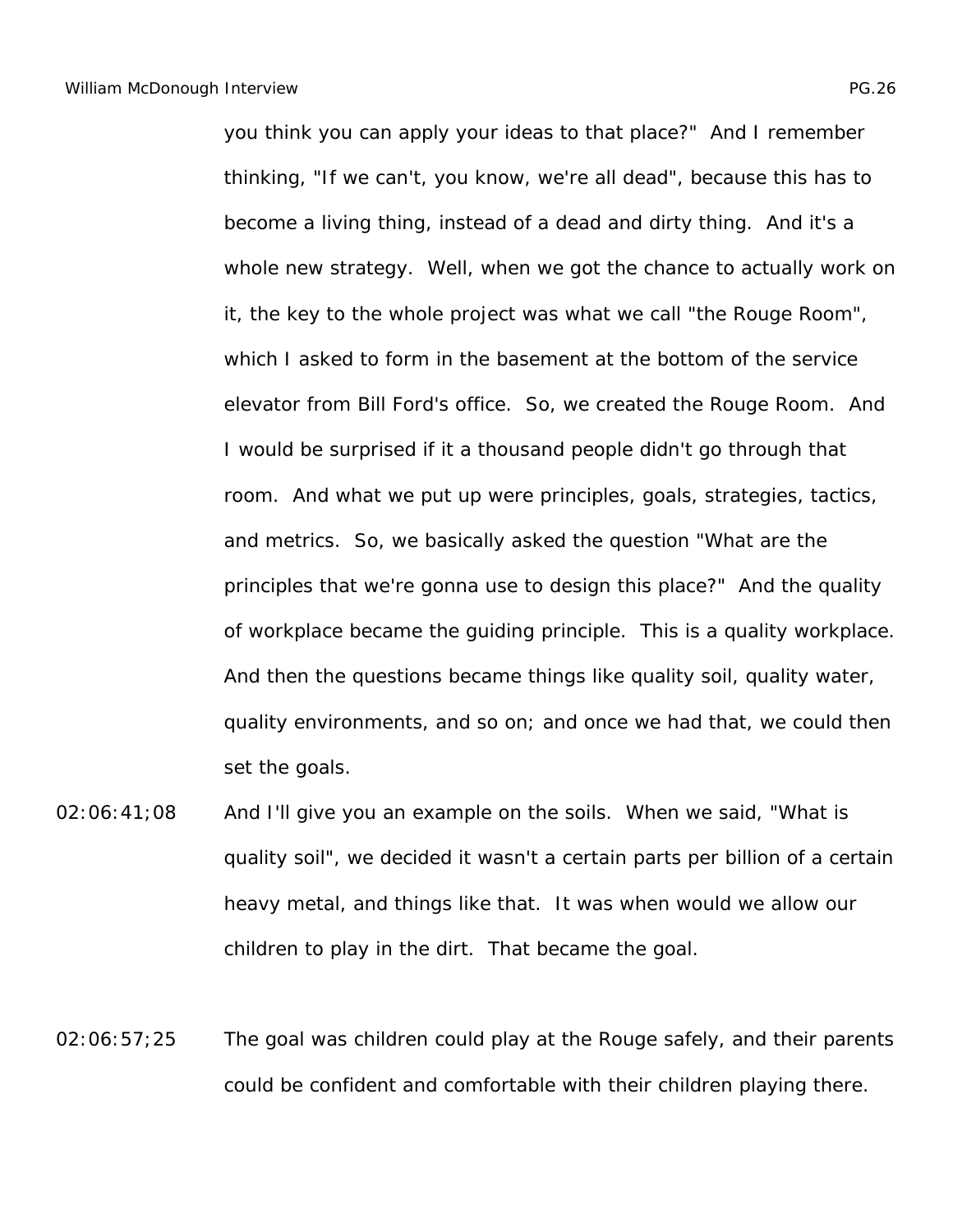That was the goal; not some scientific benchmark of minimization and avoidance, but actual healthy systems. So, that's what we did. And then because we had those kinds of goals, we could then posit lots of different ideas. So, we tried you know, we said, "What if we made the auto factory a tent?" Well, that wouldn't work, because you have to hang all the equipment from the roof for all the monorails and some of the robots and things.

- 02:07:32;17 Okay. So, it won't be a tent. So, it needs to be a steel structure that holds up robots and monorails. Good. What if we could fully daylight the building? Well, we can't daylight all of it, because the protocols for quality of light and have to be under a certain kind of control and certain kinds of places.
- 02:07:53;09 Other places we could put daylight for example, where everybody moves around, or we have training rooms and things like that. So, we went through the whole litany of opportunity. And when we got to the roof if you can imagine a million square foot factory with all this roof and the exposed to the sky, and this huge storm water problem. The engineers had proposed the storm water system that had four foot concrete pipes, three chemical treatment plants, and a lot of chemicals sitting around, getting ready to be used for in the storm event, and a bunch of UAW workers standing around, praying it doesn't rain.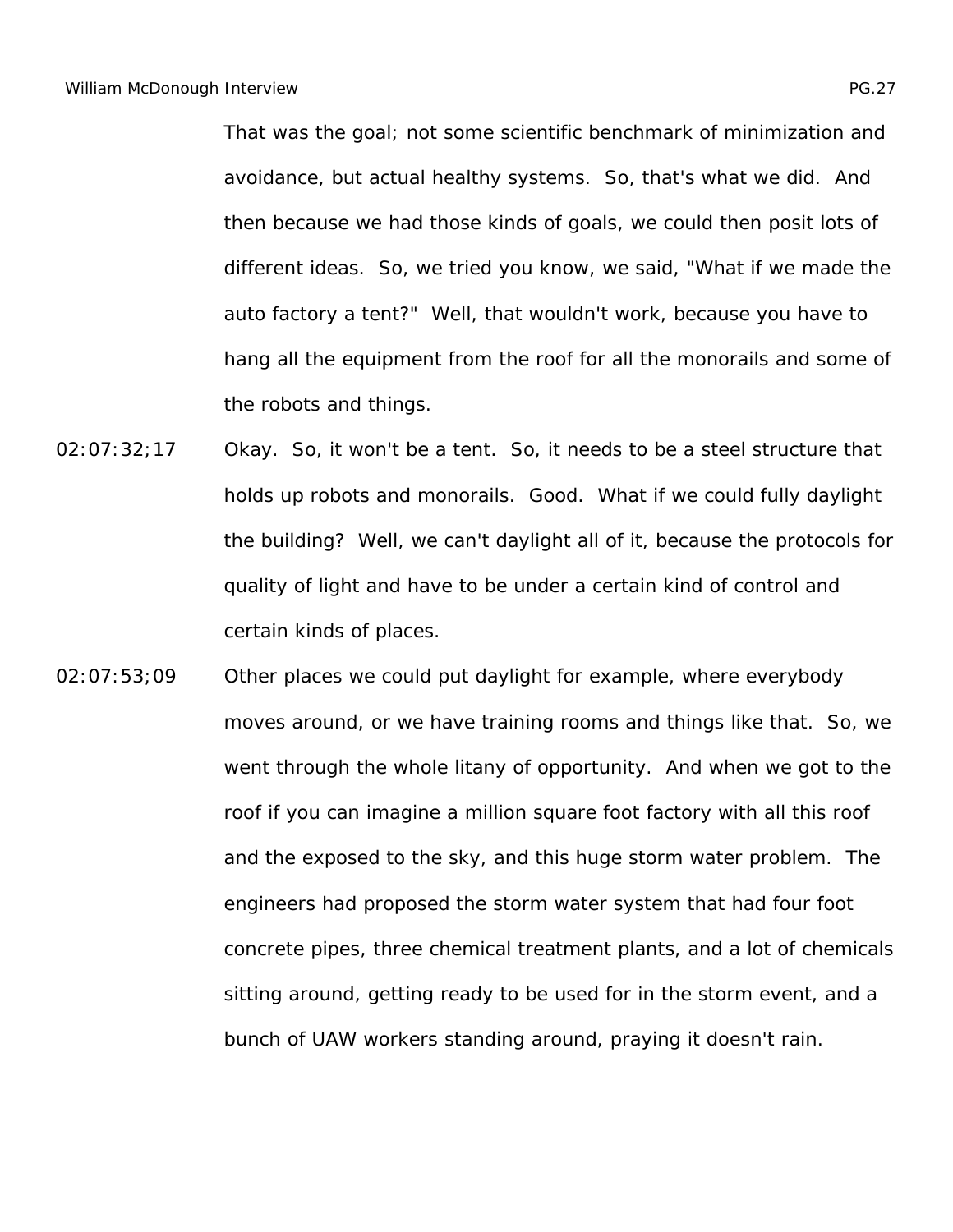- 02:08:30;16 And that was the system that it's conventional storm water management site of that scale. We said, "What if we could put a habitat on the roof very thin and very light and have it absorb water?"
- 02:08:45;03 And then have the parking lots all porous and so they absorb water? And then have all the landscape porous and have, you know, ponds and various filters reeds, and rushes, and different aquatic plants, and then swales that lead to the river, so the water travels slowly through a lot of plant roots on its way to the river and basically come up with a system with that takes three days for water to get to the river, instead of ten minutes. What would the impact be on the building, and the pricing, and so on and so forth?
- 02:09:17;09 Well, it turns out that the conventional engineering solution was somewhere between 30 and 48 million dollars depending on how you interpret the Clean Water Act. And our system was effectively you know, compared at 13 million dollars.
- 02:09:35;17 So we save Ford, you know, somewhere between 17 and 35 million dollars. So if you look at, you know, the Ford Taurus coming out of Chicago at a four percent margin, that's the equivalent of an order for 900 million dollars worth of cars. So the board approved it in about a minute and a half, but it took a massive amount of hope and a massive amount of creativity, a massive amount of teamwork, and a massive amount of leadership a heavy dose of leadership from Bill.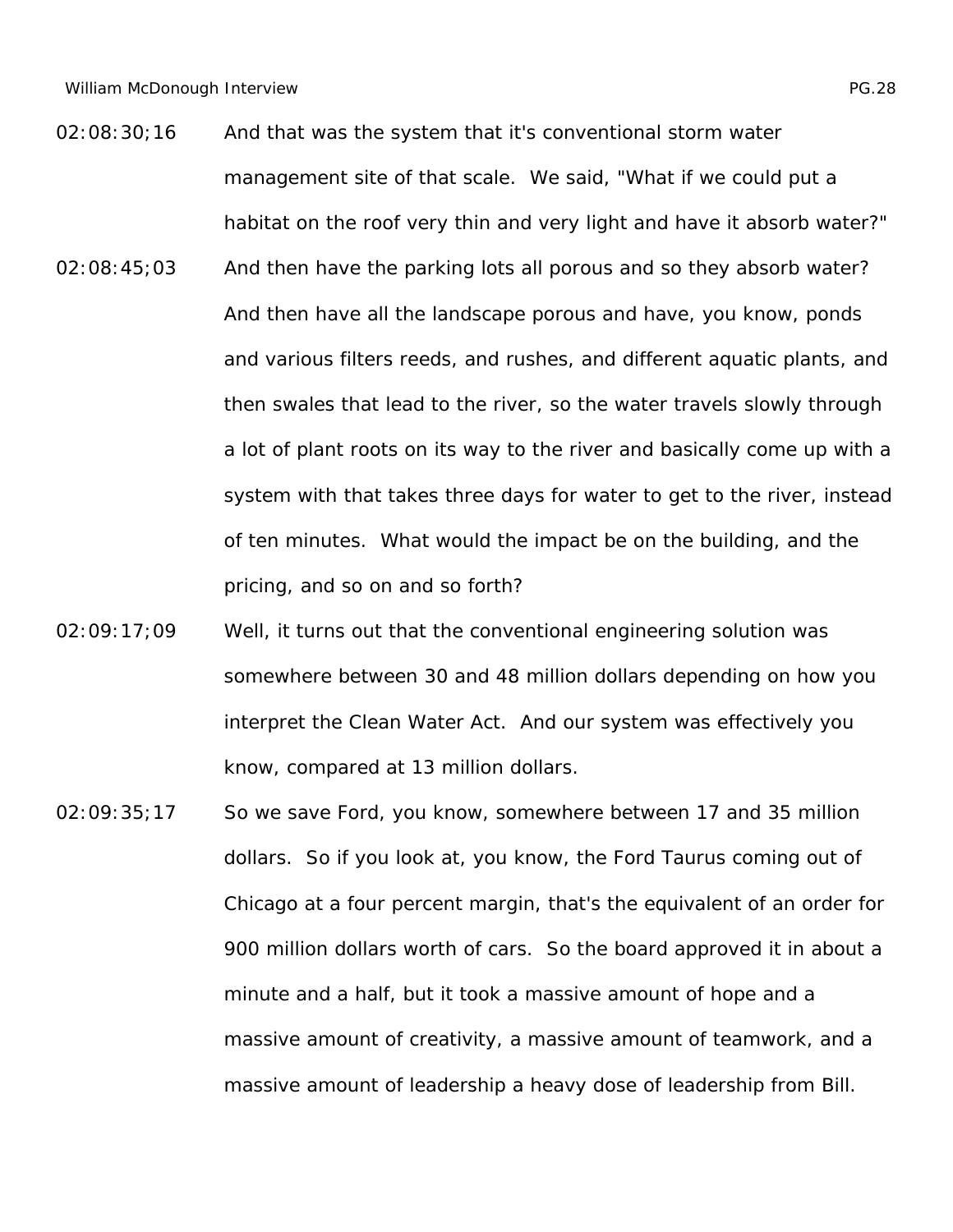Because Tim O'Brien who was in charge of the project at one point, would make jokes about people would come in and say, "Do you know what McDonough wants to do now? He wants to cover the building with a habitat". And it took Tim saying, "Well, what's wrong with that", instead of, "He must be crazy to allow this thing to move forward". So I think Bill Ford opened the door to innovation and said, "Innovate your way to the solutions that are cost effective, that meet the green agenda both in economic terms and in ecological terms".

QUESTION:

02:10:57;02 And now you've given us a lot of this, but was your role more of come up with a concept, than going and keep selling it and keeping it on track? Or do you draw sketches? I mean, from that standpoint, your role very specifically? In the general philosophical way, I think we understand, but--

WILLIAM MCDONOUGH:

02:11:13;02 Our role was as architects doing the schematic design of the roof, and of the visitors center, and of the landscape, and looking at the building product itself, the materials of the skin for their ability to be recycled, and things like that; but we were part of much bigger teams. For the for the auto plant, we work with Arcadis and Giffels; and they were the primary architects, of record, who did the execution. So, we would do sketches and help identify the systems and come up with a conceptual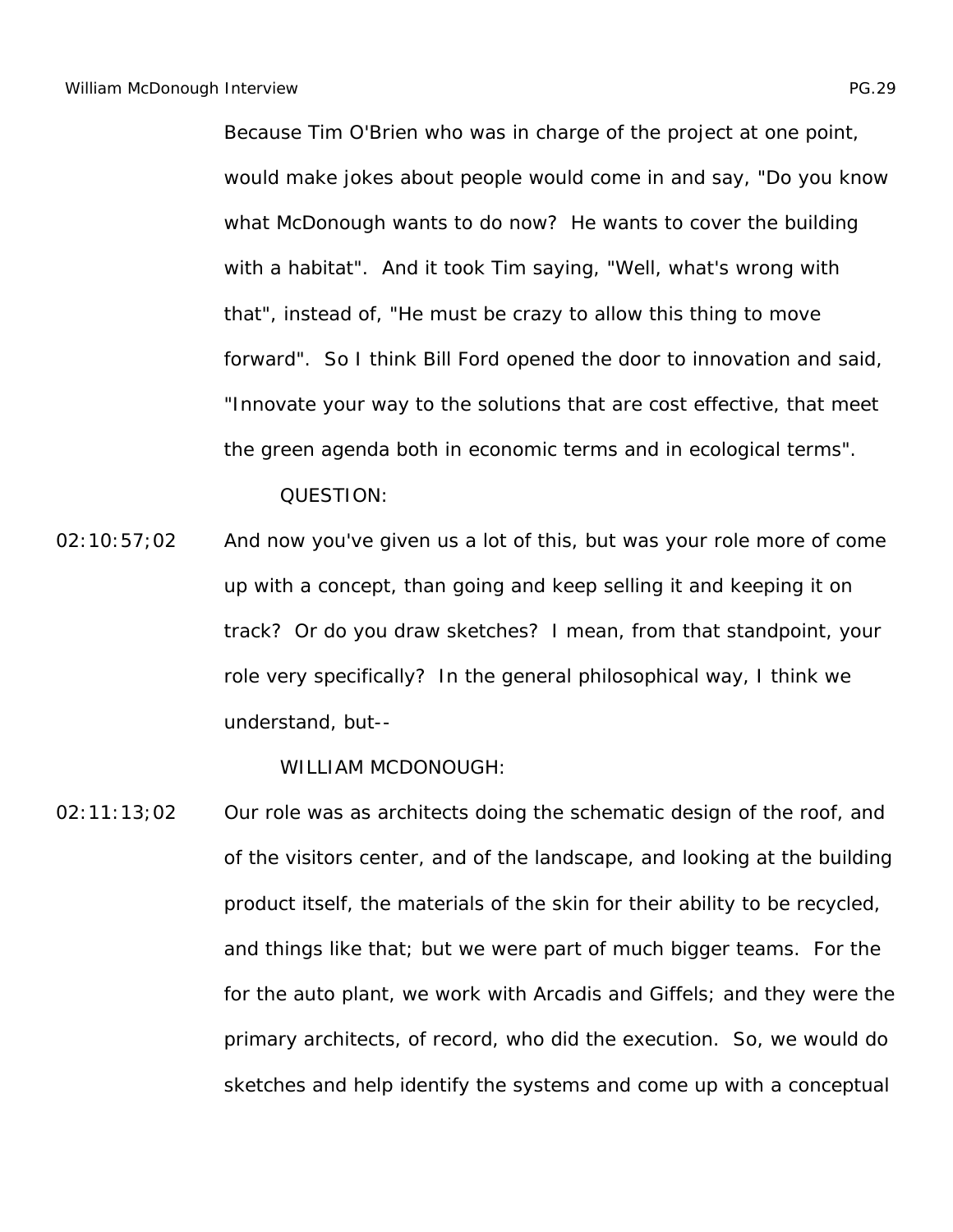framework. So, that was really our role, and we would draw that. I mean, we had drawings you know, piles of drawings this thick. And then for the visitor center, we did that with Harley Ellis, and they were in charge of that. And we were tryin' to work out how a visitor could actually get up and see the roof. So, we helped with the design of that and we helped with all the landscape, laying out all the landscape strategies.

QUESTION:

- 02:12:21;03 Okay. let me ask you this. I mean, we were talking about the innovation before. What were the play…Do you want some water? QUESTION:
- 02:12:34;29 Tell us: did you have to go keep pushing these ideas and selling them so they wouldn't be beaten back to the more traditional ways of a automotive factory?

WILLIAM MCDONOUGH:

02:12:42;09 All the time but we had a great opportunity by having Bill Ford's personal interest in seeing this innovation occur and giving everything a chance to be tested. I think the important thing for everyone to know about the Rouge is that it really, was a "non-invented here" environment when we started. And when we finished, it was an "invented here" environment, which was really exciting. And so if you just look at the green roof alone, what happened is once you had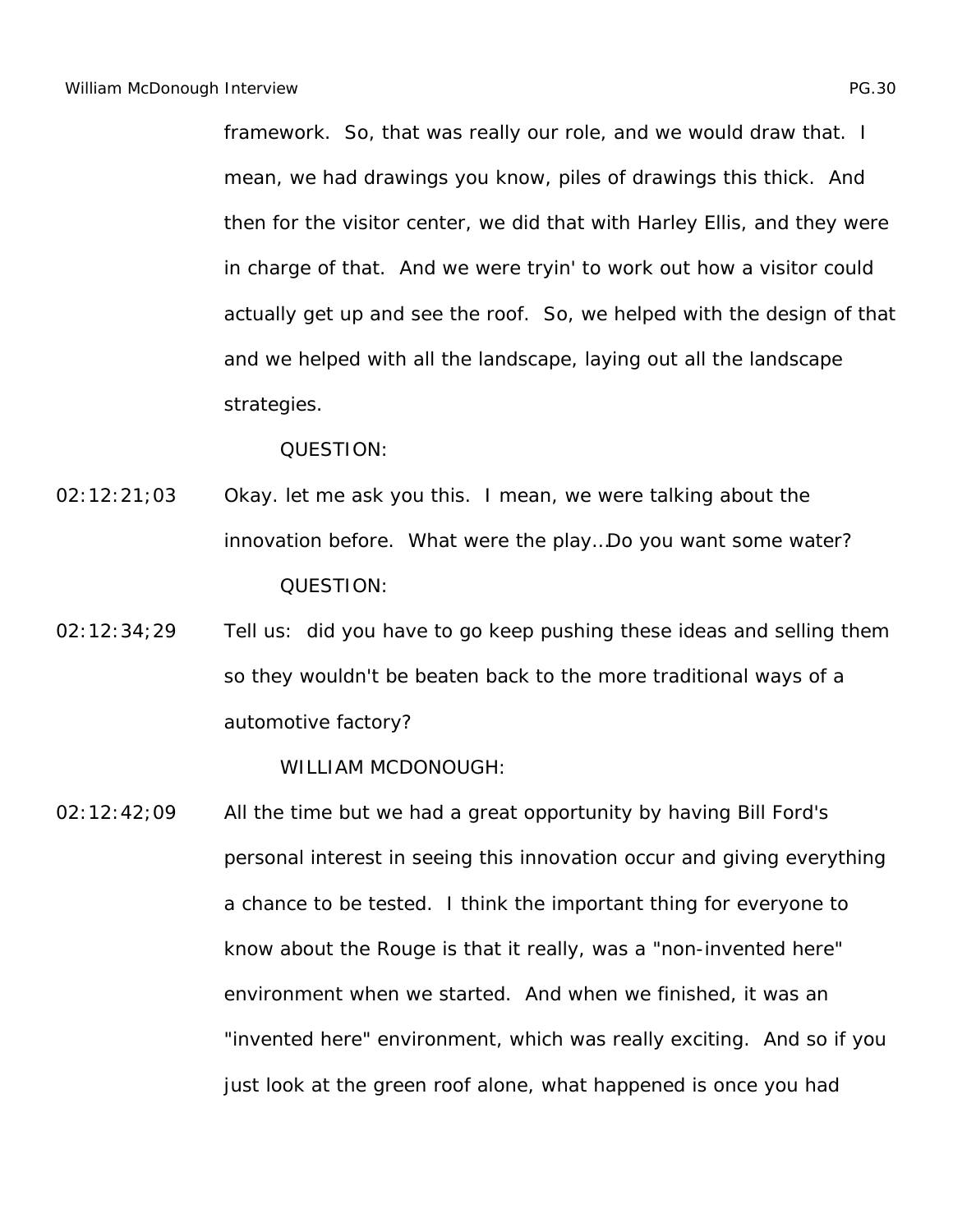someone like Gordon Cooley, out of Ford Land when Gordon said, "I think we oughta go ahead and try for this thing, and get this thing done", everybody said, "Gordon, you're taking a risk". And he said, "What's my risk? I could get another job in a better climate. You know, what's my risk. So, let's go for it".

- 02:13:44;01 And we found the roof in East Germany, and it had been developed for aircraft hangars as cheap camouflage for aircraft hangars during the Cold War. And so we had been looking for something that was only an inch and a half thick that we could afford to put up with light weight.
- 02:14:03;20 And so we found examples of it in Europe, where they had 20 million square feet of green roofs. So, it wasn't such a stretch. And once the Ford engineers got their teeth into it-- they took it on with great vigor, because they're engineers and they understood; and they saw it as an engineering solution.

QUESTION:

02:14:21;14 That's the green roof, right?

WILLIAM MCDONOUGH:

02:14:22;12 That's the green roof.

QUESTION:

02:14:22;28 Show that to us, and tell us a little bit about how that worked. Hold it up a little higher.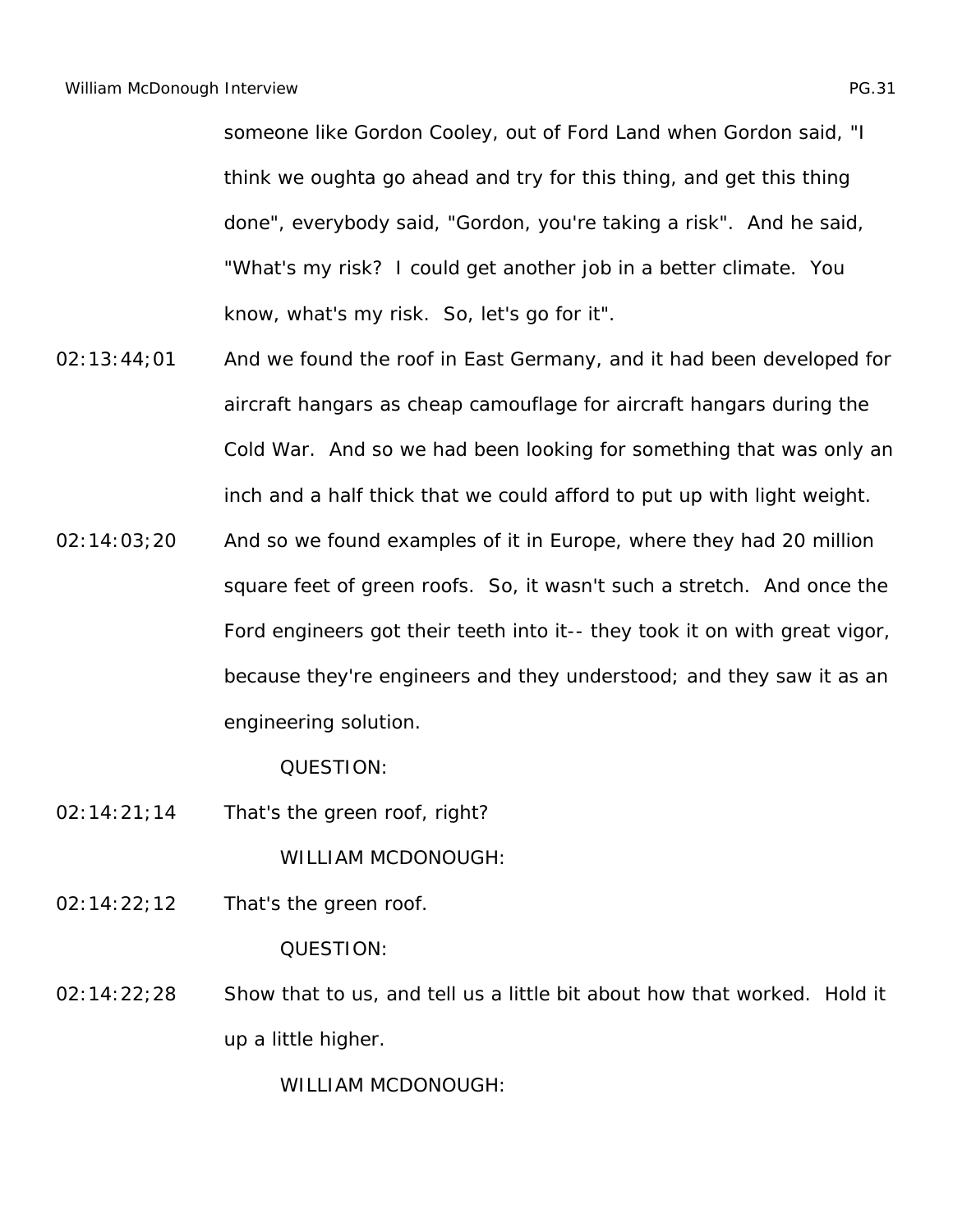02:14:27;29 Well, it's these are our skylights for the workers areas, these skylights here. And this is the green roof. It sits on an inch and a half of rocks, essentially exploded shale; and it's a sedum. It's a succulent plant that can survive the summer drought and can, you know, come forward in the spring, and goes dormant for the winter and so it changes colors with the seasons, makes oxygen, provides habitat for hundreds of species, accrues solar energy, absorbs particulates cools the building when it needs it keeps the building warm in the winter shunts the wind load, it turned out to be tremendous on this building thermally, shunts the wind load off the building. So, it's serving all sorts of human purposes, while looking quite beautiful and being relatively simple to maintain because of…

QUESTION:

02:15:30;10 Do you go back from time to time to check and see how it's doing, and learn even more about that?

WILLIAM MCDONOUGH:

02:15:34;09 Yeah. This has been a great roof to go back and see, because it just gets better and better.

QUESTION:

02:15:40;02 What's something you've learned from it that you do anything surprise you?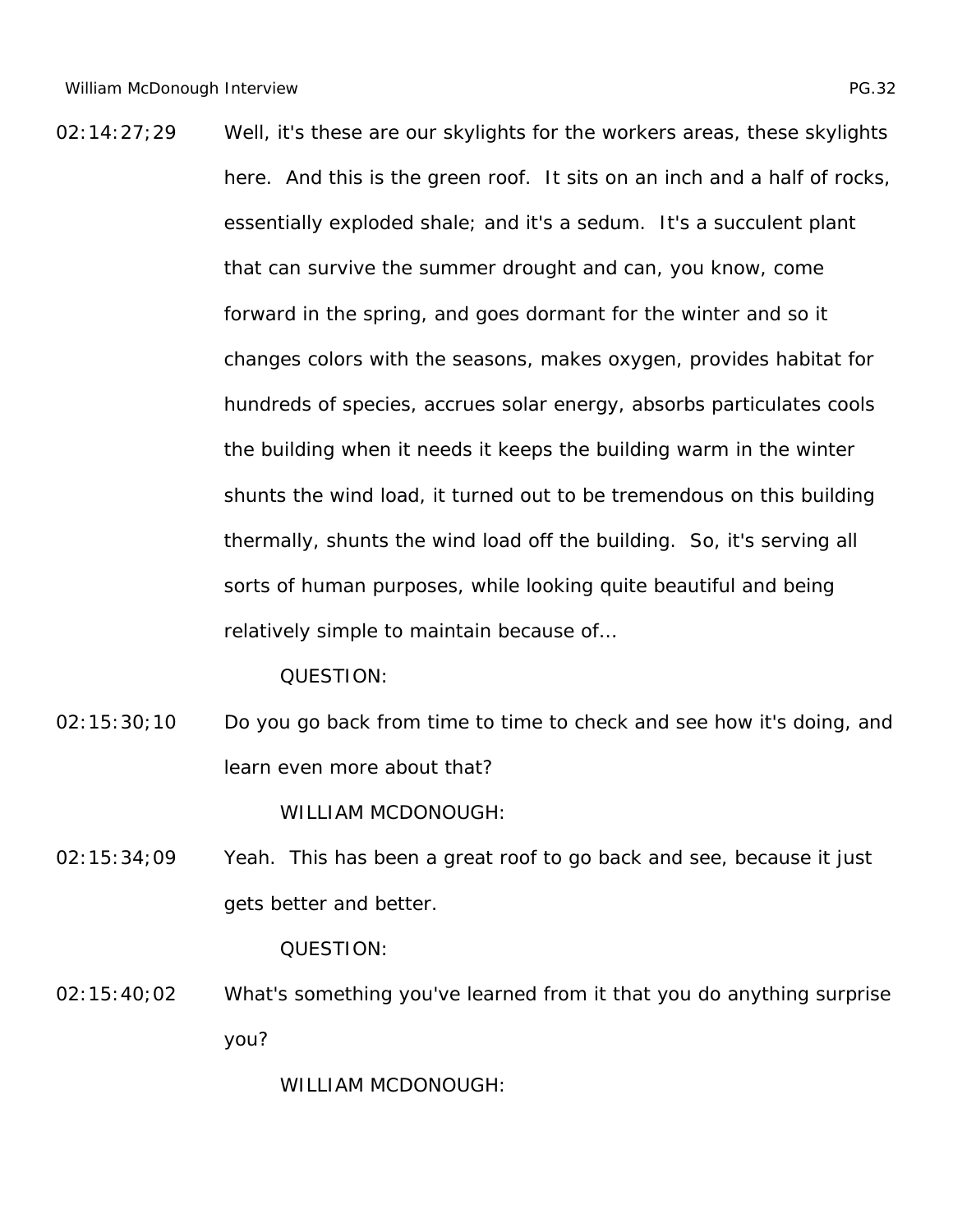02:15:43;20 We were surprised, let's see, we were surprised at the fact that the birds started nesting within five days. That was a surprise. The birds arrived. That was a delightful surprise.

WILLIAM MCDONOUGH:

- 02:16:03;18 I was surprised how light it was. It's only seven pounds a square foot. That was the Holy Grail for us was to get something that was really lightweight, something between seven and ten pounds a square foot. 'Cause then it just fits within snow loads, and it's no big deal.
- 02:16:25;06 QUESTION:

Put that into the perspective of innovation at the time.

WILLIAM MCDONOUGH:

02:16:29;05 Well, I had started thinking about the green roof for an American factory about ten years earlier, when we designed a factory for Herman Miller in Zeeland, Michigan. In fact, that building was seen by the Ford engineers. And we really wanted a green roof there, but there was no green roof available that was lightweight, that met the criterion for an American factory, which is cheap, durable you know, fire retardant. You know, there's a lot of technical matters here. So, we had been looking, for years, for something to do this job. And so the innovation didn't just occur like a snap in a meeting. It was something we had been diligently searching for a decade relentlessly.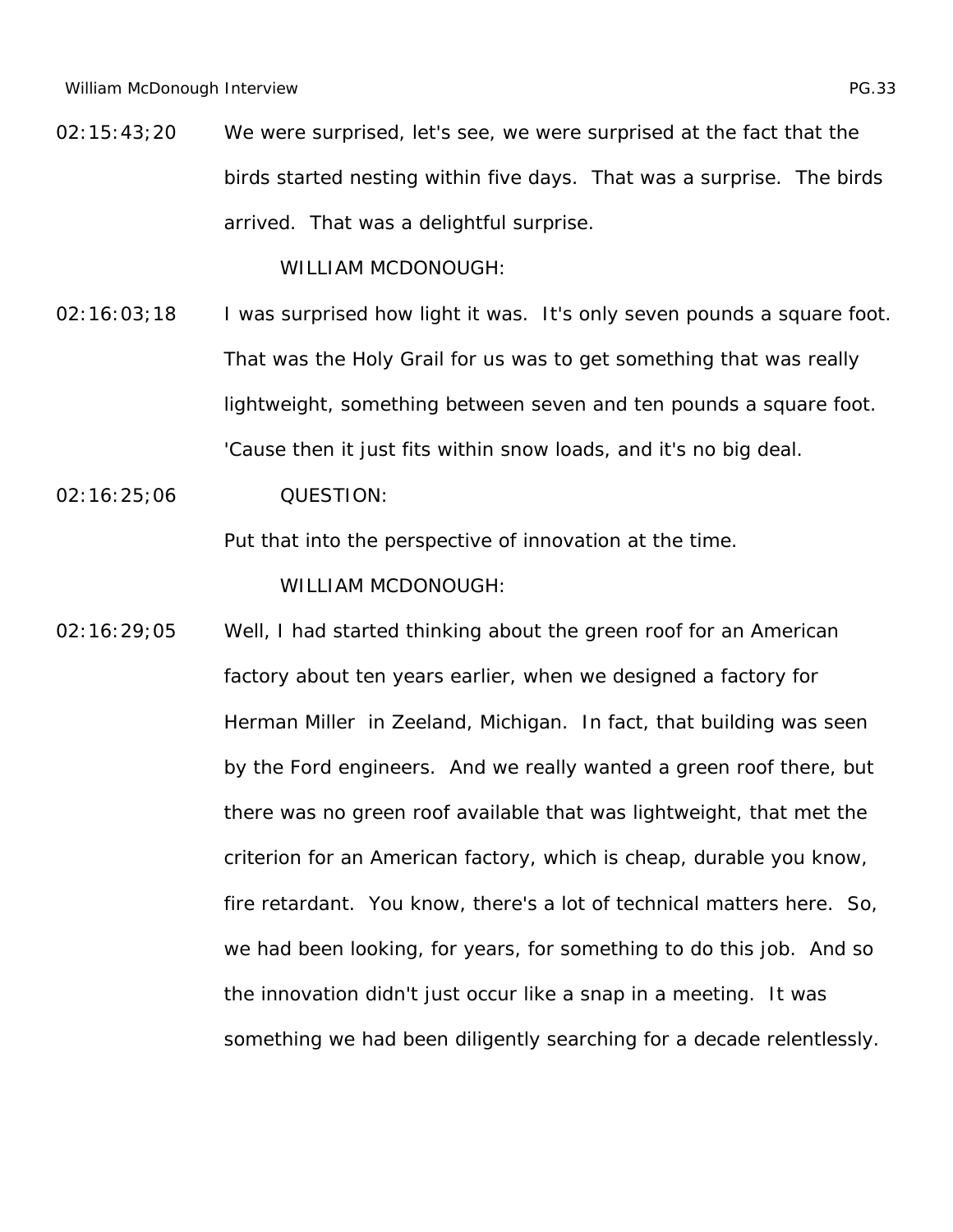- 02:17:26;05 And we had done a green roof for the Gap, for their corporate campus, in San Bruno, California, which was a meadow of ancient grasses, beautiful roof, but it was very heavy, because it was a real solid meadow with this much soil under it. So, no one had really done a large scale lightweight roof.
- 02:17:49;04 And part of the innovation, I think, was the language that we used to describe it. I describe it as "ballast, with weeds", to make you understand how simple it is. You know, 'cause nobody building a roof doesn't understand that you're gonna need some ballast to keep it down, and protect it from ultraviolet shock and thermal shock, and things like that. So, ballast is a standard way of roofing. And the sedums are like weeds; they grow without a lot of care. So, ballast with weeds. It's not that complicated.

02:18:21;02 You know, take us back. You said you were thinking about it ten years ago when you mentioned the Herman Miller, I mean, when did you design your first building with this Cradle to Cradle philosophy? Take us back to the very first time you got some of these ideas and did something.

WILLIAM MCDONOUGH:

02:18:35;09 Well, I would say the first, doing the first solar house that I did in Ireland meant that I built it myself by hand; and so I had to deal with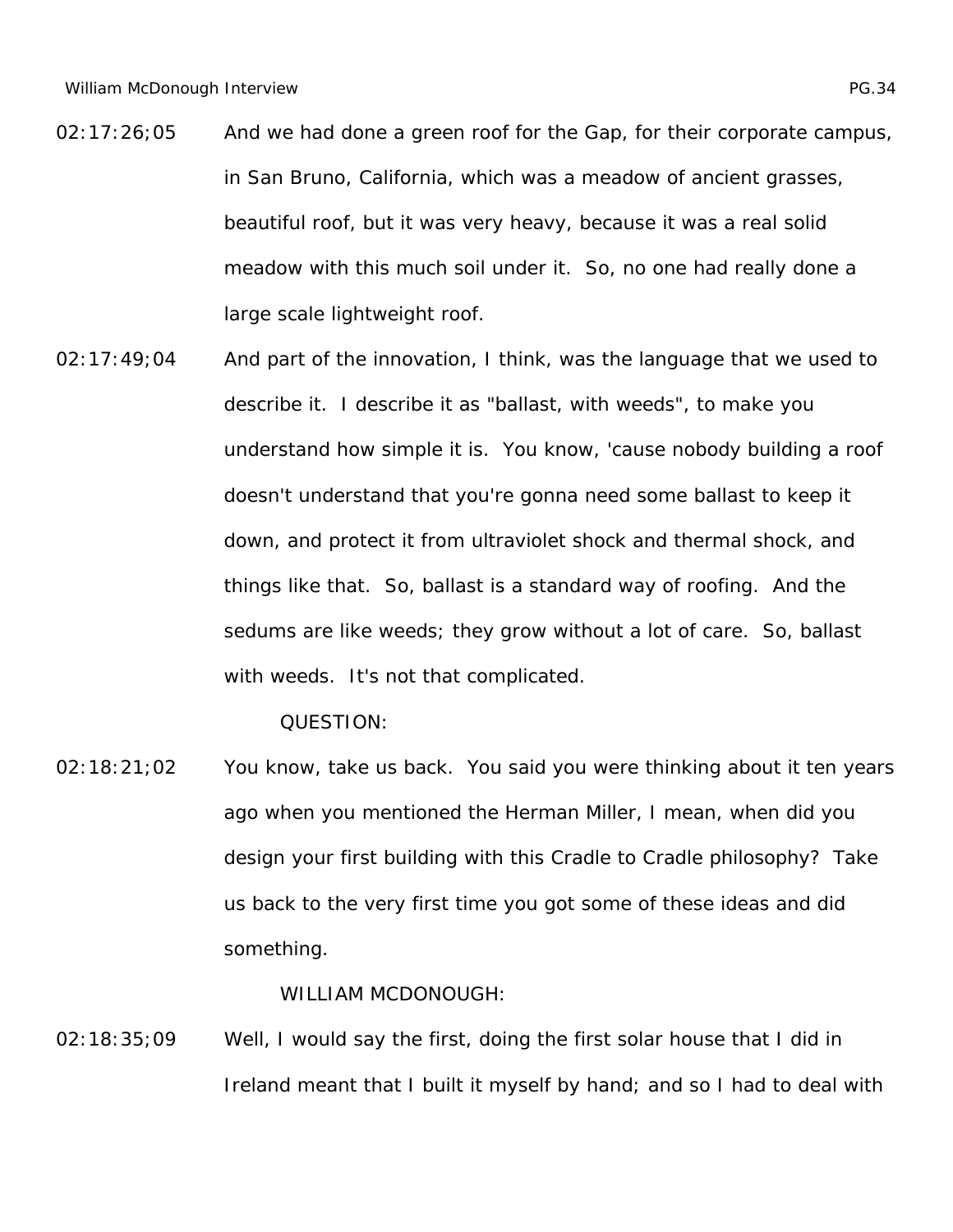these materials. And a lot of them, you know, were off gassing chemicals, and I didn't understand any of that stuff. I just knew I was breathing formaldehyde; and I wondered what that was about and whether it was good for me or not. So, I started thinking about it then. Then, with the Environmental Defense Fund's national headquarters in 1984, we started getting into what was in the materials, and the air quality, and things like that. So, we had the energy, and then we had the materials that we were working with.

- 02:19:17;19 And then I did a daycare center in Germany, the design for one. And I started looking at children in the building environment, and realized they were putting their mouths on everything. And so I thought, "What's in these products? What are the kids taking up in these poor little bodies from all these different materials?"
- 02:19:37;18 And that's when I got interested in finding an ecotoxicologist to help me understand what these kids were eating and breathing. And that's when I met Michael Braungart from Germany, a chemist and a preeminent ecotoxicologist. And so that's when we started developing the whole Cradle to Cradle approach together as a result of that. But you know, it started by just observing the world and realizing that it was full of questionable materials and systems that just weren't solar powering things, and weren't necessarily healthy, and that just didn't seem to make any sense.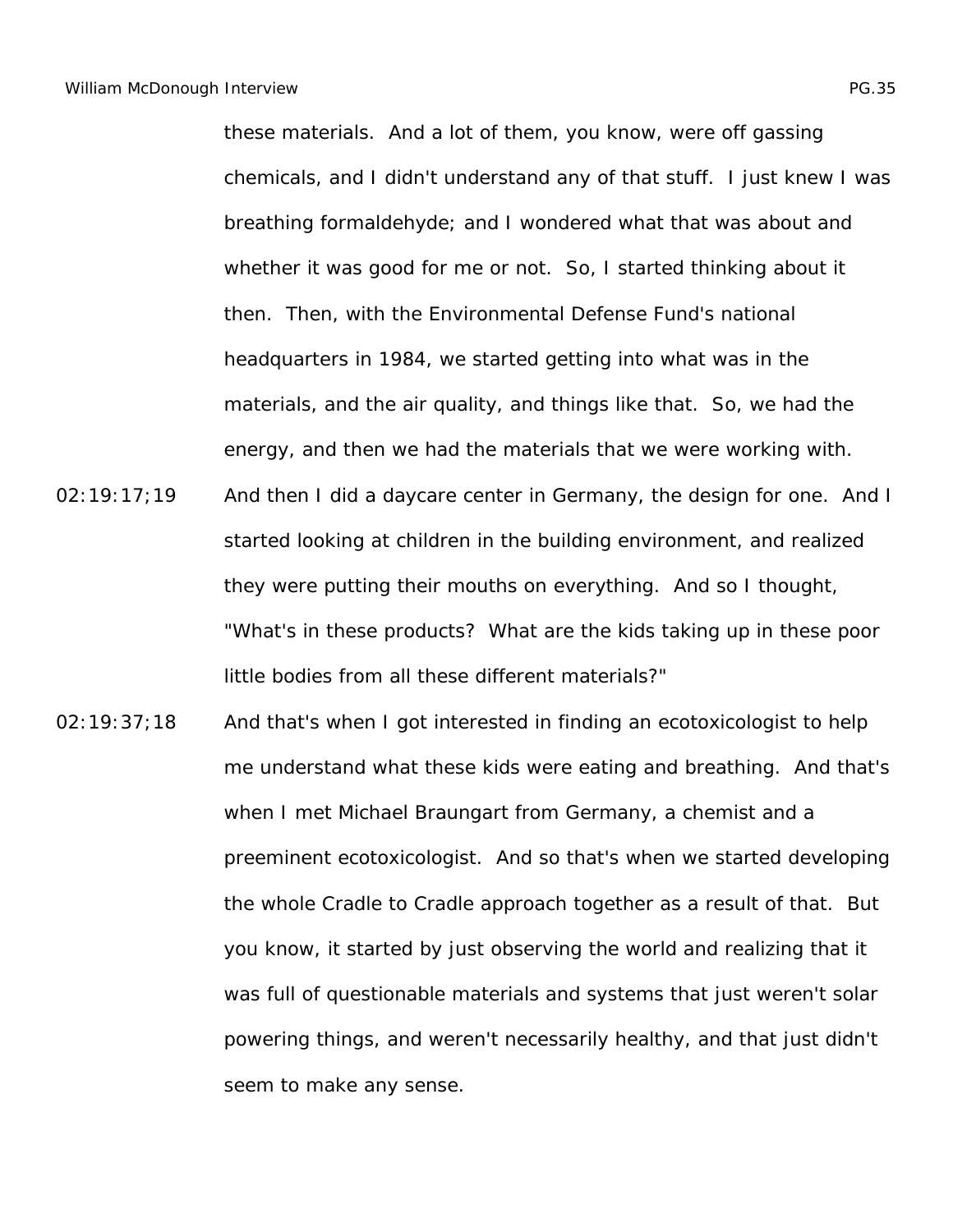02:20:13;05 You know, we're gonna be out in the San Francisco area in a couple areas, and we're gonnashoot the Gap building, which I guess now YouTube is in there.

WILLIAM MCDONOUGH:

- 02:20:19;16 YouTube's headquarters, yeah. QUESTION:
- 02:20:20;24 Well, tell us about the building and imagining that we're seeing it, 'cause we'll actually you know, shoot this building. Tell me a little bit about that.

- 02:20:29;10 Well, the building we did for Don Fisher was an office building that we designed to be very flexible, so other people could use it. It could be converted into housing in the future. It could become loft apartments, things like that. But the windows open, and we thought that was a good idea.
- 02:20:50;00 *The Wall Street Journal* thought it was news and did a story about windows that open in an office. We thought that was a low point in western civilization, when a window that opens is news; but there it was. It seemed obvious to us, but it wasn't so obvious to the commercial world.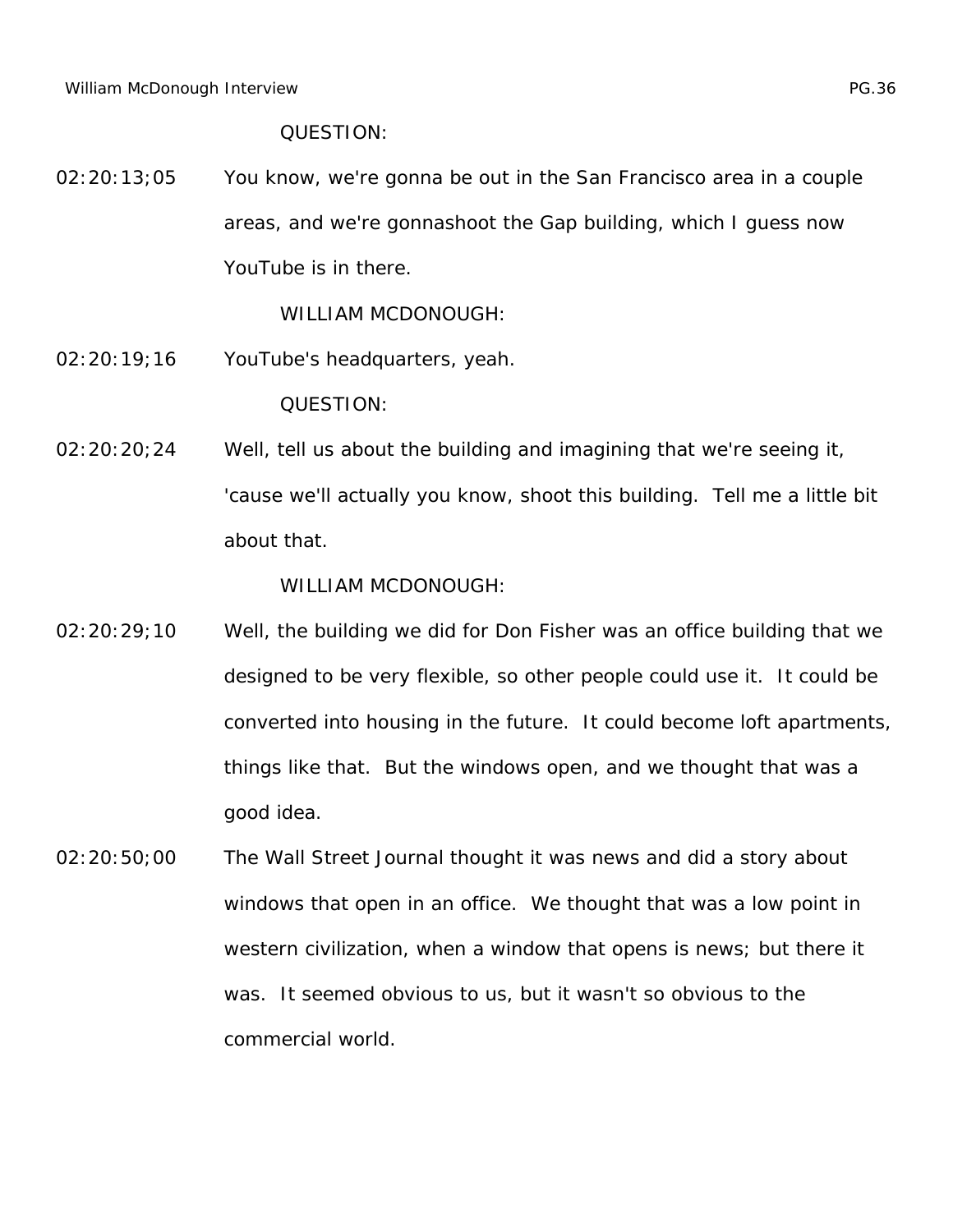- 02:21:06;03 So you know, an innovation: a window that opens? That's hard to believe, you know, after a few millennia of operable windows; but so it goes. We reinvent things. The roof is covered with grasses that were harvested as the closest things that we could get to the ancient meadows of that place. It was done by a group called Rana Creek. Paul Kephart was the botanist involved. And so I wanted the building to have this undulating meadow as a roof, so that a bird flying overhead would be looking down and saying, "Oh, it's our people. They're back".
- 02:21:48;08 You know, it would take care of the storm water problems that San Bruno had. San Bruno had a very serious storm water problem, because it's surrounded by parking lots and impervious surfaces. So this building absorbs storm water.
- 02:22:04;22 It doesn't release it except as a trickle. So it solved a very serious technical problem that had to be solved, as well as provide acoustic separation for the.., from the airport. It's right near San Francisco airport, and 747's take off overhead. But when you're inside the building, it's so quiet. You can't hear them. So, that roof is doing a lot of things. It's serving storm water. It's protecting you from acoustic shock. It's protecting the roof membrane from thermal shock and ultraviolet degradation. It's a growing business up there.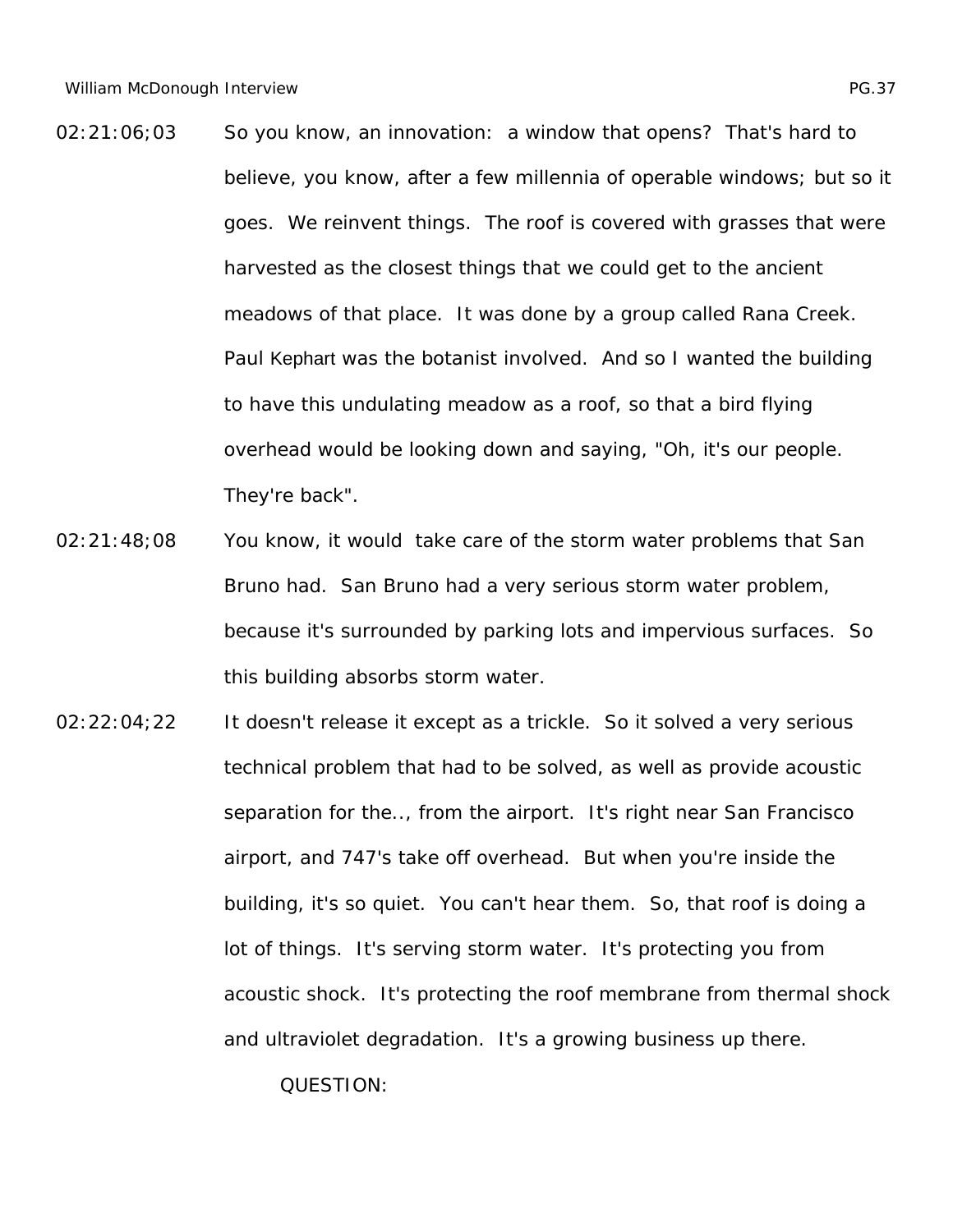02:22:48;15 Okay. Let's talk a little bit about innovation. Where are the places where the innovators, I guess in your world, hang out the forums, the conferences, the club? And then which ones you belong to, and what do you think of them? Are there some organizations for innovators around?

WILLIAM MCDONOUGH:

02:23:06;27 I'm not part of any formal organization of innovators, but I do go to the TED conference every year the Technology Entertainment Design. I love that. I go to the World Economic Forum.

- 02:23:34;09 I'm not part of any formal group of innovators, or something like that. We just do our work. But I'm very fond of the TED Conference (Technology Entertainment Design) that happens-- in the winter every year.
- 02:23:47;19 I go to Davos (Switzerland) to the World Economic Forum and there whole series of young global leaders that are there to innovate in business and in technology. That's always very exciting, but essentially, in the world of green design, there's a whole cadre of people that move around to different conferences, we see each other in different conferences all the time.
- 02:24:14;16 We see each other at business relationships all the time and so we get to share our best stories with each other; and we do that regularly.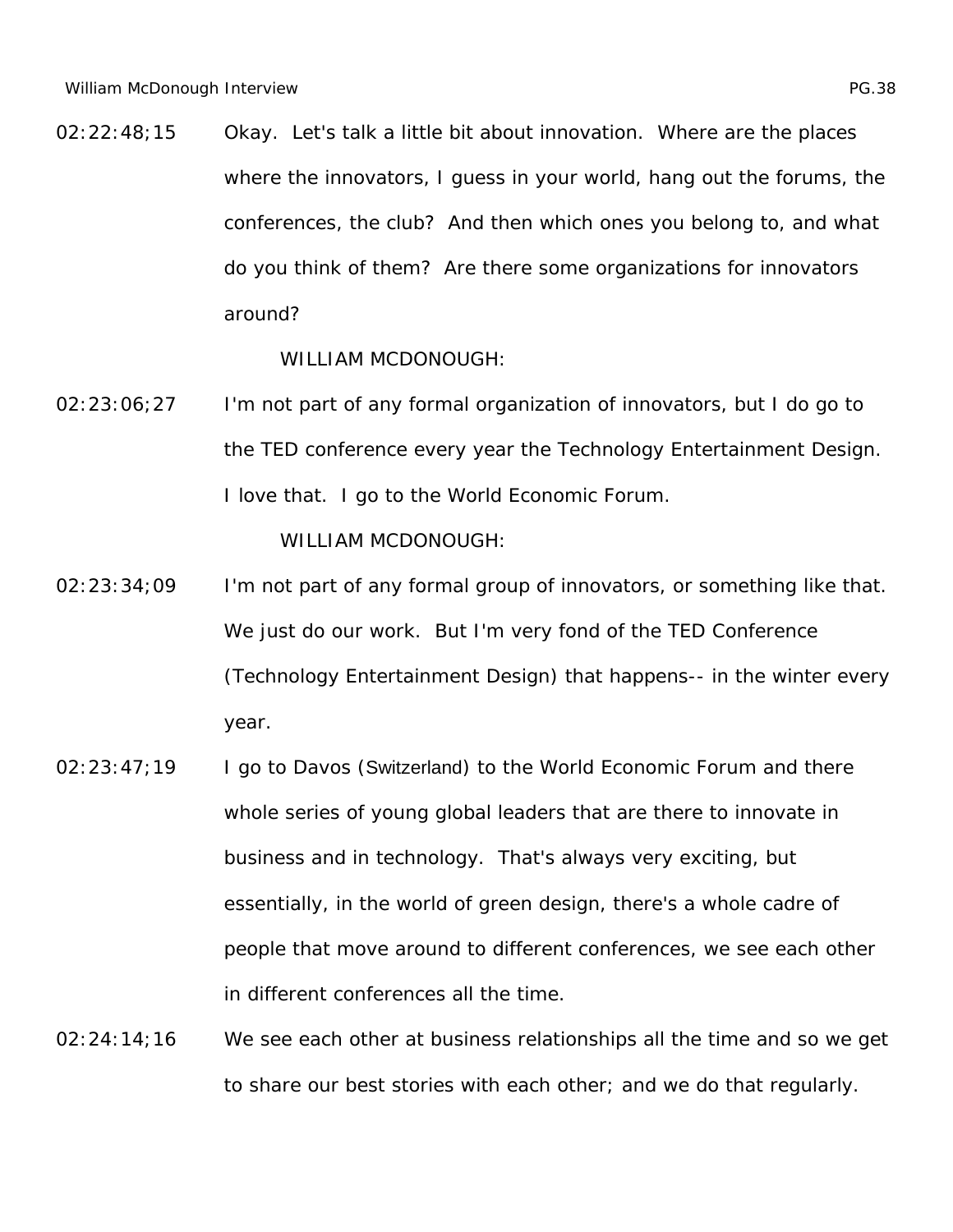So, essentially it's a group of people just doing their work, who circle the same places in society you know, the same businesses, the same conferences, the same books that we read, and dialogues that ensue. QUESTION:

02:24:53;04 You got a lot of people here. Do you actually actively manage these people and encourage them to innovate? And how do you keep innovation or is your process discovery, innovation, principle and that whole thing? How do you keep that going here? It's obviously important to your business.

WILLIAM MCDONOUGH:

02:25:10;08 Well, I read a study once that looked at people and looked for changes in personality and what caused them. And they concluded that the major cause of personality shift was financial stress, which I found interesting. But I also found interesting in the appendix that they pointed out that there were two characteristics of people that never changed under any circumstance, and they were friendliness and willingness to experiment with new things. Those were the two characteristics of people that don't change, even if they're under incredible stress. So when I hire people for my enterprises here, I look for their friendliness 'cause I know I can't change that, and I look for their willingness to experiment with new things. Now, if I'm hiring an accountant, I don't want somebody who experiments with new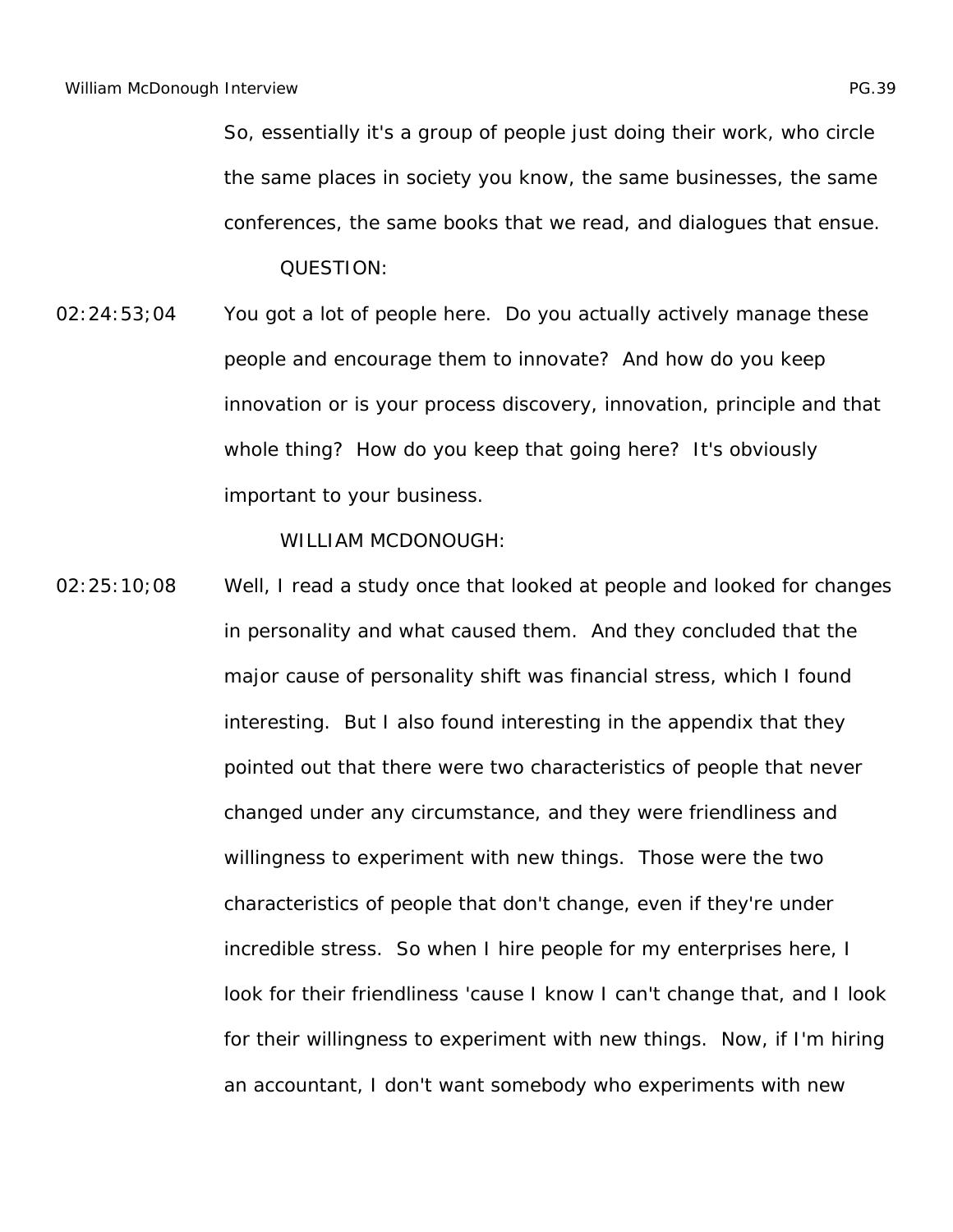things. If I'm hiring a designer, I want somebody who experiments with new things. So, we fill up this enterprise with people who are friendly and are delighted to experiment with new things.

QUESTION:

 $02:26:24;02$  And do you give them the freedom to experiment? I mean, some, we've heard some people say that, "Without freedom, there is no experimentation", even if they want to.

WILLIAM MCDONOUGH:

02:26:30;18 Yeah. We give people a lot of responsibility and encourage them to create new things. And it's sort of like, we work with Google. And Google has a policy at their office where they give everybody one day a week to do whatever it is they want that they think is good for the enterprise. And we don't have a formal policy like that, but everyone here it's a transparent organization. So, everybody can find out what's going on anytime, anywhere; and anything they can bring to the enterprise that improves us is delightfully entertained.

QUESTION:

02:27:05;20 And how many people do you have here?

WILLIAM MCDONOUGH:

02:27:08;01 We have about 65 in Charlottesville and about 15 in San Francisco. QUESTION: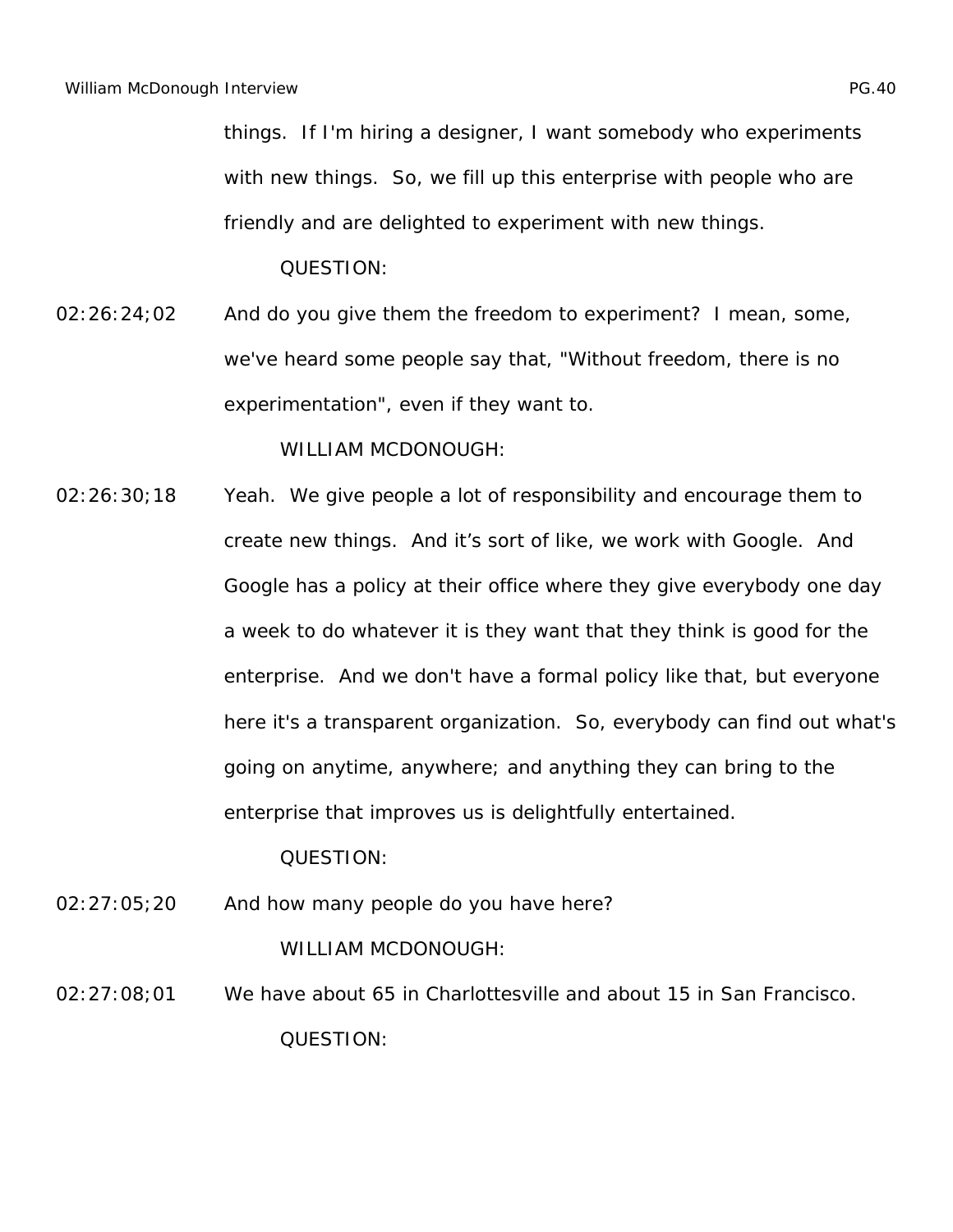02:27:14;15 And with what you do, is it easier to do it with a smaller group of people? I mean, if you had, like, hundreds of people, do you think it would be hard to get that philosophy throughout the whole organization? Does smaller size help?

WILLIAM MCDONOUGH:

02:27:25;13 I think the smaller size helps. I know that, like, for me, I surround myself with people that are running teams. So, I can deal with a certain number of those teams. But there is a limit to how much I can do, so I focus, personally, on, you know, a few projects at a time. But it is good to have a compact group of people that all hear the same messages.

QUESTION:

03:00:18;11 One of the questions we've been asking people is just if they have a favorite kind of music, song, a piece, a style. What was your reaction to that?

WILLIAM MCDONOUGH:

03:00:25;29 Oh, I'm a big fan of Van Morrison.

QUESTION:

- 03:00:43;27 Tell us about your favorite music or musician song, etcetera. WILLIAM MCDONOUGH:
- 03:00:47;26 Well, I'm a big of Van Morrison and Mozart. Those are my two favorite kinds of music to listen to. And you know, it's funny, because when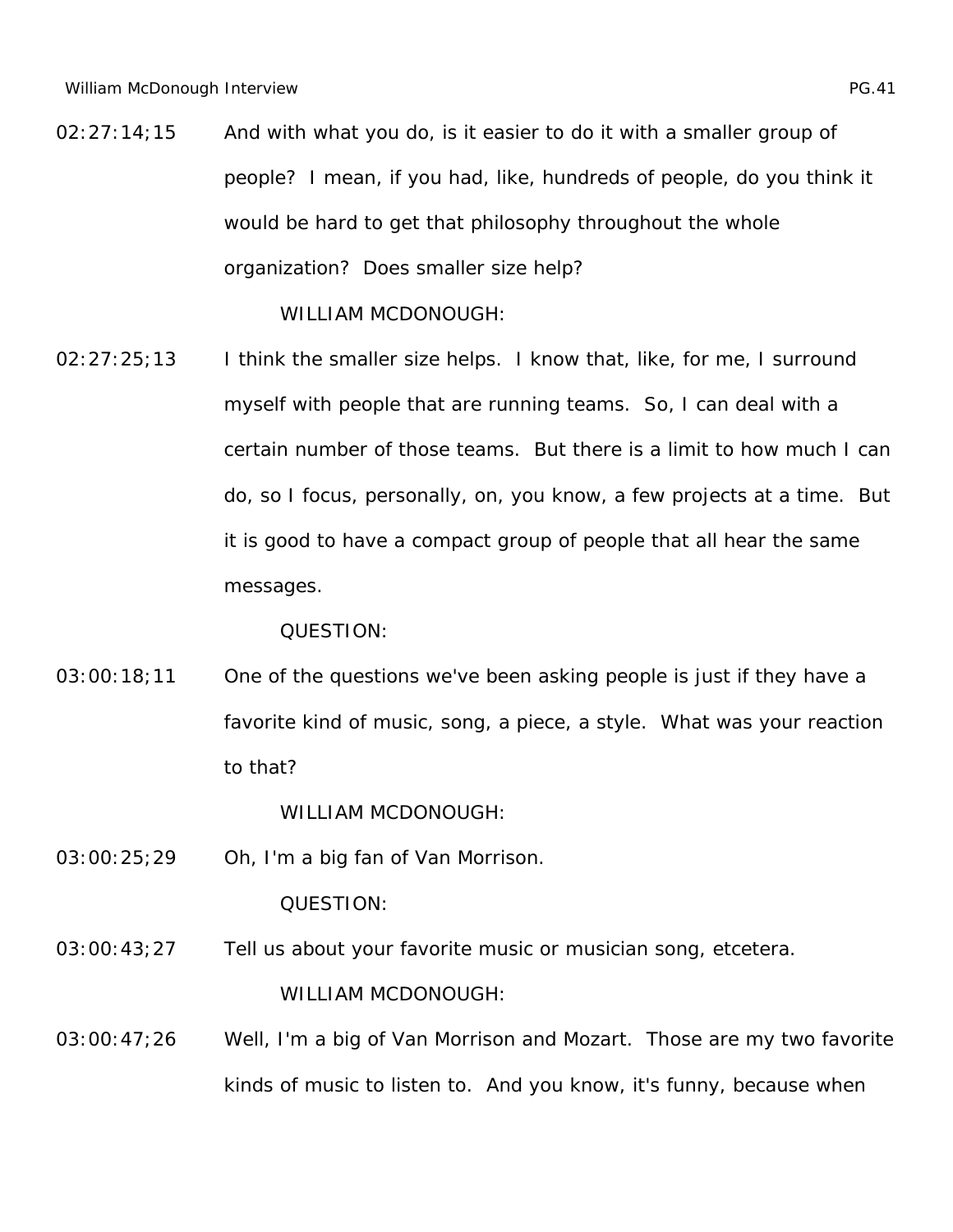you see the diversity and the richness that exists in music, you realize, you know, that an architect is often dealing with, as Lou Kahn pointed out, frozen music. And so, music is a really important part of what we do creatively. And it also is evidence of something really key to the innovative spirit, which is this idea of creativity for the sake of the creative act, an act of generosity. And so, when we look at that, we see also this abundance of joy that gets created by a person that is very similar to what happens when a cherry tree blossoms in the spring.

03:01:52;25 Where you have this incredible explosion of creative pleasure. And you realize that it's not being efficient, it's being effective, it's being delightful. I mean, you don't look at a cherry tree in the spring and say, "How many blossoms does it take?" Right? And you wouldn't listen to Mozart and say, "How many notes does it take?" You know, he could a hit the piano with a two-by-four and got all the notes at once. That would've been very efficient, but it wouldn't have been delightful or creative. And so I think that we use music a lot to study its power as a metaphor for the work of human creativity more generally, that has to do with stuff.

QUESTION:

03:02:36;28 Okay. Tell me a little bit about some of these other green designers that you know and how you interchange ideas. Who are some of the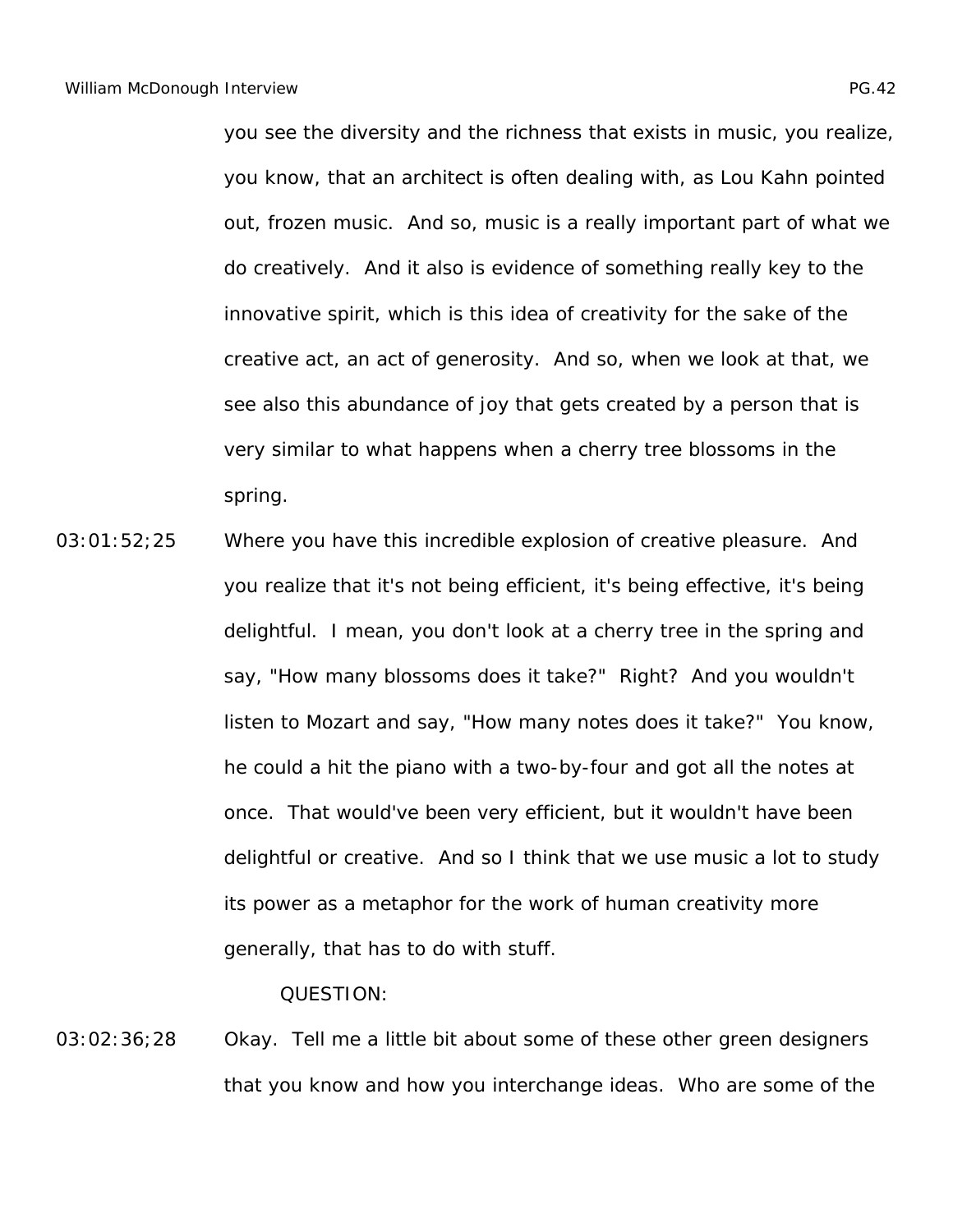ones in the movement that look like they were comers, they're gonna do some good stuff.

WILLIAM MCDONOUGH:

- 03:02:55;03 Well, I think you've mentioned you know, people that we consider designers. I see design as the first signal of human intention. So I look at people who have intentions, and then are trying to evidence those intentions creatively as designers. So, it's not your typical, the designer is someone who draws with a pencil and builds stuff or makes things. You know, it's more like, meta design. And I'd say the most sophisticated designer I know is Michael Braungart, the chemist. Because he sees things at the molecular level and can manifest whole systems around that kind of chemistry.
- 03:03:37;09 In the green building world, there are a raft of designers now that are doing fabulous things. There are many names. I mean, they're too many to even start which is pretty exciting, 'cause it's been taken up so vigorously. And the U.S. Green Building Council has been one of the fastest growing non-government organizations in the world. So, there are thousands of green designers now out there, which is very, very thrilling.

QUESTION: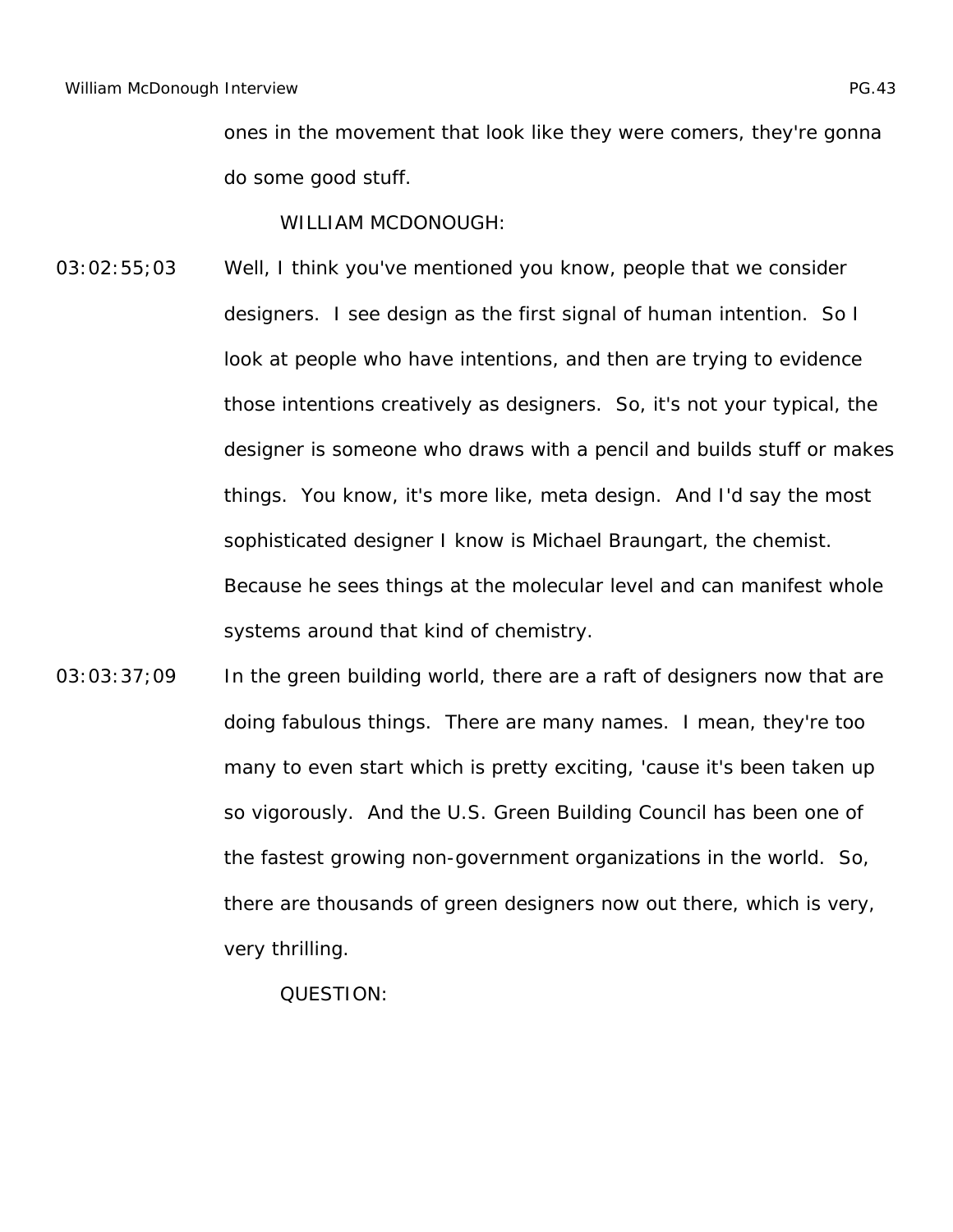03:04:06;27 Okay. We were talking about the green roofs on a couple of the building. What about solar panels. Is that something that is really gonna become a thing of the future, you think?

WILLIAM MCDONOUGH:

- 03:04:15;11 Solar panels are gonna become really critical very soon. We have some experiments at the Rouge of solar. We have solar thermal and solar photovoltaic right there on the visitor's center. But I'm involved as a venture capitalist now, with a group called Vantage Point Venture Partners.
- 03:04:33;09 So, I get to see this innovation up front and close from an investor's perspective. And what we're seeing now are 900 megawatt solar farms in the desert that are coming fast. They've already been contracted. We're seeing thin film solar collectors that are coming, that will be at the price of grid electricity very soon.
- 03:04:57;25 In fact, I heard last week and this is September 2008, that a company in Ohio has just signed a contract to produce electricity at 10 cents a kilowatt hour from thin film photovoltaic. Ten cents a kilowatt hour is grid parody. It's normal pricing for electricity without any help. Now, that's a real breakthrough. That's a tipping point that we're seeing here. So, I think we're gonna see massive deployment of solar energy in the next few years.

QUESTION: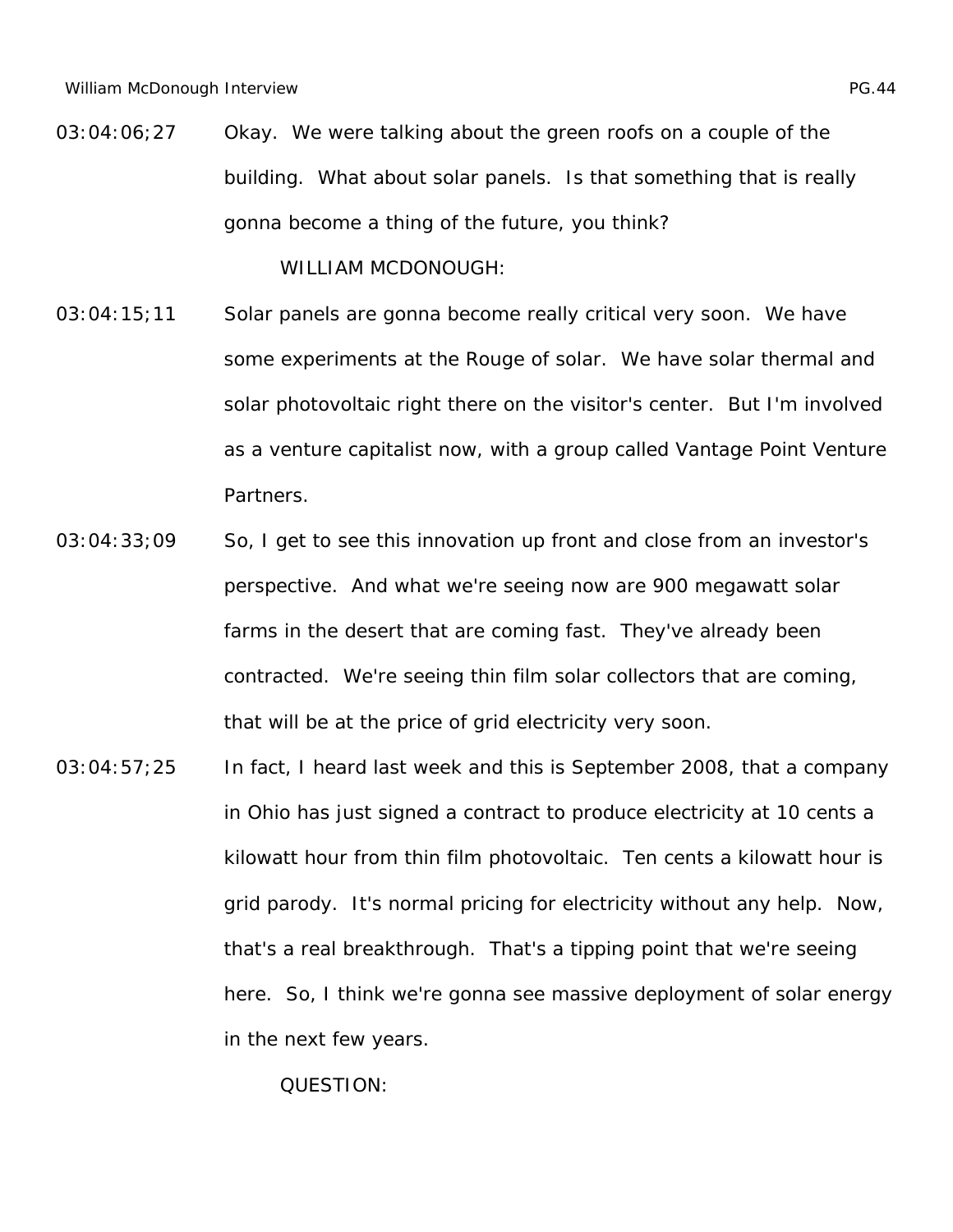03:05:30;02 That's exciting.

WILLIAM MCDONOUGH:

03:05:30;29 Yeah. It's very exciting.

QUESTION:

03:05:32;05 Yeah. You were talking before about, you know, you've got the building, you've also got the ideas. You sorta are putting both in the society. What'd you think has had the biggest impact on people? You, the actual buildings, or the thinking behind what you do?

WILLIAM MCDONOUGH:

 $03:05:45;09$  I think in my impact on society it will probably be the ideas. The buildings are platforms for experimentation, and it gives us a chance to test our ideas on a daily basis. And it also keeps us really humble because it's so hard to do this. So we test the ideas against reality by being practices you know, practicing professionals in the business environment. So in the end, I think the buildings will be emblematic of some of the ideas, and will be part of the legacy that we leave behind. But I think the ideas of Cradle To Cradle will be the important legacy.

QUESTION:

03:06:38;20 Okay. You mentioned when you were a child or young man, came to America, seemed like the Land of Opportunity. Is America still a great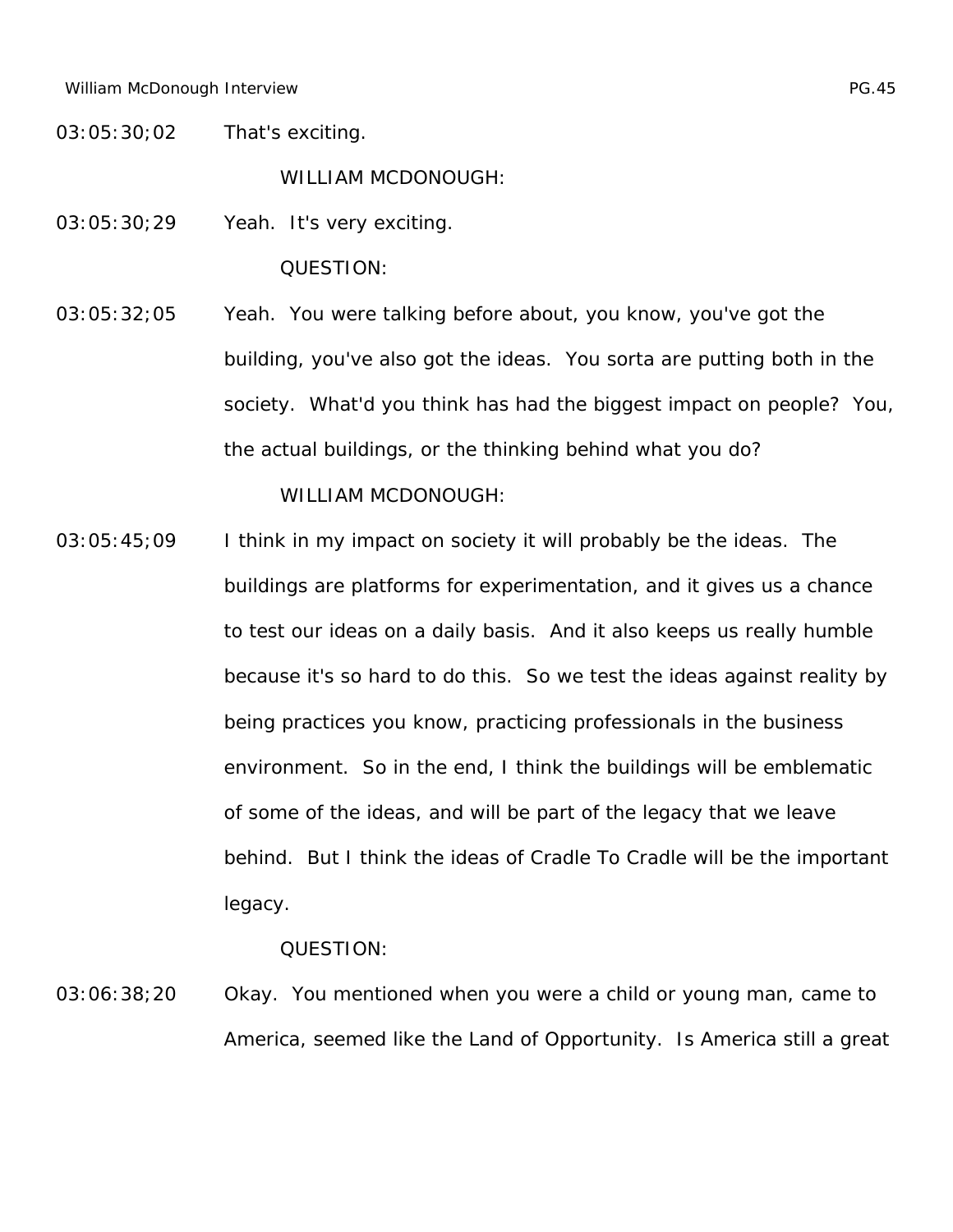place for innovation in our current situation right now? What do you think about that?

- 03:06:52;09 I think the United States is an one of the greatest places for innovation in the world, because we have such desperate needs to redesign almost everything. We're at a critical point. If you look at our system we've got a system that puts billions of pounds of pollutants into the air, water, and soil every year. The ships are commercial paper and our Treasury bills overseas. I mean, the Chinese have a trillion dollars worth of our paper.
- 03:07:32;04 We've got huge bills for energy that send our money offshore. These mean that we're ripe for massive innovation, because the system as we currently have it is not sustainable. You can't keep sending your money to China. You can't keep sending your money to the Middle East, and expect a different result than what we're seeing.
- 03:07:59;05 And you can't keep using fossil fuels and burning them without seeing that result. So, I think what we will see in the very near future is massive innovation in energy, because there's so much money involved. And I we're talking about windmills in the Midwest in numbers like millions. And we're looking at solar energy deployed—in you know, gigawatts you know, per hour at some point on a global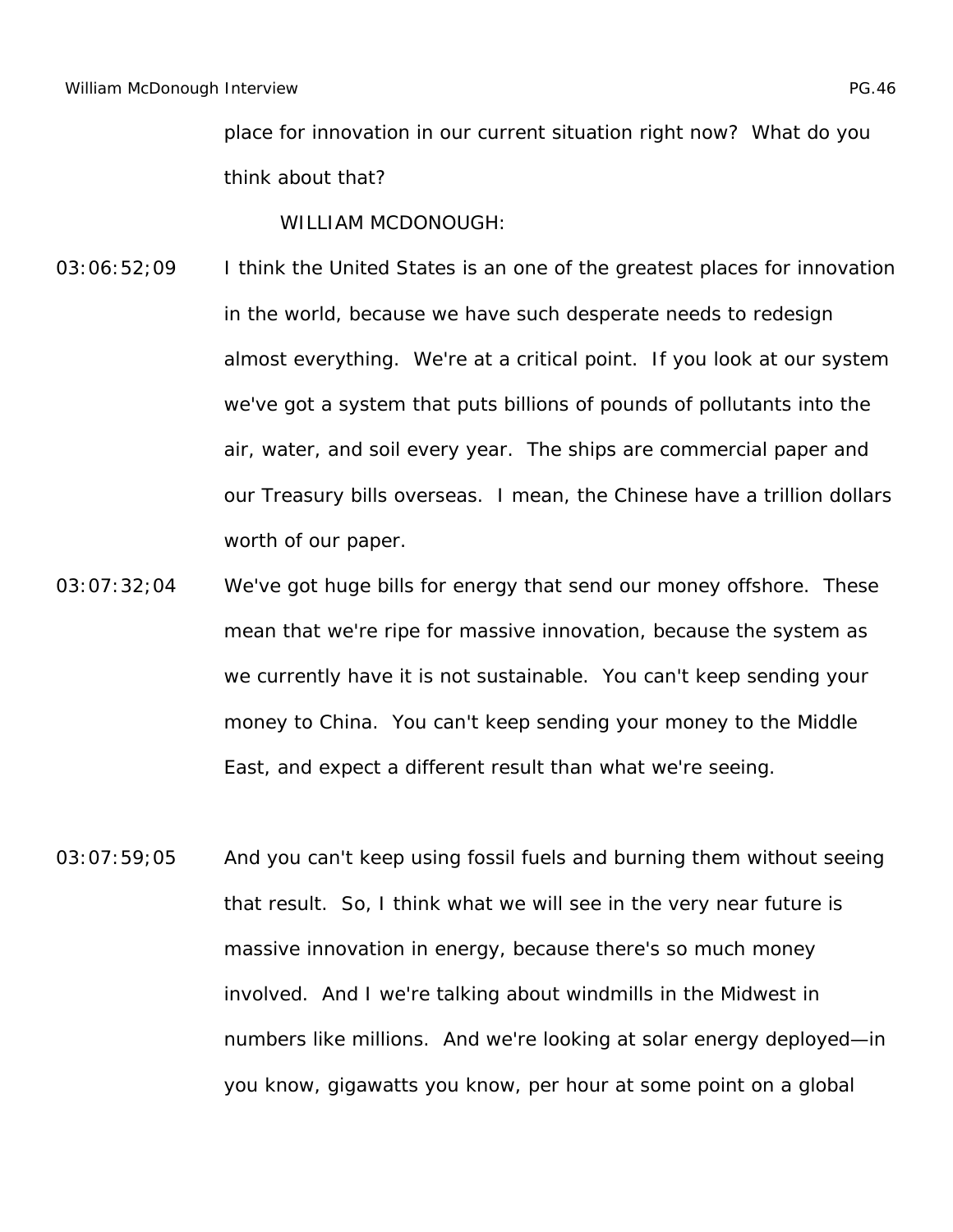basis. So this is large, large scale opportunity. And the real signal that it's happening will be China and the Middle East, because, if you look at the Middle East now, they're making massive investments in solar energy and wind energy. Massive.

03:08:50;10 Why would they do that? Well, because it's reached the tipping point and it's ready to be deployed. Why would they, you know, burn a barrel of oil when they can sell it, and make their own electricity using solar energy? So when the Middle East goes renewable, and China goes renewable the United States is certainly in a position to help lead in this space, and we'll, you know, read the writing on the wall, and either seek to lead or catch up.

QUESTION:

03:09:21;11 How do you compare innovative capabilities of the United States to the rest of the world on America versus global? Do you think we still have a leadership position or is the world starting to tug us?

WILLIAM MCDONOUGH:

03:09:33;16 What concerns me now in terms of worrying about leadership is that we're gonna need leadership on everybody's part. And I worry about the United States. Somebody told me the other day that there are a few thousand, I think 4,000 or 6,000 industrial design students in the United States. There are 200,000 in China.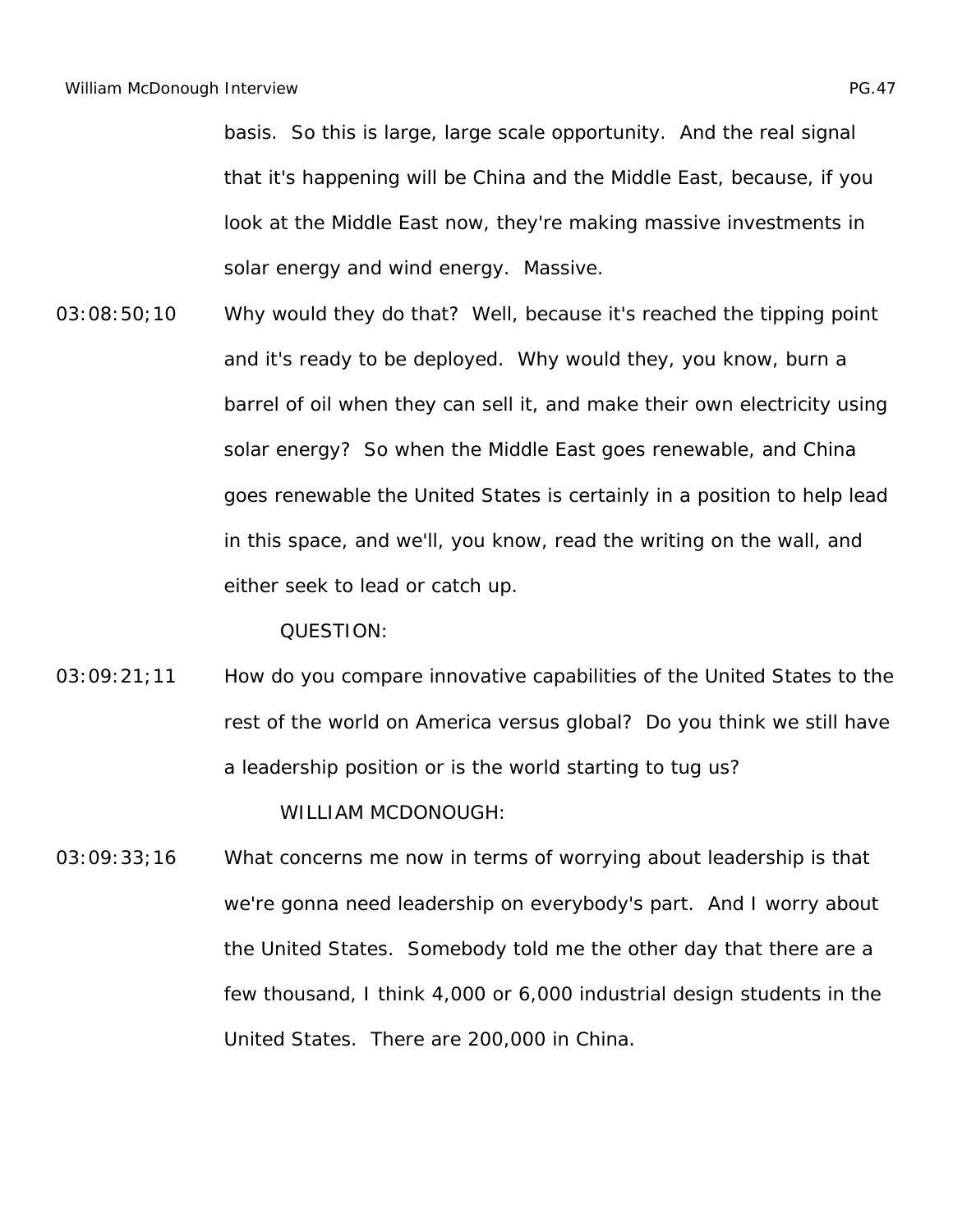- 03:09:57;12 So, within a couple of years, 200,000 designers industrial designers will come into the marketplace in China. And we'll deliver 10,000 or 20,000 or whatever. So, just the sheer mass of human creativity that's about to be unleashed is really critical. Now, we have a unique chance a unique culture that rewards entrepreneurialism. And the stimulus that comes from that in the job creation, and so on, so forth. So, I'm hoping that we'll be able to rise to this occasion, and I think we will. I think we will, as a society, recognize the opportunity we have is an opportunity for innovation and job creation.
- 03:10:47;16 And don't forget, entrepreneurship was always considered a social benefit. The local entrepreneur in a village or a town, as we industrialized, was considered, you know, a critical part of society. And they gave back to their local community. They not only created the jobs that the local community would enjoy, but they became the philanthropists, they became the people supporting the hospitals, and so on, so forth.
- 03:11:13;17 So entrepreneurship, as a general strategy, is a hugely productive one. And we have a society in the United States that is culturally attuned to entrepreneurship. So, I think we will have a lot of great things coming.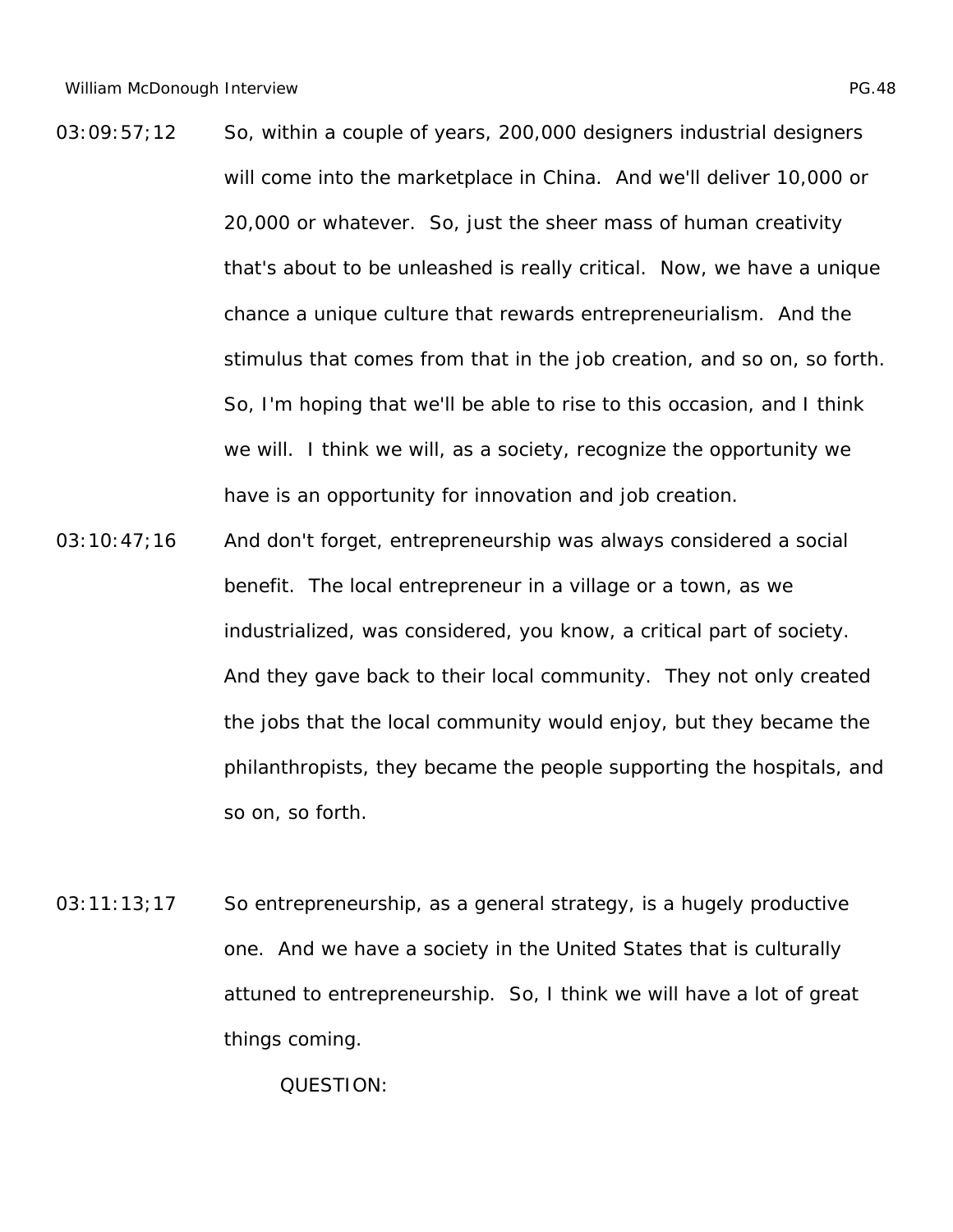03:11:32;08 Let's look into the future a little bit and prognosticate. The United States has always sort of gone through looking for the one big fix for everything. Do you see that there's a big fixing coming? Or a lot of smaller fixes that collectively become a big fix?

- $03:11:45;05$  I think the question of whether it's a lot of little fixes or a big fix is-- is really the same question. If you're working from a unified theory of how things could go together, then all the little pieces of the puzzle add up to one big picture. So, I think if we look at the big design opportunities for our nation, we have to parse it into the basic elements of science.
- 03:12:16;15 And so, we have physics, chemistry, and biology. So, from a physical perspective, I think we have to become renewably powered. That's the big fix. The big fix is we get solar, wind, geothermal, things like that, renewable energy sources-- deployed at a huge scale. That's a big fix. And it's great job creation, and the economics are spectacular.
- 03:12:43;08 So, that's gonna happen, 'cause just be driven be economics. So, that's a big fix coming in the energy sector. On the mass sector, and chemistry, I think we'll see design for plastics, for example, that go into close cycles. So, we'll recycle the plastics and be using them over and over again.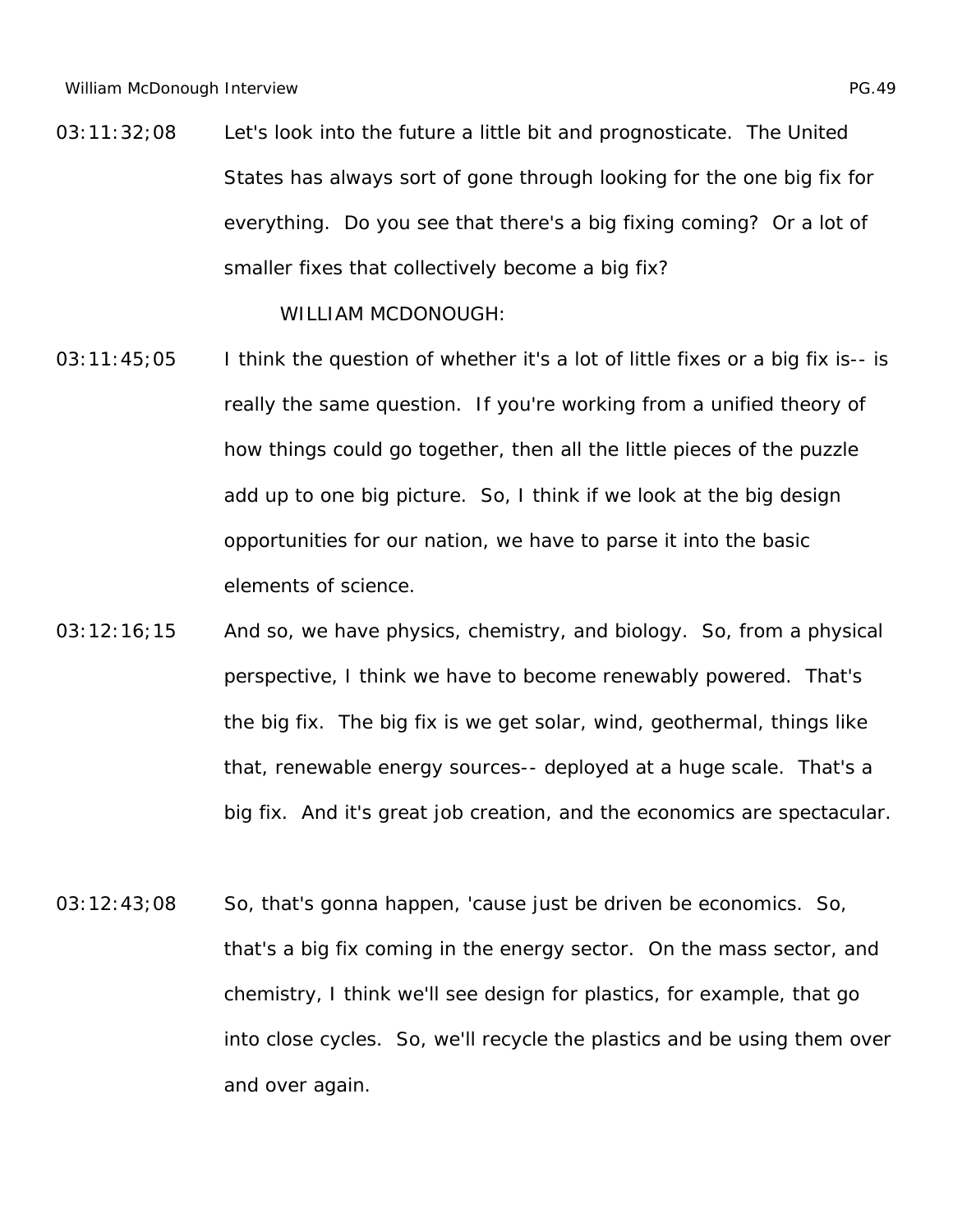- 03:13:00;04 And this'll be at a great human benefit. And it's an important use for oil, because if you think about oil, the stupidest thing you could do with oil is burn it. But the smartest thing you could do with it is make plastics out of it, because it's a very sophisticated material to begin with. So, I think we'll see oil becoming a thing that you wouldn't wanna burn, because it would be such a waste and cause such a problem. It'll be something with which you wanna make polymers. So, I think in chemistry, we'll see massive advances in polymer chemistry, both from hydrocarbons, and from carbon hydrates from biological sources. And then on the biology front, I think we'll see massive change and innovation as we understand what it means to genetically modify organisms what it means to have healthy soil, and not lose our soil to the wind or to erosion or to toxify our rivers with nitrogen flushing and things like that. I mean, we have to have a massive change in how we deal with the health of the landscape itself. QUESTION:
- 03:14:05;09 So, are you more positive or more negative about our future? WILLIAM MCDONOUGH:
- 03:14:09;29 Well, someone made a joke about me in the office the other day. I was waiting to go into the conference room, and making a cup of tea, and somebody in the room said, "Well, when Bill gets here, you have to understand that he's not an optimist or a pessimist. An optimist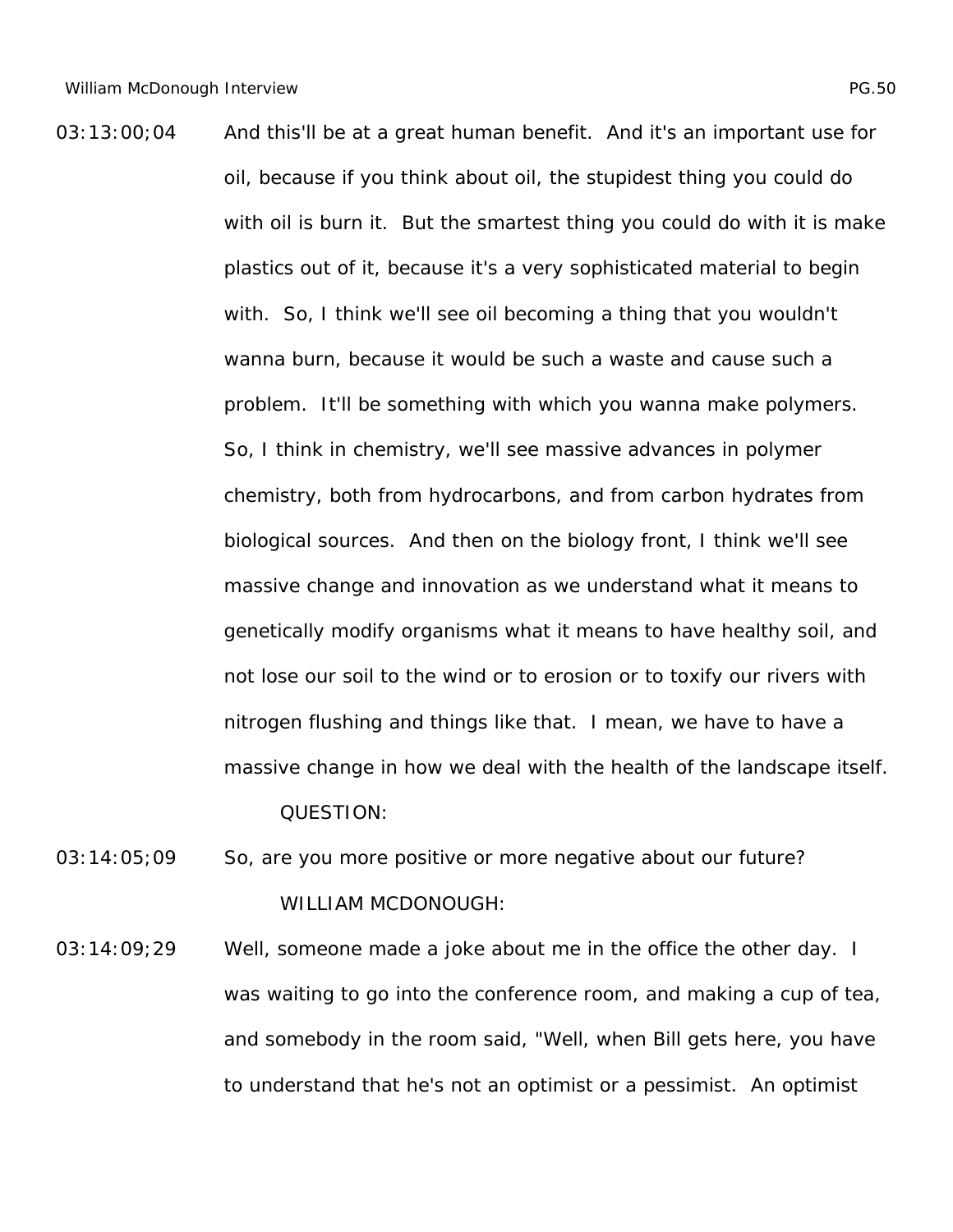thinks the glass is half full and the pessimist thinks it's half empty. Bill doesn't think it's big enough."

QUESTION:

03:14:33;24 Suppose we had a bunch of young kids in here, what would be your advice to them for the for what their world's gonna be like, and what they should be doing if they wanted to get in this green movement and the psychological revolution?

- 03:14:46;03 My advice to young people is to travel. When I was the dean at University of Virginia, that was my advice to the graduating students, was to get out and see the world. Because if you're not open to the world, you won't be able to imagine the kinds of solutions that are gonna be necessary. And there may be an essay of clues out there for you, as an individual, that you could see by opening yourself to other cultures and other experiences. And I think that freedom that you're giving yourself by traveling is a really special gift of youth. You can do it before you get married and have kids, and get tied down.
- 03:15:27;24 So, I would say travel is the key. Because in the green movement, it's going on everywhere all the time. So, it means you could practice it wherever you are. And so, you know, typically for professionals, I suggest that they, go home, and start practicing this way. If they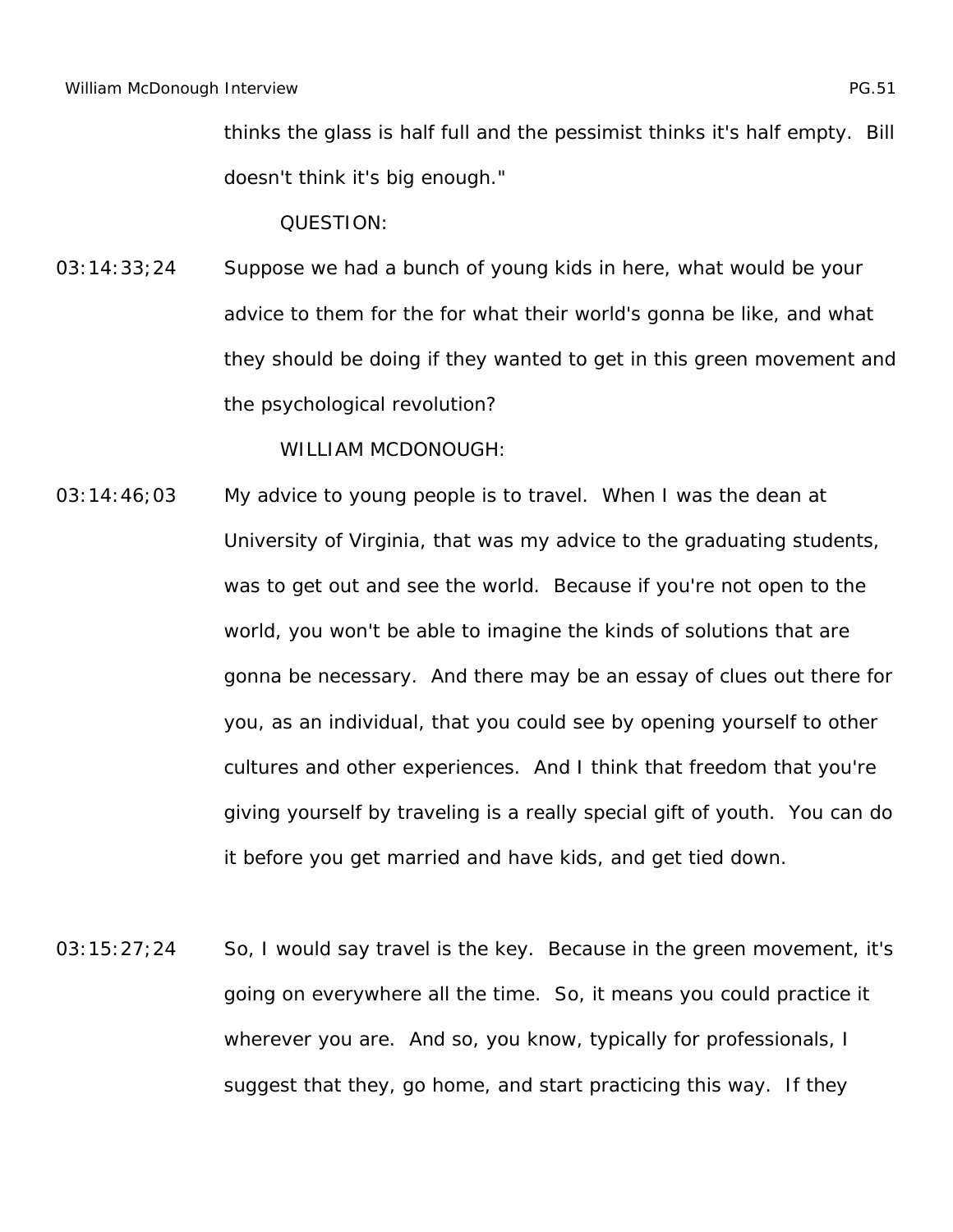wanna travel, travel broadly and widely while they're young, things like that. But experience the world. Experience as much of the world as you can, because there's so much creativity that comes from that you can't get just sitting behind a computer.

QUESTION:

- 03:16:15;16 And was there an example, maybe, where you had to, like, compromise and let them do something that might not totally fit your philosophy just to know to get the project moving or get it done? QUESTION:
- 03:16:34;01 Tell us about working with patrons and some of the experiences with ones that may be a little more difficult, or you have to push a little more, and maybe don't get your way all the way through it.

WILLIAM MCDONOUGH:

03:16:44;03 Well, we've been really lucky with our patrons, because they typically come to us because of what we do. So, they're interested in our perspective. I would say the job we have is to convince people that our proposals are intelligent, and meet their needs. And so, the first sort of crazy thing that we propose at scale once for a patron was that we wanted 10 square miles of trees to be planted to offset a building's impact on climate change and global warming. This was in 1989. So, this was 20 years ago.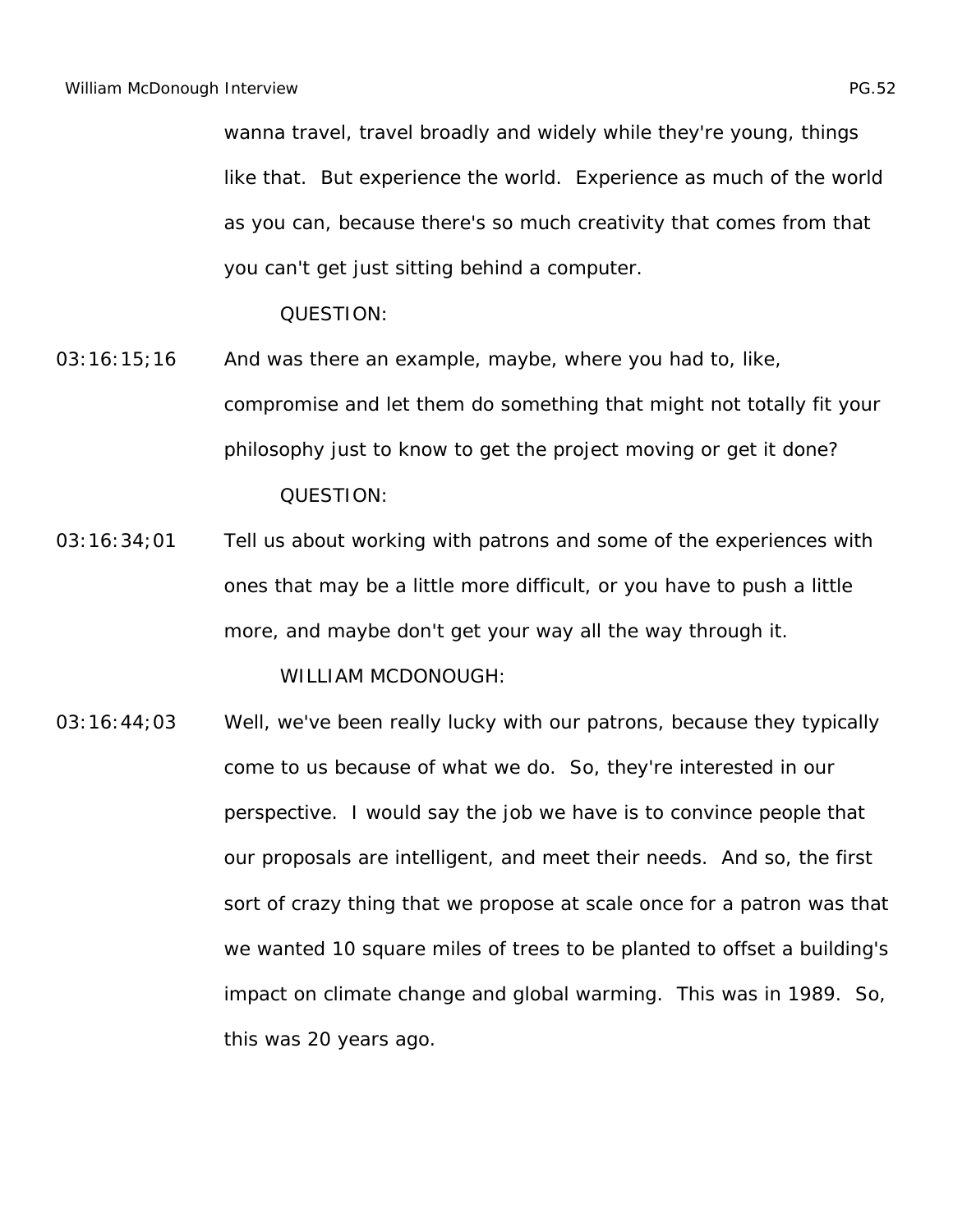- 03:17:32;11 And the developer real estate developer, as you can imagine, sort of it was a competition we had won, and, you know, was looking at us and saying, "Is that essential part of your building?" And we said, "Yes, it is. If you want our design, we will want you to plant these trees."
- 03:17:47;17 And it was to be in Poland, in Warsaw. It was before the Communists were knocked out. And so, he went and studied what it would take to plant 10 square miles of trees in Poland at the time. And it was \$100,000. And it was a 200 million dollar project. So, he came back and said, "Okay, that's great. That's a great idea, because it will bring great recognition to our project you know, better than any campaign we could have about any other qualities of the building, would be this forest that got planted."
- 03:18:25;04 So and it was a question of, you know, being able to put the idea out there. We didn't know if it would work or not or what it would cost, but we felt it was an important statement as part of a building in a coal powered country. And it was a long time ago.
- 03:18:42;04 We often have to compromise. We'll look for two or three things that-- we can get accomplished in each project. We don't try and solve every problem in the world with every project. So, sometimes we get what we want and sometimes we don't. But when you know, the projects that give me the most pain are the ones where we didn't listen to our inner messages or our compass, and allowed a project to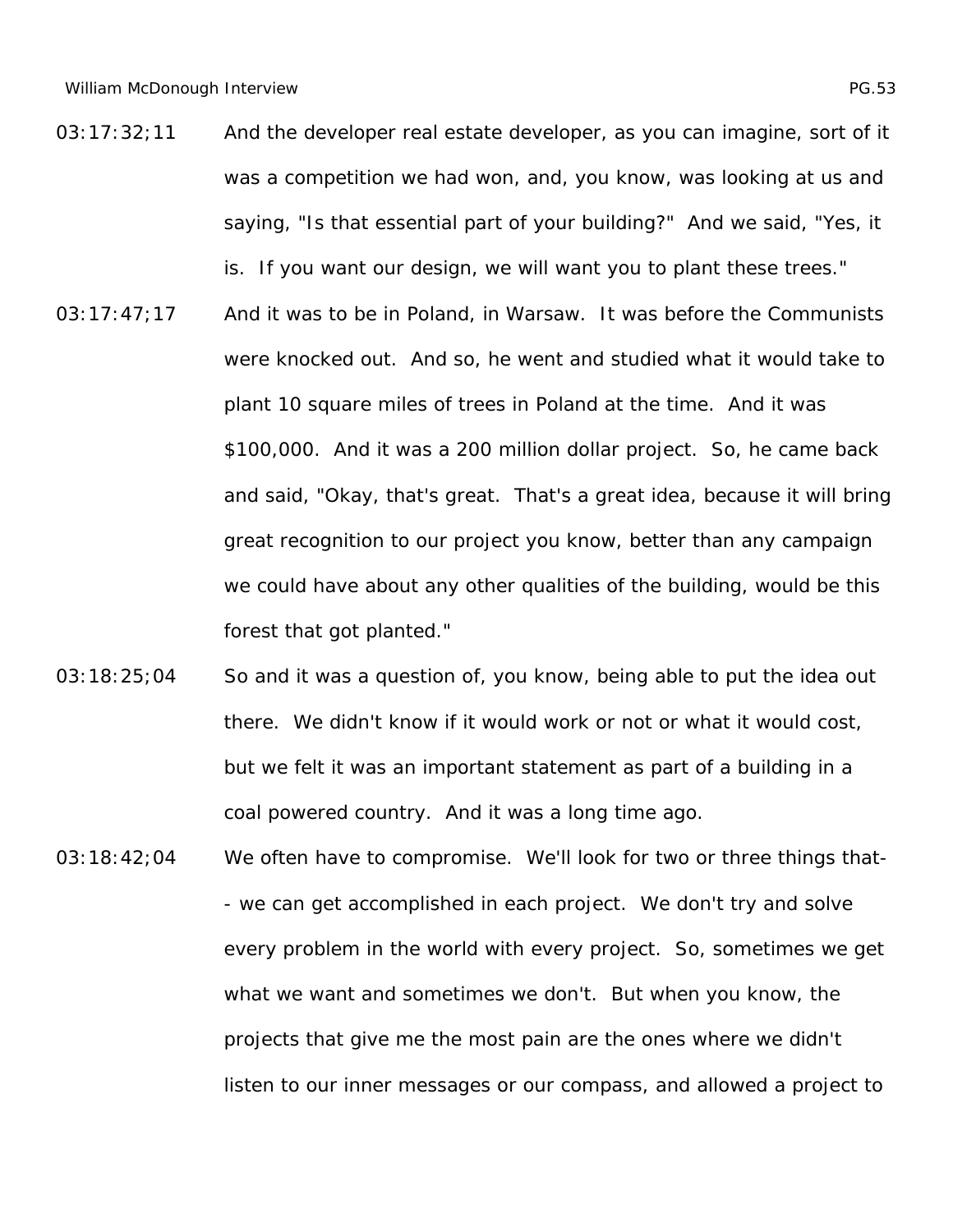go forward without our feeling really comfortable about it. And those are the ones that hurt the most. You know? So-- we try and avoid them when we can.

QUESTION:

03:19:35;11 Tell me about the three or four or whatever things you're most proud of that you've done.

- 03:19:43;08 Well, I guess I'm proudest of being a husband and a dad. So, that would be item one. The buildings have their own lives, and I would say, of the buildings we're especially proud of, Overland College, where we made a building that makes more energy than it needs to operate and purifies its own water, building like a tree that's a pretty amazing thing.
- 03:20:16;11 We're very proud of the Ford Rouge project because it's a building that's a habitat. And set a signal out to the rest of the world that people could copy it. And it has been copied left and right. I mean, you know, once we did that giant green roof, everybody could do a green roof. Before we did that giant green roof, nobody could do a green roof.
- 03:20:36;20 So, I think that was really an important project. The Gap Corporate Campus represents, I think, one of our finest pieces of work. But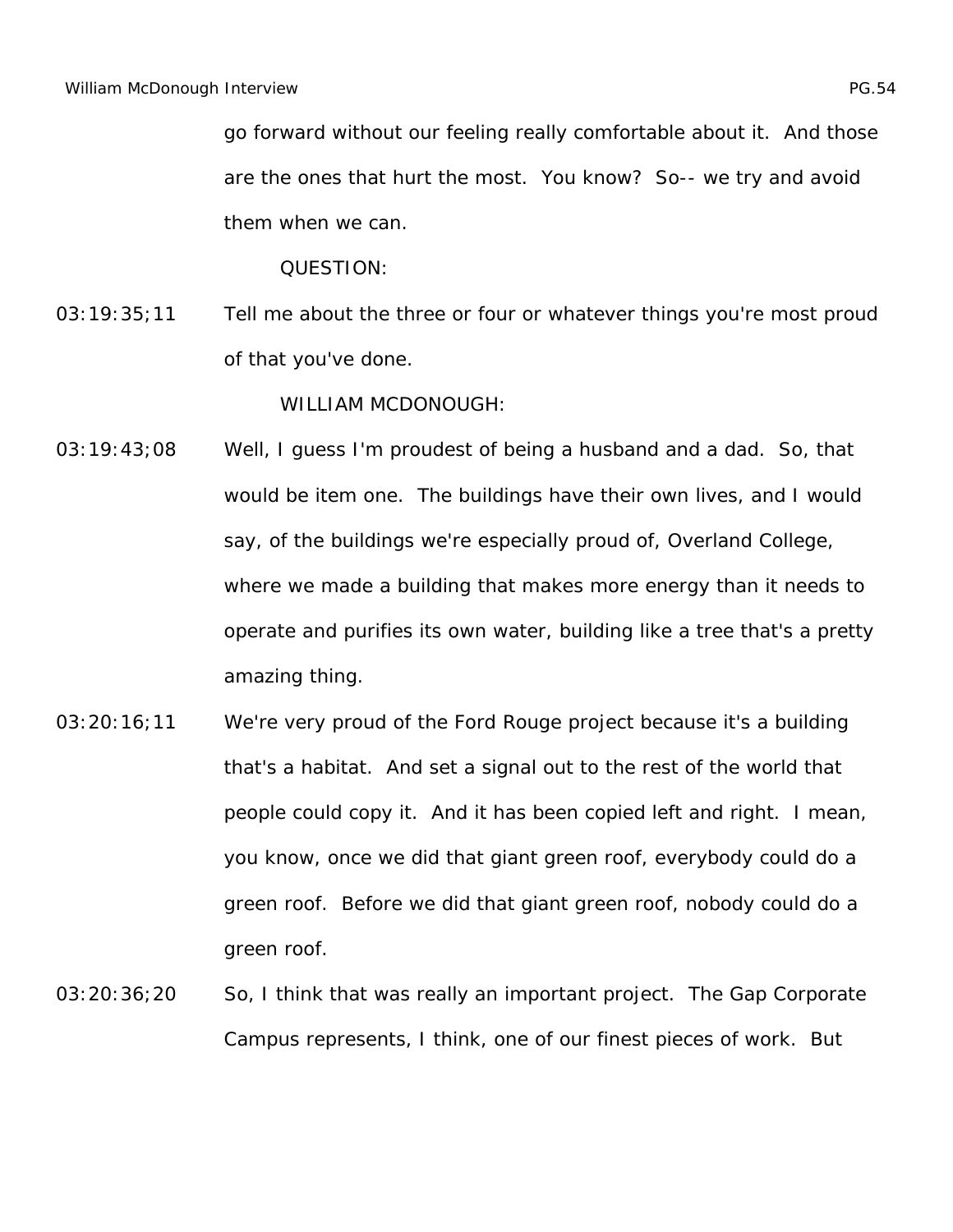every building is like a child. That you love them all. So, I think, you know, their buildings will stand for something.

- 03:21:10;10 Yeah. Each building's like a child, so, you love them all. But I would say, you know, we're sitting here in Charlottesville, Virginia, and if you stop and think about it, this is Thomas Jefferson country. And I've had the privilege, having been dean at university, to spend five years living in a house designed by Thomas Jefferson. And when you live in a house designed by Jefferson, who was a great innovator he didn't consider himself an inventor he did the moldboard plow, but he considered that an innovation, not an invention, that he was building on the work of others. But if you look at Jefferson, and you look at him as a designer, you recognize that he saw himself as a designer. Because all you have to do is look at his tombstone and you'll see on it only the things he designed.
- 03:21:57;29 It says, "Thomas Jefferson. Author of the Declaration of American Independence, the Statute of Virginia for Religious Freedom," which matured into the Bill of Rights, "and Father of the University of Virginia." That's it. There's no mention of having been President of the United States twice.
- 03:22:13;07 So, he's only recording his legacies, not his activities, not his jobs. So, the things that he was proud of were legacies, things he designed. I'll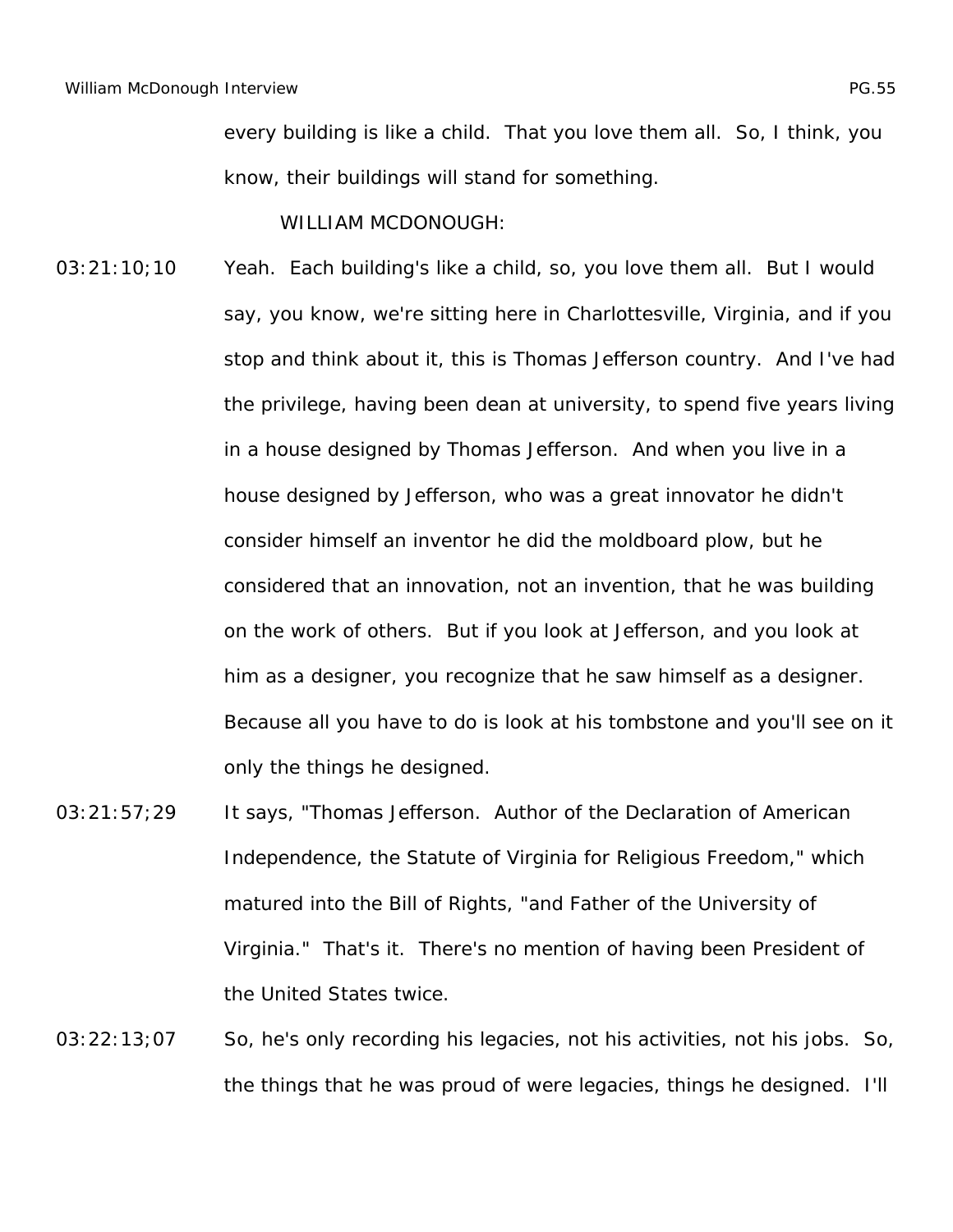be proudest of the Hanover Principles, which I wrote for the World's Fair for the year 2000 for the Design Principles. I wrote them in 1991, '92. And the *Cradle To Cradle*, the book, would be another one.

- 03:22:39;22 And I still have yet to develop my third one. I'm not sure what the equivalent of the University of Virginia would look like. But something great must still be ahead, 'cause I've got a lot of work to do yet. QUESTION:
- 03:22:55;04 I was gonna ask you, is there anything you're working now you can talk about? That a big project or what's exciting that's going on now? WILLIAM MCDONOUGH:
- 03:23:02;04 Most exciting things that are going on now for us include the work we're doing at Google. We consider them a great company and really fun to work with. We're helping with some architecture issues and sustainability criteria, things like that. So, that's a lot a fun. We're working on projects in Holland that are big, that are aspiring to be inspired by *Cradle To Cradle* and that's pretty special and quite important.
- 03:23:32;17 I'm working on a lot a products right now. We've just designed a new line of carpets, with Shaw Industries, which is coming out this fall. I'm very excited to see those coming out, 'cause it'll refresh our collection. We're working on consumer products, things like that.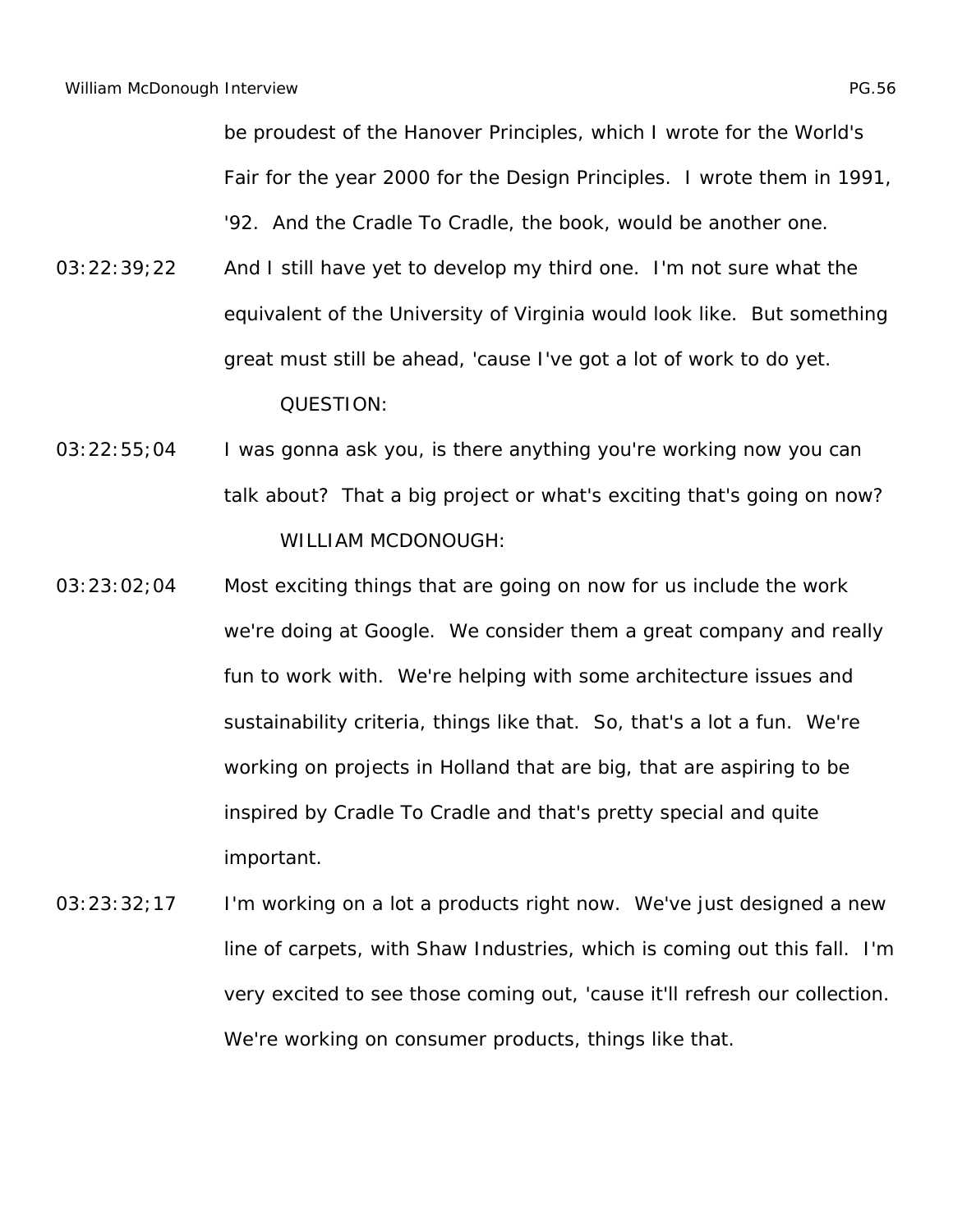- 03:23:53;10 But I'd say the biggest thing of all is that we're looking to take our chemical's database, which we now we look at chemicals there are over 100,000 chemicals made by humans and used by humans. Only a third of them have probably been tested for ecological and human health. And we've databased thousands of them in our process with our clients against 19 fundamental criteria. And like, no more cancer, birth defects, genetic mutations, heavy metals, things like that. And we are going next year to take that database and make it open access and put it on the Web.
- 03:24:34;08 So, anybody anywhere in the world could see a chemical name, type it into this database, and find out whether it gives cancer, birth defects, and so on, so forth. So I think that's gonna be a huge gift to humanity. And it's a big project for us and to give it away.
- 03:24:53;26 And so, we have to design the whole business of how to give it away. We have to design all the secrecy agreements that have to go along with the chemical's industry. 'Cause we have a lot of, you know, information that in terms of formulations that we can't reveal, but we can reveal the base chemicals. So, it's gonna be quite a surprise to the human species to find out what humans are using to make stuff. That'll be next year.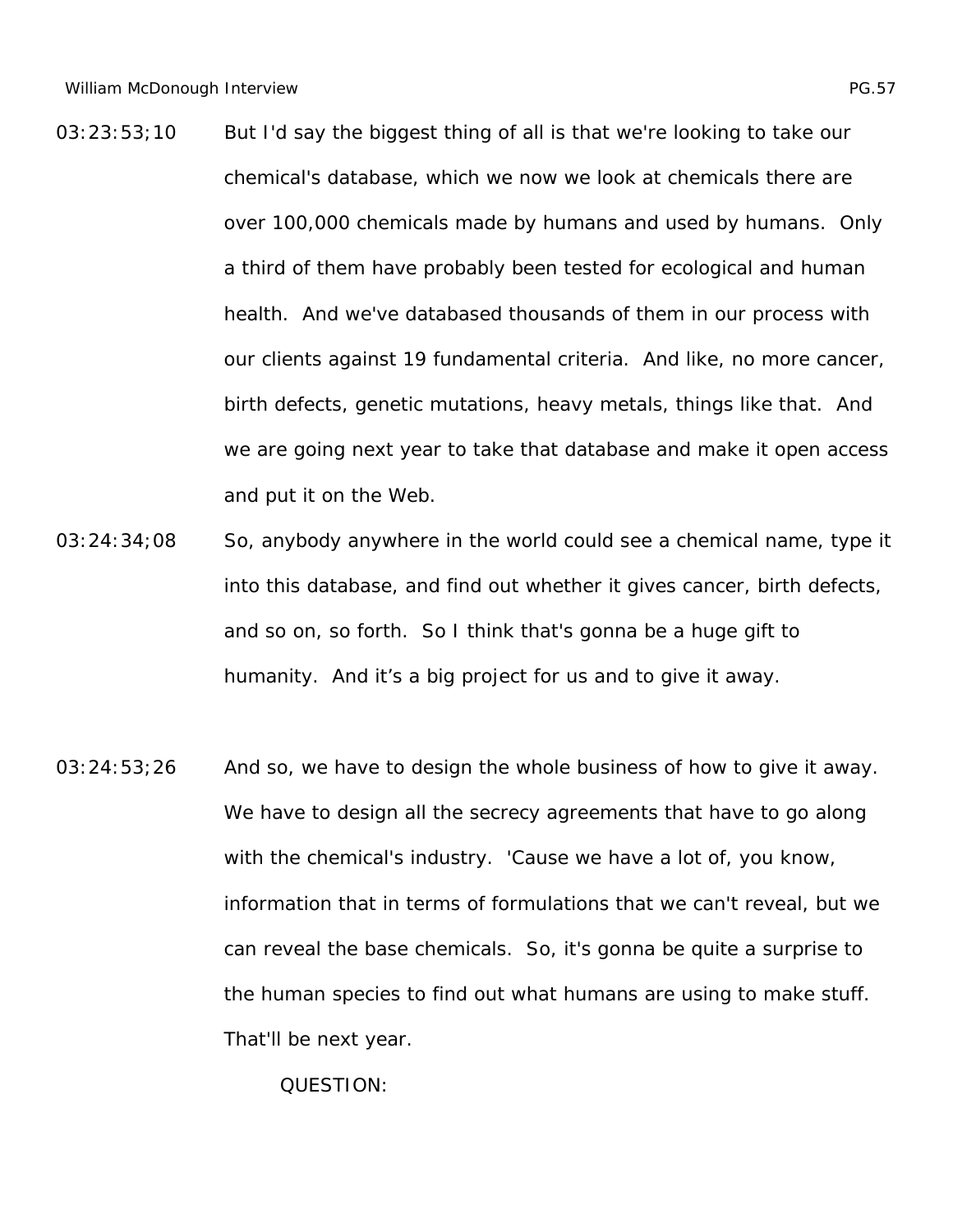03:25:20;03 I'm gonna say in a world that's sort of run by the dollar, I mean, why did you decide to give that away?

WILLIAM MCDONOUGH:

03:25:25;09 We think that in this world today, transparency is the key to the future of commerce. And I think it'll make us more valuable. And we make our living by creating things. And so, the database itself is just one of our tools. And if we share that tool with thousands of other people who then get to use the tool I think it'll make our business more valuable, because we'll have more to contribute.

QUESTION:

03:26:01;13 You kinda touched on this, but, you know, a hundred years from now when people are looking back, what do you want 'em to think of you? What you'd be remembered for? I don't wanna say, "What's on your tombstone?" Jefferson already got the corner on that, but, I mean, I know you mentioned a few things before, but take me through that again. What are the things you'd like them to think about you, remember you for down the road?

WILLIAM MCDONOUGH:

03:26:22;02 Well, I think I'd like to be remembered for having posited design principles for a sustaining world very early in the process of thinking it through as a species. And that would be the Hanover Principles. And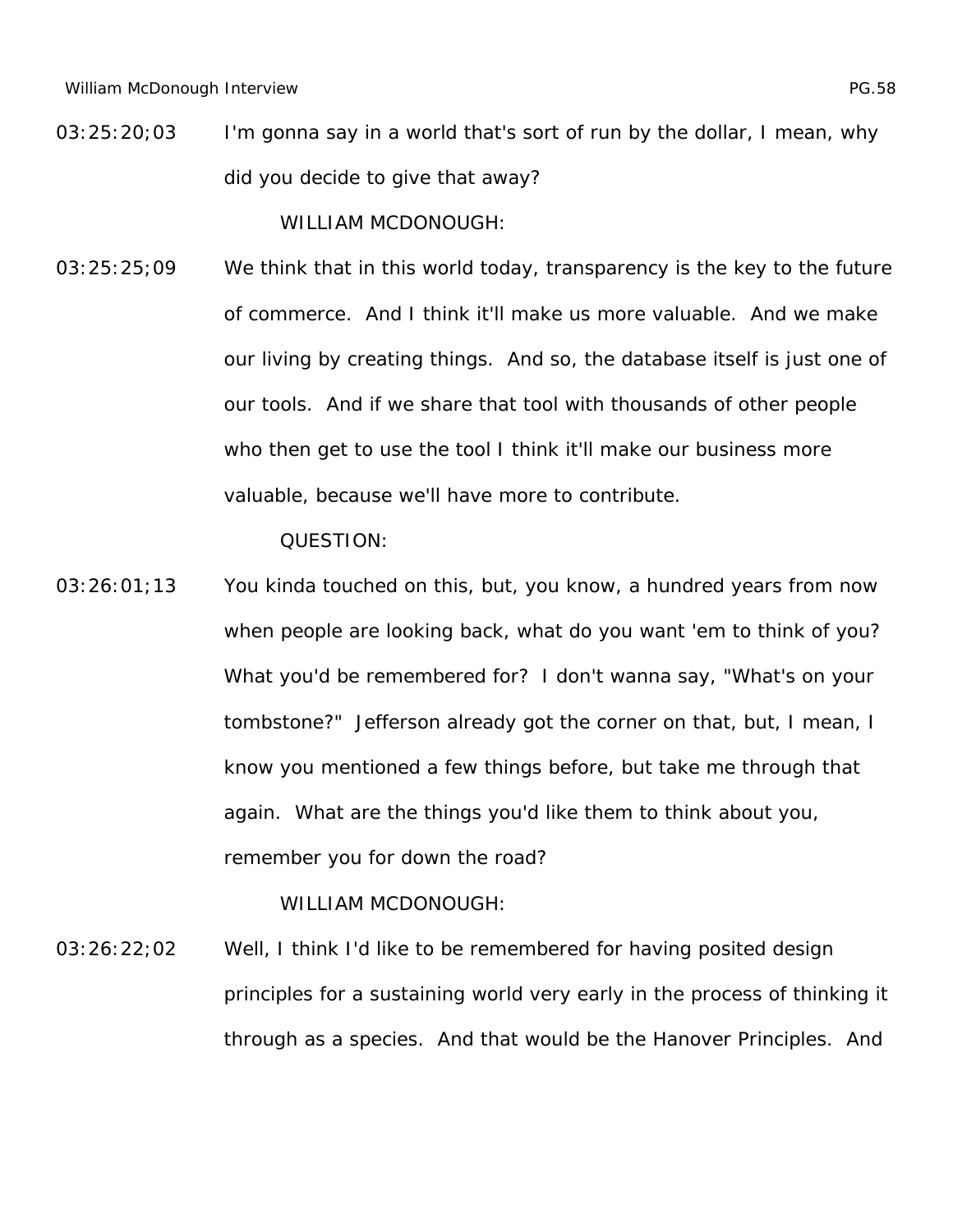then mainly, I think, I'll be remembered for *Cradle To Cradle*, the book I did with Michael Braungart.

03:26:50;02 I think that, you know, was a chance to put a stake in the ground and make a call for a new kind of design. And then the third thing will be probably the releasing of the chemical's database. I think the fact that we open the door to the health and of human artifice, and made it public, made it transparent, is gonna be a big deal.

QUESTION:

03:27:32;11 This interview is gonna be preserved theoretically forever. So, you imagine a couple a hundred years from now, somebody goes in, pulls this stuff and looks at it, is there a message you'd like to leave with something from our time to their time? Something you'd like to say to the people down the road?

WILLIAM MCDONOUGH:

03:27:47;04 Sure. The idea of sending a message 200 years hence is not an unfamiliar one, because the native peoples constantly talk about making decisions on behalf of your seventh generation. That's about 200 years. So, from our generation, we can look back at Thomas Jefferson and say we have the pleasure of living with his Declaration of Independence. I think we can look hence 200 years, and say that there were people here at the beginning of this century who are looking at the Declaration of Interdependence. And that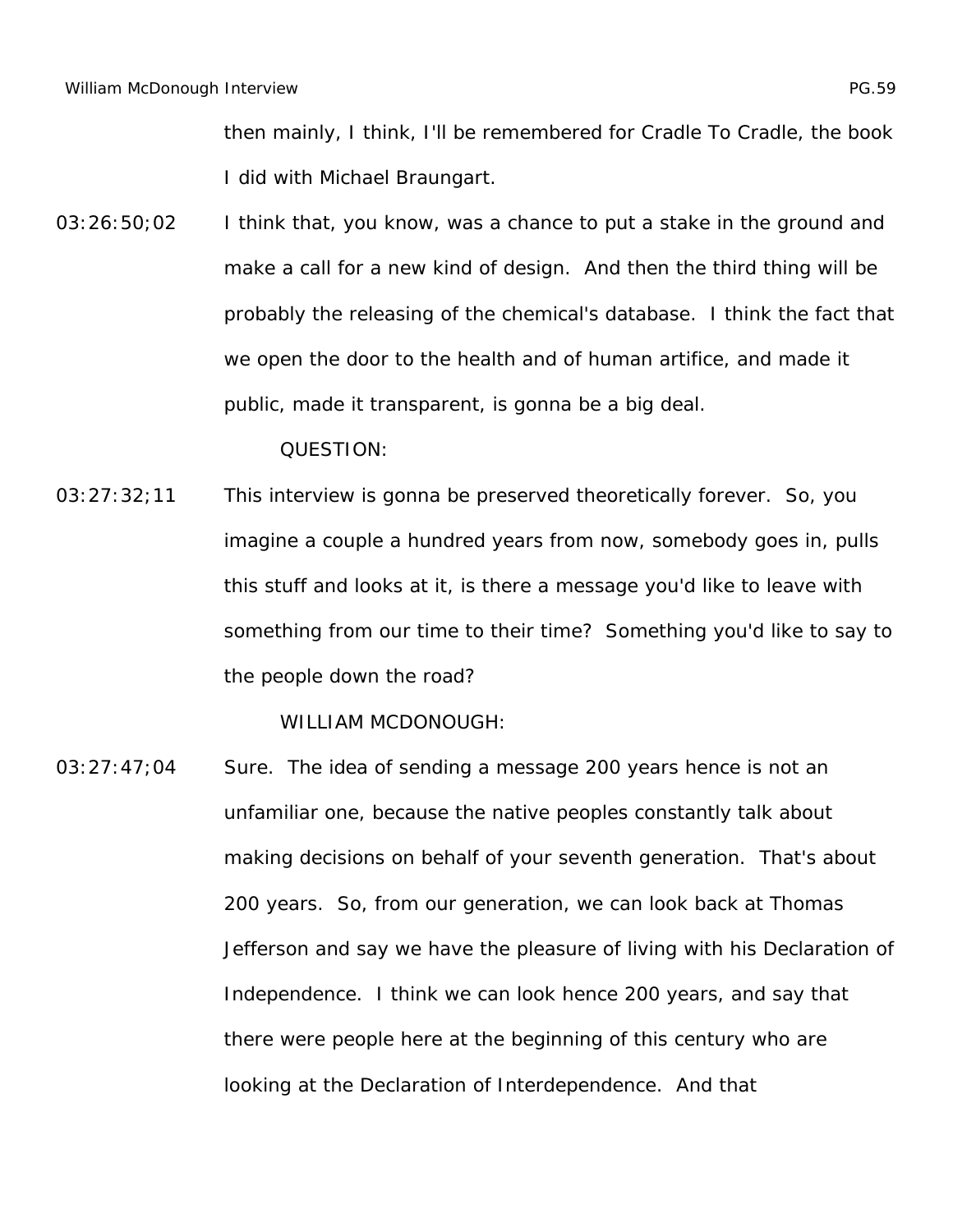interdependence would recognize things that are similar to the Declaration of Independence, in that the Declaration of Independence called for life, liberty, and the pursuit of happiness in a context that was essentially free from remote tyranny. And the idea was that the people here would not be tyrannized by someone else who didn't understand the local circumstance or cared less. And that was unacceptable, and was cause for revolution.

03:29:05;15 And I think that now we have a new industrial revolution that is starting, based on the idea that we would not want to cause intergenerational remote tyranny. And that we wouldn't tyrannize our seventh generation with bad design. And so, at the beginning of this century, and the end of the twentieth century people got together to develop design protocols that would allow people 200 years from now to celebrate life, liberty, and the pursuit of happiness, free from intergenerational remote tyranny.

QUESTION:

- 04:00:13;14 Just riff a little on innovation what comes into your mind about that? WILLIAM MCDONOUGH:
- 04:00:18;24 Well, I think there are a series of events transpiring on the planet. And with our species that will stimulate massive innovation. One is the revelation that we are the dominant species. I think the fact that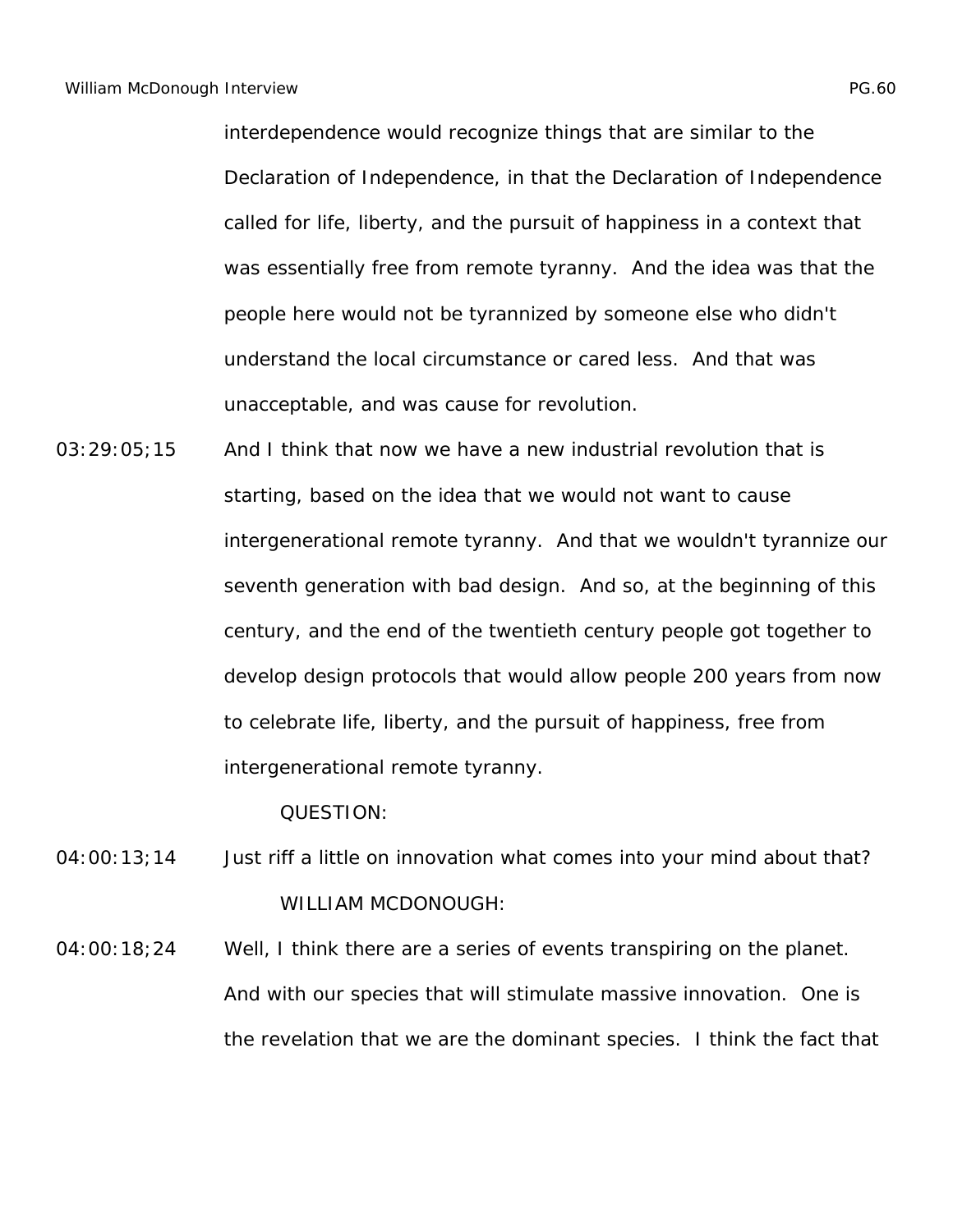we no longer can romanticize nature if you can't think of a place in the world that we can't get to, or bring our stuff and take over.

- 04:00:49;19 Ninety-nine percent of the large mammals on the planet are under human management. So we are the dominant species, there's no question about that. So what are we doing with that responsibility? I think that's a great innovation question. Is that responsibility. I think the other thing that is interesting is transparency.
- 04:01:09;22 With YouTube and with electronic media now information is going to be generally available. And people are going to expect transparency. And so we're starting to see this every day. And when you look at the history of the environmental movement and innovation, you could see that we saw one of the first times that the Russians in that case couldn't get away with lying.
- 04:01:44;08 Because the spotty Mir image from, of Chernobyl with a 30 meter resolution was enough to see that something terrible had happened. Anybody in the world could connect to the image and realize that we need to do something. So we haven't seen nuclear power explode as a business since that transparency.

WILLIAM MCDONOUGH:

04:02:53;18 So I think we're going to see a lot transparency. We've seen the history of transparency from Chernobyl, where they got caught from outer space where we're seeing, you know, things like currencies used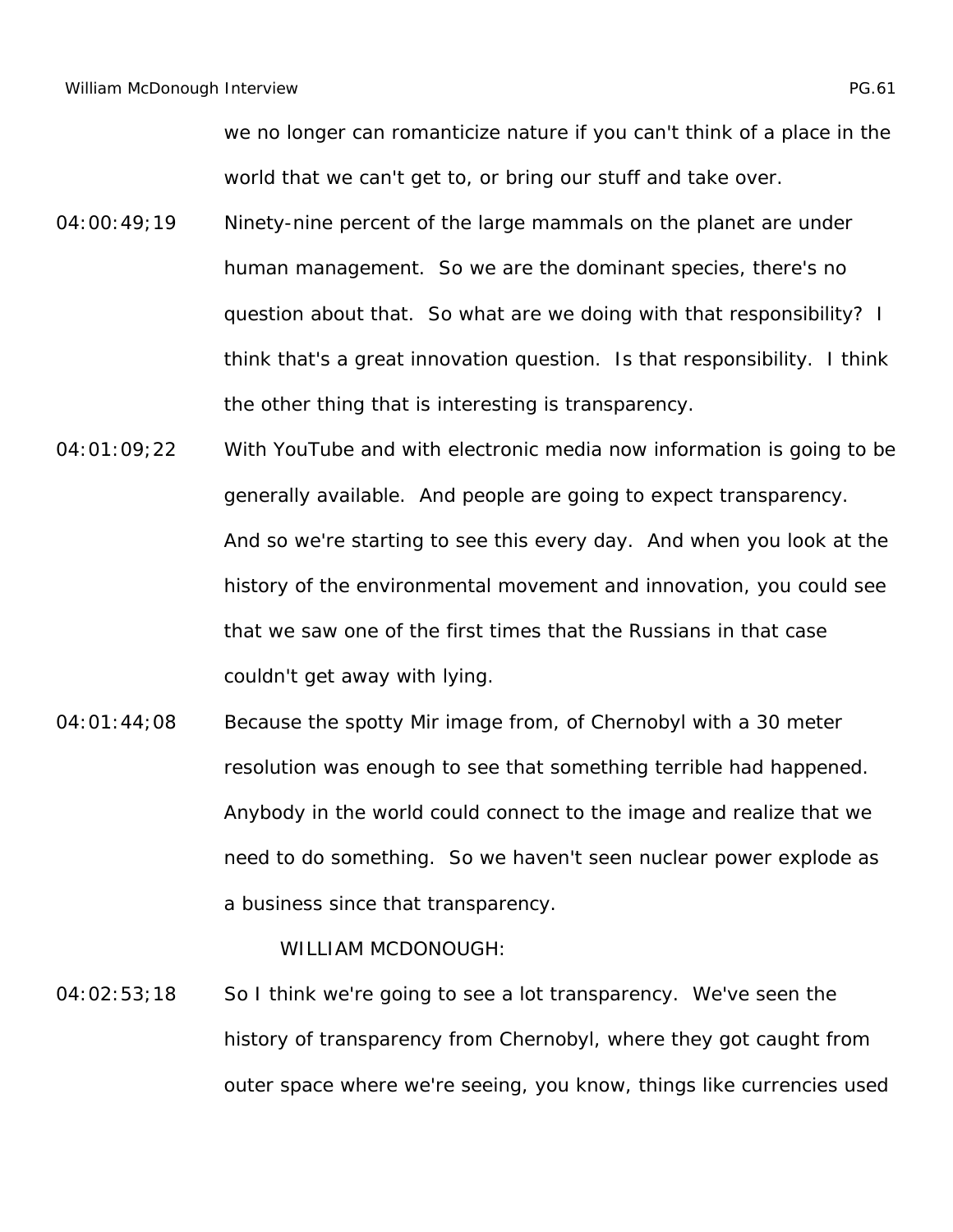to have their values determined by the countries. Remember the ruble was determined by the Russians the value of the ruble.

- 04:03:14;06 And that's no longer possible. The markets do that every day now. And so what we saw with The Earth Summit in 1992 was the fact that there were no leaders in this space. And that's what we need. When Maurice Strong, the head of the Earth Summit, was asked, "How many world leaders were at the Earth Summit?" He said, we had 120 something heads-of-state but no leaders.
- $04:03:42:09$  And so what we need is leadership. And the tricky part is that what we don't need is just efficiency. And that's what's been promulgated by so many people is just let's be more efficient about what we do now. What we need is actually a change in what we do. Because efficiency won't save us. It may even be pernicious. Because it makes us think we're doing something.
- 04:04:05;25 But as we grow in population if our per capita use of things comes down slightly but our number of people goes up, we still have the same frame conditions. So what we need is a completely new design. A completely innovative space. And so that to me is really a challenge to young people everywhere. And when you look at the history of revolutions and we're talking about a revolution.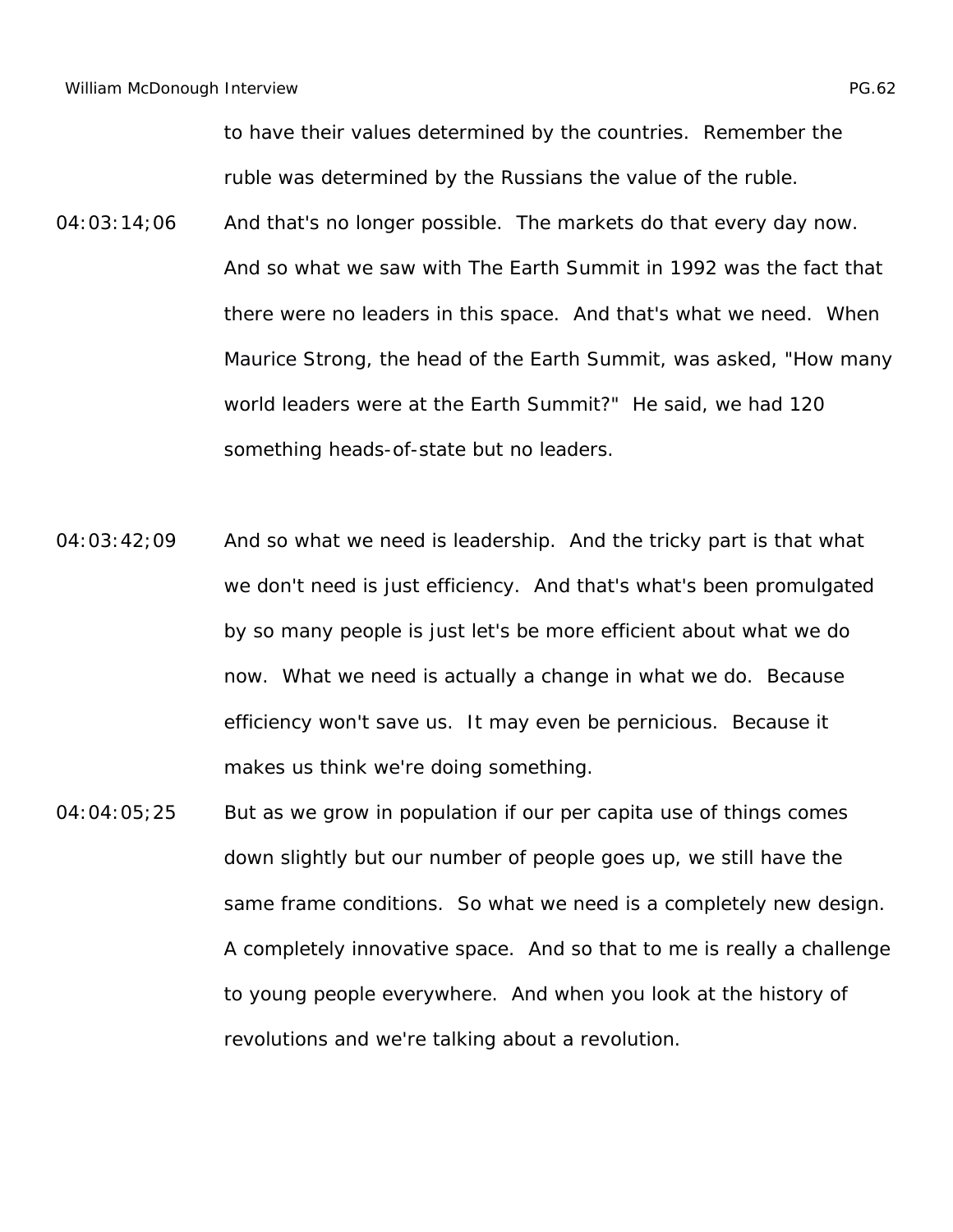- 04:04:33;06 So we're not talking about an evolution. We're talking about a revolution. And one of the nice things about living in Charlottesville is that we can talk about revolutions here. And people don't think you're crazy. Because we had revolutions that start from here. So the idea of a revolution is really key. And when you look at both Jefferson and Gorbachev, they both said similar things about the fact that in order to have a revolution all you need is five percent of the thought leadership of the population.
- 04:05:06;03 Five percent to have a revolution. That's how you have Perestroika. So I think that this new industrial revolution that we're talking about won't be that far off. Because we'll have five percent of the thinking population with this mental model relatively soon. It's happening every day. When Wal-Mart takes up sustainability as the fundamental part of its business model, you know? The world's about to change. There's no question about it.

04:05:47;03 You feel that coming any sense from the other part of where you live? How did you end up Charlottesville just down the road from where you were before?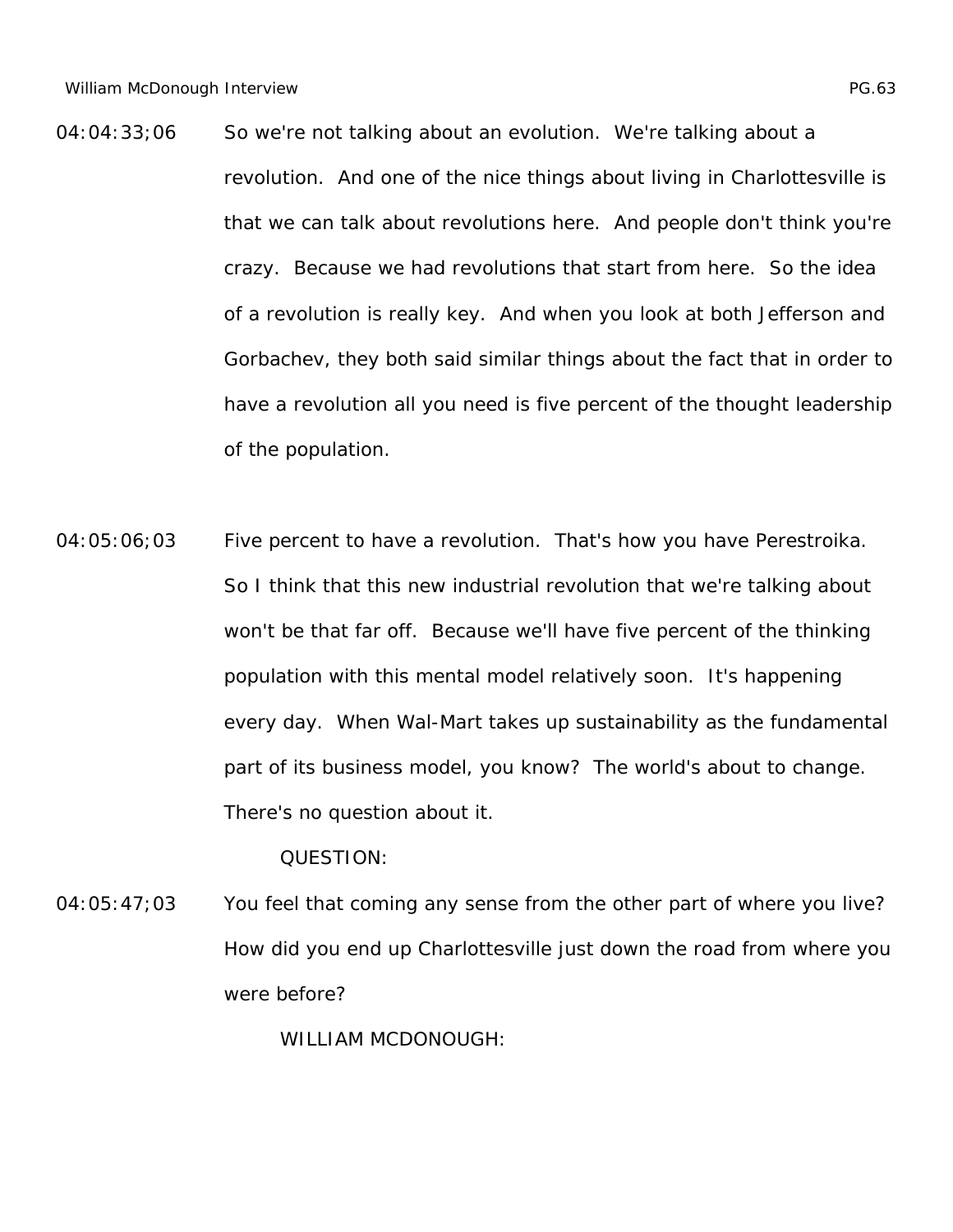04:05:47;03 No. I was in New York. And I was asked to be the dean at university here. School of Architecture.

QUESTION:

04:05:47;03 That's what I meant. So…

WILLIAM MCDONOUGH:

04:05:47;03 So we moved here and I stayed.

WILLIAM MCDONOUGH:

04:05:47;03 Yeah. We stayed here. We liked it.

QUESTION:

04:05:47;03 You have kids?

WILLIAM MCDONOUGH:

04:05:47;03 Yeah. Two kids.

QUESTION:

04:05:47;03 Are they architects?

WILLIAM MCDONOUGH:

04:05:47;03 No.

QUESTION:

04:05:47;03 No, you want them to be architects?

WILLIAM MCDONOUGH:

04:05:47;03 I think Drew will probably be an engineer. He's got great talent in putting stuff together.

QUESTION: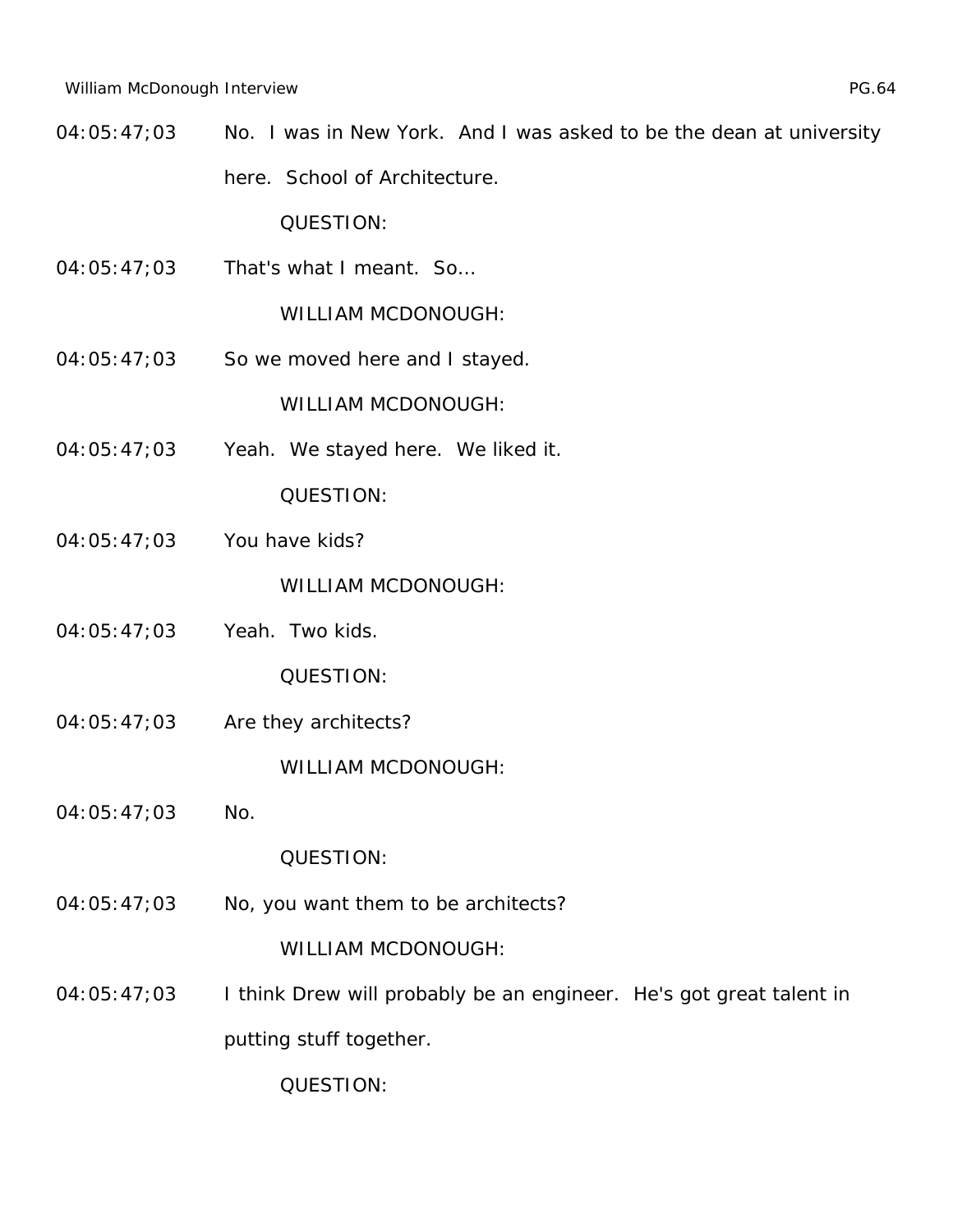04:05:47;03 And how old are they?

WILLIAM MCDONOUGH:

04:05:47;03 Fourteen and nine.

QUESTION:

04:05:47;03 Okay. So they got a ways to go

WILLIAM MCDONOUGH:

 $04:05:47;03$  They got a ways to go.

WILLIAM MCDONOUGH:

04:05:47;03 Yeah, yeah.

QUESTION:

04:05:47;03 Anything else on innovation or, I mean, you're free to utter stuff like that.

- 04:05:47;18 Well, there's one thing that occurred to me while I was-- QUESTION:
- 04:05:54;01 It's not sustainable unless we tape this thing. QUESTION:
- 04:05:57;01 Okay. What did you say? You had one more thing about innovation? WILLIAM MCDONOUGH:
- $04:06:12;28$  I think the key to innovation is in the stories that we tell each other, and we'll tell the future. And the question becomes, what is your story? And if your story was, "Well, I figured out how to pollute or